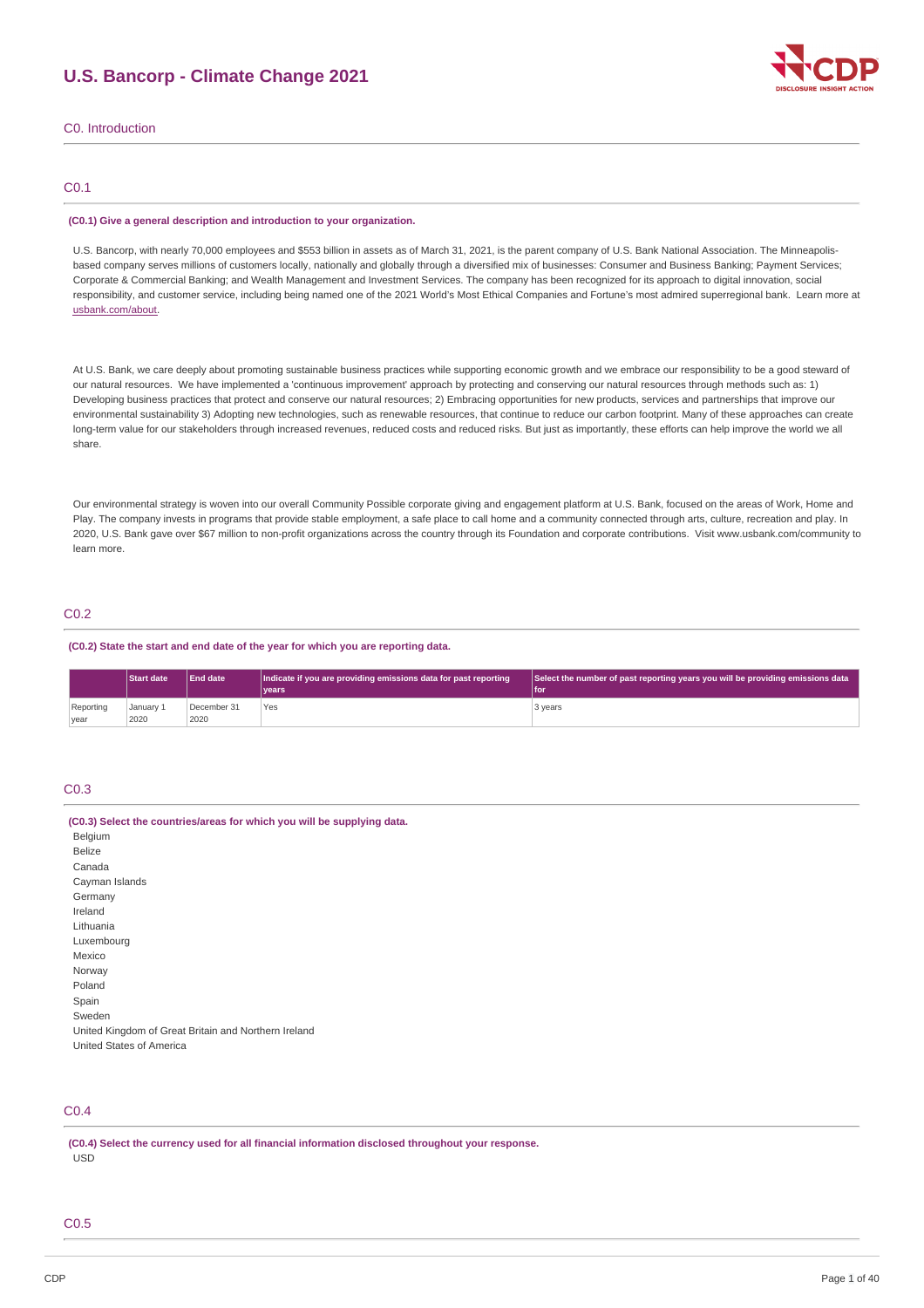(C0.5) Select the option that describes the reporting boundary for which climate-related impacts on your business are being reported. Note that this option should **align with your chosen approach for consolidating your GHG inventory.** Operational control

## C-FS0.7

**(C-FS0.7) Which organizational activities does your organization undertake?** Bank lending (Bank)

### C1. Governance

### C1.1

**(C1.1) Is there board-level oversight of climate-related issues within your organization?** Yes

### C1.1a

(C1.1a) Identify the position(s) (do not include any names) of the individual(s) on the board with responsibility for climate-related issues.

| Position of<br> individual(s) | Please explain                                                                                                                                                                                                                                                                                                                                                                                                                                                                                                                                                                                                                                                                                                                                                                                                                                                                                                                                                                                                                                                                                                                                                                                                                                                                                                                                                                                                                                                                                                                                                                                                                                                                                                                                                                                                                                                                                                                                                                                                                                                                                                                                                                             |
|-------------------------------|--------------------------------------------------------------------------------------------------------------------------------------------------------------------------------------------------------------------------------------------------------------------------------------------------------------------------------------------------------------------------------------------------------------------------------------------------------------------------------------------------------------------------------------------------------------------------------------------------------------------------------------------------------------------------------------------------------------------------------------------------------------------------------------------------------------------------------------------------------------------------------------------------------------------------------------------------------------------------------------------------------------------------------------------------------------------------------------------------------------------------------------------------------------------------------------------------------------------------------------------------------------------------------------------------------------------------------------------------------------------------------------------------------------------------------------------------------------------------------------------------------------------------------------------------------------------------------------------------------------------------------------------------------------------------------------------------------------------------------------------------------------------------------------------------------------------------------------------------------------------------------------------------------------------------------------------------------------------------------------------------------------------------------------------------------------------------------------------------------------------------------------------------------------------------------------------|
| Board-level<br>committee      | The Board's oversight of climate change impacts on the company occurs primarily in the Risk Management Committee and the Public Responsibility Committee. The Risk Management Committee<br>oversees management's execution of our Risk Management Framework, which includes policies to govern the management of credit, operational, compliance and other risks that could be generated<br>by climate change. This framework includes our Risk Appetite Statement. Climate risk is integrated into our emerging risk process and is included as an emerging risk that is assessed and managed.<br>As a way to manage and monitor this identified emerging risk, management updated the Risk Appetite Statement to include Climate Risk considerations, which was ultimately reviewed and approved<br>by the Risk Management Committee of the Board in July 2021. The Public Responsibility Committee oversees policies and programs related to corporate responsibility matters, including<br>environmental sustainability, and reviews company positions and practices that pose reputation risk. To carry out these responsibilities, this committee receives reqular updates from management on<br>climate change and other environmental matters to review our strategy, goals, possible risks and risk mitigation initiatives, and major environmental partnerships. The management-level risk<br>oversight structure under the Board's Risk Management Committee is headed up by the Executive Risk Committee (ERC). Senior operating committees support the ERC. We formed a Climate Risk<br>Working Group in 2020 as a centralized, integrated forum for information sharing and discussion on topics related to climate change risk, both financial and reputational. This group meets monthly, is<br>co-chaired by the head of enterprise risk management and the chief risk officer for strategy, transformation and corporate affairs, and includes representatives from the risk management, strategy,<br>finance, economic analysis and legal functions, as well as from business lines offering products and services affected by climate-related risks and opportunities. |

### C1.1b

**(C1.1b) Provide further details on the board's oversight of climate-related issues.**

| <b>Frequency</b><br>with<br>which<br>climate-<br>related<br><b>issues</b> are<br>l a<br>scheduled<br>agenda<br>item | Governance Scope of<br>mechanisms board-level<br>into which<br>climate-<br>related<br>lissues are<br>integrated                                                                                                                                                                                                  | oversight                                                                                                        | <b>Please explain</b>                                                                                                                                                                                                                                                                                                                                                                                                                                                                                                                                                                                                                                                                                                                                                                                                                                                                                                                                                                                                                                                                                                                                                                                                                                                                                 |
|---------------------------------------------------------------------------------------------------------------------|------------------------------------------------------------------------------------------------------------------------------------------------------------------------------------------------------------------------------------------------------------------------------------------------------------------|------------------------------------------------------------------------------------------------------------------|-------------------------------------------------------------------------------------------------------------------------------------------------------------------------------------------------------------------------------------------------------------------------------------------------------------------------------------------------------------------------------------------------------------------------------------------------------------------------------------------------------------------------------------------------------------------------------------------------------------------------------------------------------------------------------------------------------------------------------------------------------------------------------------------------------------------------------------------------------------------------------------------------------------------------------------------------------------------------------------------------------------------------------------------------------------------------------------------------------------------------------------------------------------------------------------------------------------------------------------------------------------------------------------------------------|
| Scheduled<br>$-$ all<br>meetings                                                                                    | Reviewing<br>and quiding<br>strategy<br>Reviewing<br>and quiding<br>major plans<br>of action<br>Reviewing<br>and quiding<br>risk<br>management   climate<br>policies<br>Monitoring<br>and<br>overseeing<br>progress<br>against goals<br>and targets<br>for<br>addressing<br>climate-<br>related<br><b>issues</b> | Climate-<br>related risks<br>and<br>to our own<br>operations<br>The impact<br>of our own<br>operations<br>on the | Environmental updates, including climate-related issues, are presented to the Public Responsibility Committee (PRC) of the Board of Directors regularly. We made the<br>decision in 2019 to increase updates from annually to quarterly, starting in 2020. The purpose of these updates is to review strategy, goals, possible risks, as well as risk<br>mitigation initiatives, and major environmental partnerships/ initiatives. These scheduled presentations ensure accountability as well as allow board members to provide<br>opportunities feedback and quidance on current and future work. Board members are also encouraged to share trends they are seeing around climate change. For example, based on<br>a board member's recommendation, the U.S. Bank team researched a growing focus around biodiversity and its potential impact on U.S. Bank's current environmental<br>strategy. Each time environmental information is shared with the PRC, an update on progress towards U.S. Bank's GHG target is provided. This allows members to ask<br>questions and hold employees accountable to meeting the target. As new goals are explored, they are reviewed with the committee to provide feedback and quide our<br>strategy around setting goals and how best to meet those goals. |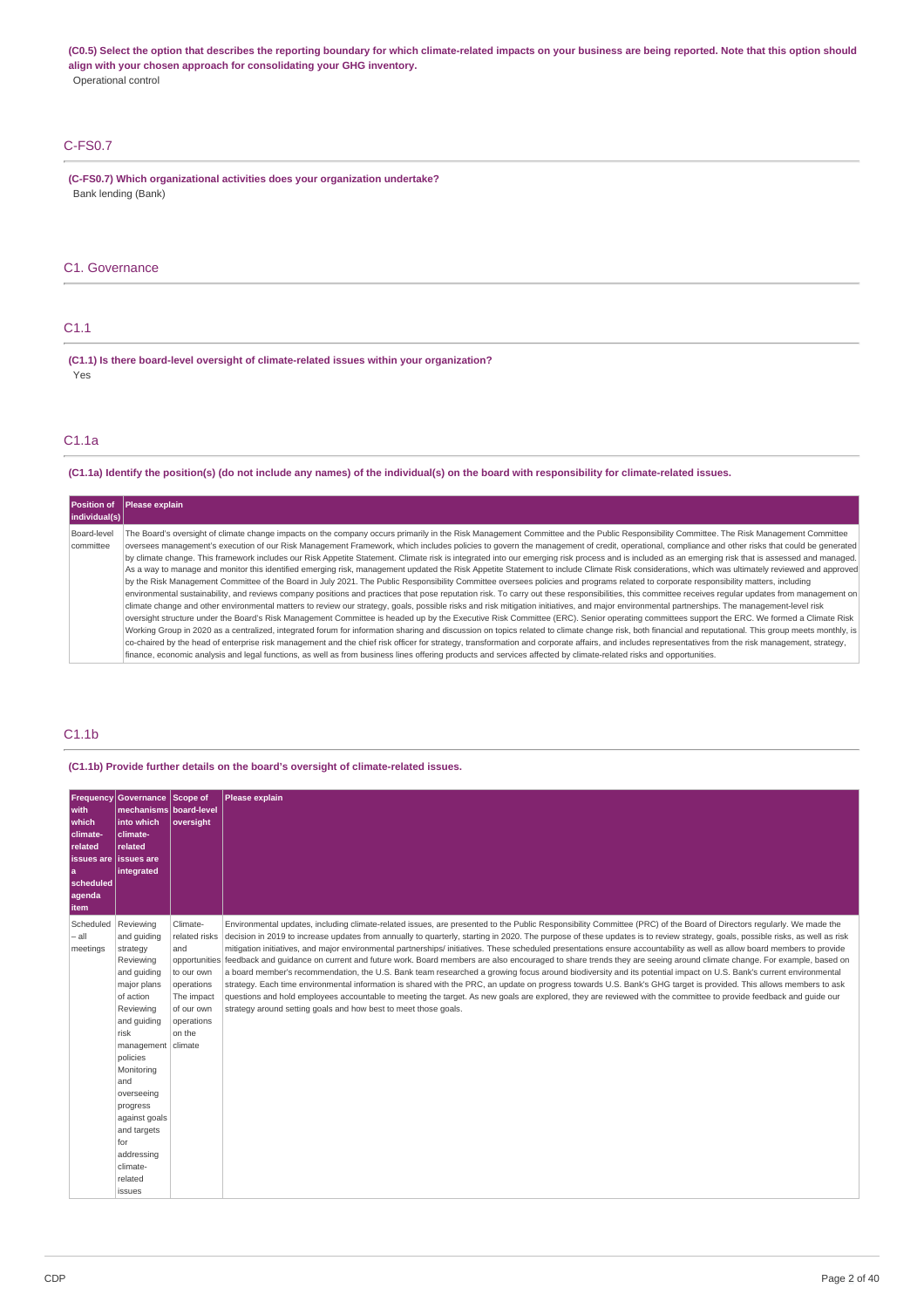#### **(C1.2) Provide the highest management-level position(s) or committee(s) with responsibility for climate-related issues.**

| Name of the position(s) and/or committee(s)                                         | <b>Reporting</b><br>l line | <b>Responsibility</b>                                                  | Coverage of responsibility                                                                                                                                                                      | <b>Frequency of reporting to the board on</b><br>climate-related issues |
|-------------------------------------------------------------------------------------|----------------------------|------------------------------------------------------------------------|-------------------------------------------------------------------------------------------------------------------------------------------------------------------------------------------------|-------------------------------------------------------------------------|
| Other C-Suite Officer, please specify (U.S. Bank's<br>Chief Administrative Officer) | CEO<br>reporting<br>line   | Both assessing and managing climate-related<br>risks and opportunities | Risks and opportunities related to our other<br>products and services<br>Risks and opportunities related to our own<br>operations                                                               | Quarterly                                                               |
| Chief Risks Officer (CRO)                                                           | CEO<br>reporting<br>line   | Both assessing and managing climate-related<br>risks and opportunities | Risks and opportunities related to our bank<br>lending activities<br>Risks and opportunities related to our<br>investing activities<br>Risks and opportunities related to our own<br>operations | Quarterly                                                               |

#### C1.2a

(C1.2a) Describe where in the organizational structure this/these position(s) and/or committees lie, what their associated responsibilities are, and how climate**related issues are monitored (do not include the names of individuals).**

The Chief Administrative Officer (CAO) and the Chief Risk Officer (CRO) have joint responsibility for the leadership of climate risk. As direct reports to the Chief Executive Officer, they have appropriate authority, along with the expertise and organizational structures to address both the reputational risks and the financial risks related to climate change. U.S. Bank's CAO reports directly to the CEO and is responsible for overseeing the management of U.S. Bank's reputational risk, including reputational risk associated with climate change risk. She is also responsible for U.S. Bank's environmental strategy, for example, looking at climate opportunities and weighing the risks managed under the CRO, in terms of setting corporate strategy generally and climate strategy specifically. These responsibilities are included in her annual goal plan. Issues are monitored and reported to the CAO by U.S. Bank's Chief Social Responsibility Officer (CSRO), who reports directly to the CAO, and U.S. Bank's environmental strategy and programs team which is part of the CSRO's team. The CAO evaluates and manages exposure to emerging environmental, social and governance trends that pose reputational risk. Day-to-day climate related matters are monitored and managed by the Environmental Program Manager. This includes quarterly meetings and working with an enterprise wide group of senior leaders (Climate Risk Working Group) to assess and mitigate U.S. Bank's climate related risk. In response to a growing connection between climate related matters and other social and community matters, the decision was made to merge U.S. Bank's Environmental Working Group into a newly formed Corporate Responsibility Working Group. This allows greater integration of climate related risks and opportunities into an overall ESG strategy for the company. Regular updates are provided to the CSRO and included in weekly email updates to the CAO as needed. U.S. Bank's Reputation Risk Oversight Committee (RROC), which is an official subcommittee of the Bank's Executive Risk Committee and includes the CEO, CAO, CRO, CSRO, all business line Chief Risk Officers and all members of U.S. Bank's Managing Committee, receives quarterly updates regarding relevant climate related matters. Regular updates are provided to the Public Responsibility Committee of the board of directors.

The work outlined above fits within the scope of the CAO's role as the C-suite executive tasked with managing U.S. Bank's reputation and environmental strategy. Climate change is a risk we take very seriously and one that our stakeholders are showing an increase in interest around. As such, it can have a significant impact on our reputation. Also, as the C-suite executive tasked with managing the impact on the communities we serve and sharing our company brand and strategy, our impact on the environment is a key piece of that work. "We do the right thing" is central to our brand and our identity as a company and lessening our impact on the environment is the right thing to do.

The Chief Risk Officer manages climate risk through existing risk functions and climate risk is embedded in U.S. Bank's risk management framework. In 2020, we launched a new Climate Risk Working Group with the goal to monitor and manage financial risk related to climate change. This group was formed in response to growing awareness in this area at the request of the Chief Risk Officer, who has joint oversight of this activity, along with the CAO. The purpose of this effort is to further integrate climate risk into U.S. Bancorp's overall enterprise risk process. Furthermore, the Risk Management Committee of the Board approved the addition of climate risk into the Bank's Risk Appetite Statement in April 2021.

### C1.3

(C1.3) Do you provide incentives for the management of climate-related issues, including the attainment of targets?

|                         | Provide incentives for the management of climate-related issues | Comment |
|-------------------------|-----------------------------------------------------------------|---------|
| $\sqrt{$ Row $\sqrt{ }$ | <b>Yes</b>                                                      |         |

### C1.3a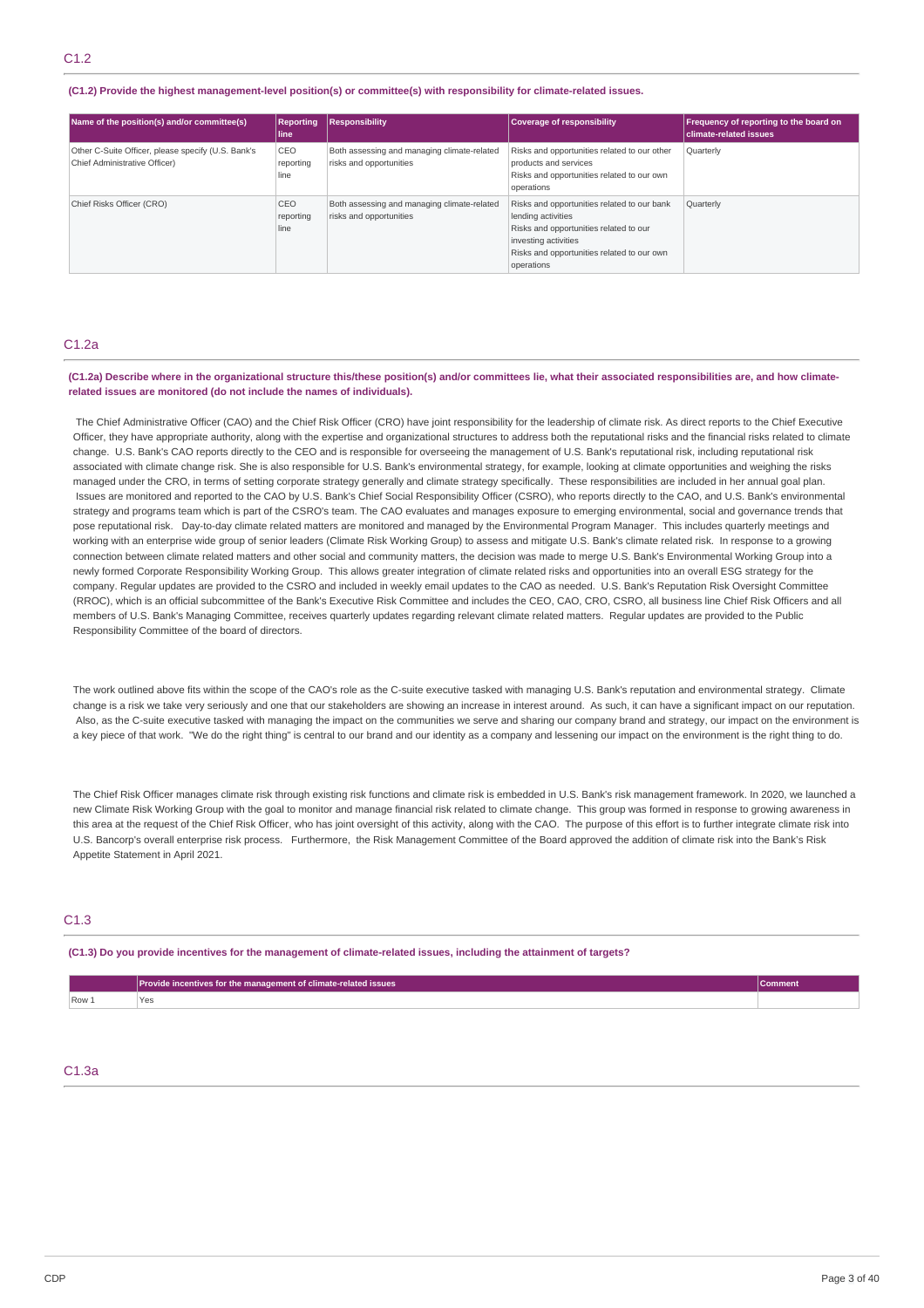### (C1.3a) Provide further details on the incentives provided for the management of climate-related issues (do not include the names of individuals).

| <b>Entitled to incentive</b>                     | Type of                    | <b>Activity</b><br>incentive inventivized                                                                                                                   | <b>Comment</b>                                                                                                                                                                                                                                                                                                                                                                                                                                                                                                                                                                                                                                                                                                                             |  |
|--------------------------------------------------|----------------------------|-------------------------------------------------------------------------------------------------------------------------------------------------------------|--------------------------------------------------------------------------------------------------------------------------------------------------------------------------------------------------------------------------------------------------------------------------------------------------------------------------------------------------------------------------------------------------------------------------------------------------------------------------------------------------------------------------------------------------------------------------------------------------------------------------------------------------------------------------------------------------------------------------------------------|--|
| Other C-Suite Officer                            | Monetary<br>reward         | target<br>Behavior change<br>related indicator                                                                                                              | Emissions reduction   U.S. Bank's Vice Chairman, Chief Administrative Officer (CAO)has high level oversight of company environmental strategy and policy, including U.S.<br>Bank's GHG emissions reduction target of 40% by 2029 (completed) and 60% by 2044. This includes employee engagement around environmental<br>efforts to reduce corporate emissions, customer engagement and driving internal change towards being more environmentally responsible. The CAO<br>has oversight of strategy and initiatives to drive U.S. Bank's environmental progress, including meeting our target, and this is written into her annual<br>performance goals. Compensation is informed by achieving the goals in annual performance goal plans. |  |
| Business unit manager                            | Monetary<br>reward         | target<br>Behavior change<br>related indicator                                                                                                              | Emissions reduction   U.S. Bank's Chief Social Responsibility Officer (CSRO) is responsible for managing the employees who set U.S. Bank's environmental strategy,<br>including performance targets. The CSRO is also responsible for managing reputational climate change risk in partnership with her team. Management<br>of climate change strategy and risk is part of performance goals and success is incentivized through annual performance awards.                                                                                                                                                                                                                                                                                |  |
| Environment/Sustainability   Monetary<br>manager | reward                     | target<br>Behavior change<br>related indicator                                                                                                              | Emissions reduction   U.S. Bank's VP - Environmental Program Manager is responsible for coordinating efforts to engage employees and modify behaviors to reduce<br>emissions, as well as working across business lines to coordinate energy/ emissions reduction initiatives. She also reviews pertinent environmental due<br>diligence escalations from the business lines to determine whether further escalation is needed. Success is incentivized through annual performance<br>awards.                                                                                                                                                                                                                                               |  |
| Energy manager                                   | Monetary<br>reward         | target<br>Energy reduction<br>project                                                                                                                       | Emissions reduction U.S. Bank's VP - Energy Manager within Corporate Real Estate is responsible for managing and supporting our energy reduction program as well as<br>renewable energy efforts. Success is incentivized through annual performance awards.                                                                                                                                                                                                                                                                                                                                                                                                                                                                                |  |
| Business unit manager                            | Monetary<br>reward         | Portfolio/fund<br>alignment to<br>climate-related<br>objectives                                                                                             | Renewable energy managers within the U.S. Bancorp Community Development Corporation are responsible for tax credit investing of projects within the<br>solar/ renewable energy industry. These projects help customers reduce or avoid GHG emissions. These managers are incentivized by the number of<br>renewable energy projects they facilitate and manage.                                                                                                                                                                                                                                                                                                                                                                            |  |
| All employees                                    | Non-<br>monetary<br>reward | Behavior change<br>related indicator                                                                                                                        | Development and implementation of sustainability initiatives, including those which have direct impact on emissions reduction, such as energy<br>reduction and transportation initiatives. U.S. Bank employees are encouraged to recognize each other using the Best in US portal - U.S. Bank's<br>employee recognition program.                                                                                                                                                                                                                                                                                                                                                                                                           |  |
| Chief Risk Officer (CRO)                         | Monetary<br>reward         | Behavior change<br>related indicator<br>Other (please<br>specify) (integrating<br>climate risk into our<br>existing strong risk<br>management<br>framework) | U.S. Bank's Vice Chairman, Chief Risk Officer (CRO) has responsibility to manage the company's high and emerging risks through our risk<br>management framework, including climate risk. At her request, U.S. Bank formed a climate risk working group to monitor, assess, and act on potential<br>climate risk issues facing our company. Integrating climate risk into U.S. Bank's strong enterprise risk management framework falls within her purview<br>and is written into her annual performance goals. Compensation is informed by achieving the goals in annual performance goal plans.                                                                                                                                           |  |
| Chief Executive Officer<br>(CEO)                 | Monetary<br>reward         | target<br>Behavior change<br>related indicator                                                                                                              | Emissions reduction U.S. Bank's Chairman, President and CEO has responsibility to ensure the company is being prudent in managing climate risk and is meeting climate<br>targets. ESG is a component of company & management committee performance objectives and ultimately progress is considered in the incentive<br>funding and as appropriate in individual executive award decisions along with other financial and non-financial performance outcomes.                                                                                                                                                                                                                                                                              |  |

### C-FS1.4

(C-FS1.4) Does your organization offer its employees an employment-based retirement scheme that incorporates ESG principles, including climate change?

|                         | We offer an employment-based retirement scheme that incorporates ESG principles, including climate change. | ommen: |
|-------------------------|------------------------------------------------------------------------------------------------------------|--------|
| $\sqrt{$ Row $\sqrt{ }$ |                                                                                                            |        |
|                         |                                                                                                            |        |

## C2. Risks and opportunities

| C <sub>2.1</sub> |  |  |  |  |
|------------------|--|--|--|--|
|                  |  |  |  |  |

(C2.1) Does your organization have a process for identifying, assessing, and responding to climate-related risks and opportunities? Yes

## C2.1a

**(C2.1a) How does your organization define short-, medium- and long-term time horizons?**

|             | From (years) | To (years) | <b>Comment</b> |
|-------------|--------------|------------|----------------|
| Short-term  |              |            |                |
| Medium-term |              | 10         |                |
| Long-term   | 10           | 30         |                |

## C2.1b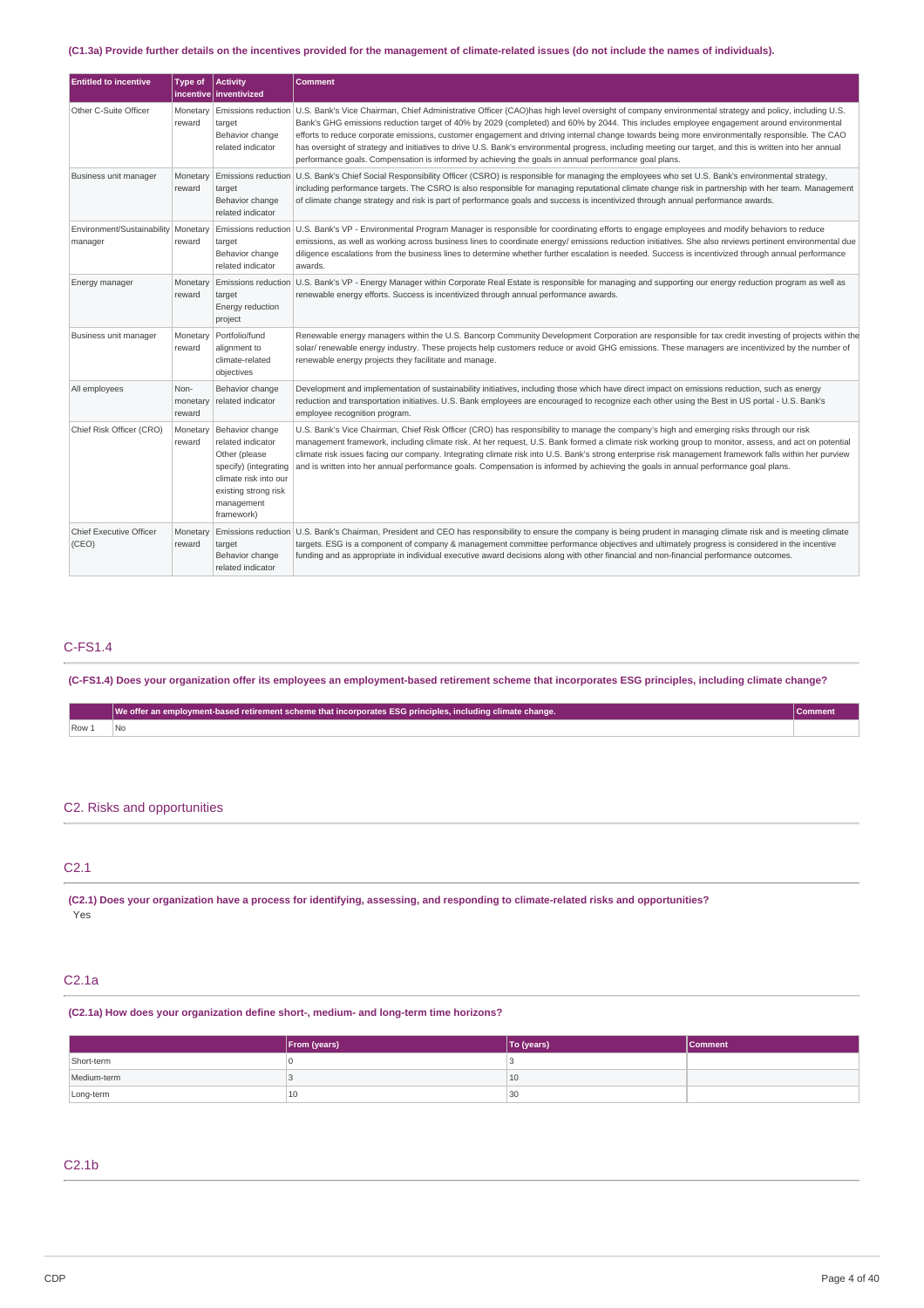#### **(C2.1b) How does your organization define substantive financial or strategic impact on your business?**

U.S. Bank would define substantive as having a significant financial, reputation or social impact, or impacting our business operations and/ or brand, making it difficult to execute our strategy or to meet the needs of our customers and communities. From a qualitative perspective, factors include consideration around: 1) number of business lines and/ or customers affected, 2) potential financial loss and/or revenue as a result of the risk or opportunity, and 3) stakeholder attention around the risk/ opportunity. including potential effect on U.S. Bank's reputation. From a quantitative perspective, potential losses in the \$200+ million range receive additional risk governance and oversight, which aligns with capital planning processes.

### C2.2

#### **(C2.2) Describe your process(es) for identifying, assessing and responding to climate-related risks and opportunities.**

**Value chain stage(s) covered** Direct operations Downstream

#### **Risk management process**

Integrated into multi-disciplinary company-wide risk management process

**Frequency of assessment** More than once a year

#### **Time horizon(s) covered**

Short-term Medium-term Long-term

#### **Description of process**

We continue to improve our understanding of key risks that climate change poses to our company, customers and communities, and we are making strategic adjustments to our scenario analysis, policies and operational practices accordingly. We also see opportunities in making investments in renewable energy and offering innovative products and services to meet the needs of tomorrow's green economy. For risk Identification, climate-related risks are relevant across many risk categories within our Risk Management Framework. Physical risks can be acute, meaning that they are driven by a specific event such as a hurricane or wildfire, or they can be chronic, meaning that they reflect longer-term shifts in climate patterns. Transition risks arise from the policy, regulatory, technological, consumer preference and reputational impacts of the transition to a lower-carbon economy. The source of these risks is not the transition itself but rather the failure of companies and society to prepare for the transition. These risks can be freestanding, but they can also cross categories to create inter-risk exposure - i.e.: the increased severity and frequency of severe weather events may impact our lending portfolios (credit risk), our ability to conduct business (operational risk), and key third-party relationships (another aspect of operational risk). We recognize that climate change risks are dynamic and present varying degrees of impact over different time horizons. As our strategy and risk management approaches continue to evolve, we will seek to incorporate an analysis of risk time horizons, recognizing that long term risks of 30+ years are prevalent. We use scenario analysis to understand the potential financial impact on the company of adverse events related to physical risks. Natural disasters have been identified as a risk through our risk identification/ assessment process. This risk was then incorporated into the scenario design and stress testing process in order to quantify the potential impact within the CCAR exercise. The results of this analysis supported our capital planning activities and allowed risk management to focus on the impact of future hurricanes and wildfires from a financial risk viewpoint. With climate change increasing the frequency and/or severity of natural disasters, it is more important than ever that we understand how these occurrences affect our customers and the company. We are monitoring trends in the development and application of scenario analysis to both the physical and transition risks associated with climate change. From a transition risk perspective, we recognize that there are industries in our lending portfolio that we consider more environmentally sensitive, and a case study for how we identify, assess, and respond to these types of risks is in our Oil & Gas and Power (Utilities) industries. We have increased monitoring and oversight of those portfolios as transition risks in the future may impact them to a greater degree than other portfolios. This includes leveraging key elements of our U.S. Bank Risk Management Framework, including risk monitoring, reporting, and trending analysis. As a result, we have quarterly reporting of exposures to all environmentally sensitive industries in the U.S. Bank Climate Risk Dashboard, along with additional risk management with risk limits for several credit portfolios within this designation. The legal, regulatory, political, ethical, environmental and social responsibility activities of a business entity can create elevated risk for the entities they partner with—most notably, their arrangements with banks. To guide our risk evaluation and response to relationships that entail high environmental or social exposures, we maintain an Environmental and Social Risk Policy. This is a key component of an enterprise approach to manage and oversee the risks associated with our relationships based on the type of business conducted by current or potential customers or other aspects of those entities' positioning on environmental and social issues. From a physical risk perspective, climate change has the potential to affect our operations budget through more extreme heating and cooling seasons. In an effort to reduce risk and impact, our Corporate Real Estate group has been tasked with better managing our energy use and as a result, developed an operational strategy that is twofold: continue seeking opportunities to purchase renewable energy for our facilities while also working to reduce energy use at our facilities . Purchasing renewable energy allows us to better manage our energy costs and leaves us less vulnerable to energy fluctuations, while reducing the energy we use allows us to lower risk through increased efficiency, leaving us less vulnerable to extreme weather. This has resulted in opportunities to save money with facilities that are more efficient by following sustainable principles in the design phase and retrofitting. It has also allowed us to increase vendor partnerships, such as purchasing renewable energy through Xcel Energy's Renewable Connect program and participating in PGE's Clean Wind program. From an opportunities perspective, much of our environmental finance activity happens through our Community Development Corporation (USBCDC), including Renewable Energy Tax Credits investments that help provide clean energy options to our nation's homes, towns and businesses. These projects are not only good for the environment, but they also create tens of thousands of jobs in local communities around the country. We commit more than \$1B annually in renewable energy investments, and since 2007, the USBCDC has committed more than \$12B in solar, energy storage, wind, biomass and fuel cell technologies. As part of that commitment, we have financed \$11B in solar, or more than 15% of all solar projects in the United States, over the past 10 years. Our solar portfolio spans a broad customer base, which diversifies risk within our environmental finance activities. We also power the transition to a lowcarbon economy with loans to clients in our utilities portfolio who must expend meaningful capital resources to ensure that their operations meet or exceed increasing regulatory mandates for renewable energy and through our green auto lending program. From 2008-2020, U.S. Bank financed \$7.8B in capital to electric vehicle lending and leasing through its equipment finance and auto leasing division. As new opportunities to finance the green economy emerge, we use a value-based prioritization process, balancing a product's net value (considering its alignment with our goals, financial benefits and any multiplier benefits) with ease of implementation (considering resource requirements and conformity with our credit risk framework). We are currently evaluating the landscape of potential environmental finance activities that could help our customers transition to a low-carbon economy.

### C2.2a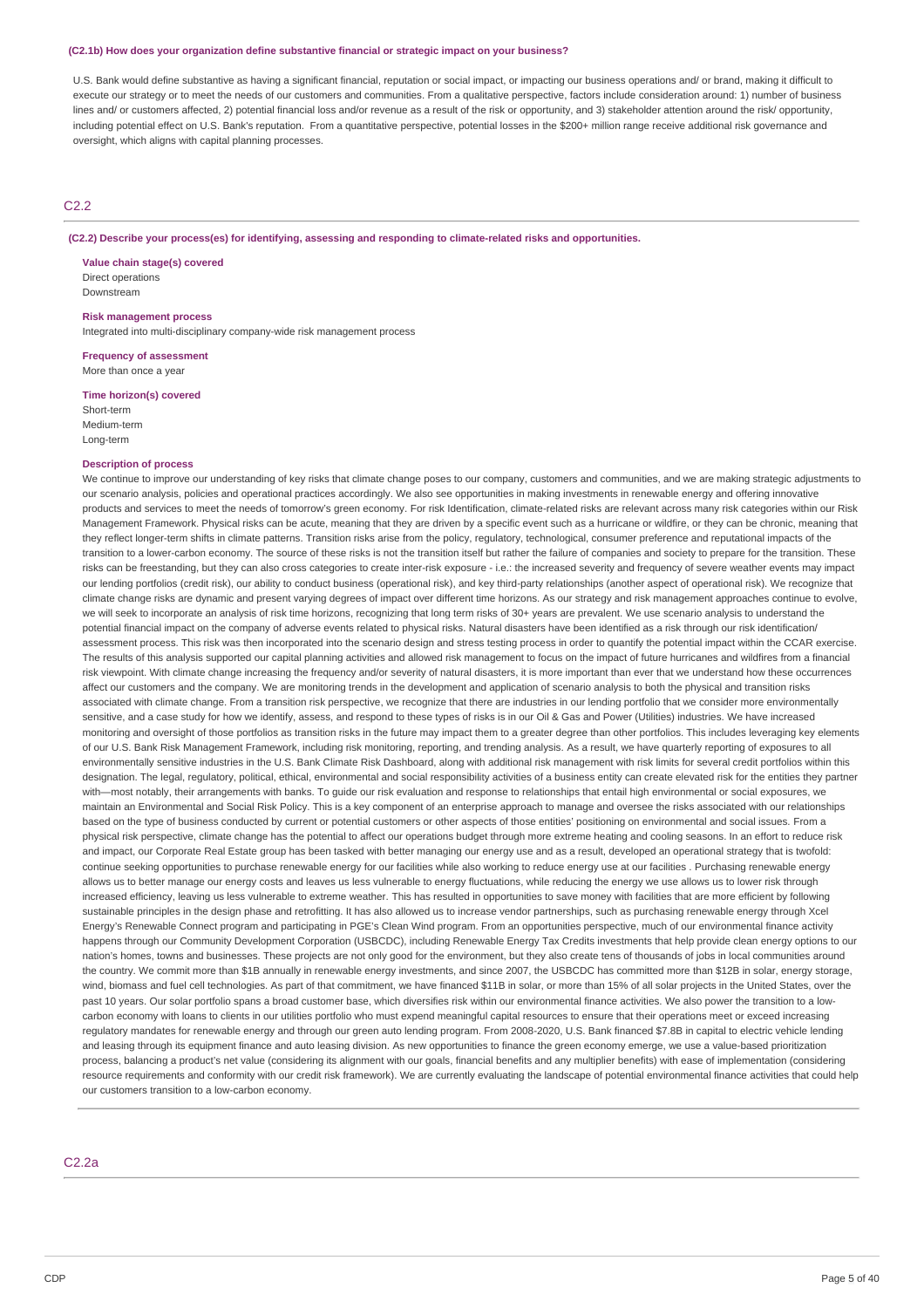### **(C2.2a) Which risk types are considered in your organization's climate-related risk assessments?**

|                        | &                                  | Relevance Please explain                                                                                                                                                                                                                                                                                                                                                                                                                                                                                                                                                                                                                                                                                                                                                                                                                                                                                                                                                                                                                                                                                                                                                                                                                                                                                                                                                                                                                                                                                                                                                                                                                                                                                                                                                                                                                                           |
|------------------------|------------------------------------|--------------------------------------------------------------------------------------------------------------------------------------------------------------------------------------------------------------------------------------------------------------------------------------------------------------------------------------------------------------------------------------------------------------------------------------------------------------------------------------------------------------------------------------------------------------------------------------------------------------------------------------------------------------------------------------------------------------------------------------------------------------------------------------------------------------------------------------------------------------------------------------------------------------------------------------------------------------------------------------------------------------------------------------------------------------------------------------------------------------------------------------------------------------------------------------------------------------------------------------------------------------------------------------------------------------------------------------------------------------------------------------------------------------------------------------------------------------------------------------------------------------------------------------------------------------------------------------------------------------------------------------------------------------------------------------------------------------------------------------------------------------------------------------------------------------------------------------------------------------------|
|                        | inclusion                          |                                                                                                                                                                                                                                                                                                                                                                                                                                                                                                                                                                                                                                                                                                                                                                                                                                                                                                                                                                                                                                                                                                                                                                                                                                                                                                                                                                                                                                                                                                                                                                                                                                                                                                                                                                                                                                                                    |
| Current<br>regulation  | Relevant,<br>always<br>included    | As a financial services company, we are highly regulated, so this is always relevant to our business and included in our ongoing assessment of risks related to climate change. We<br>recognize that our current business footprint does not include substantial business activities in jurisdictions with current regulations related to climate risk. However, we believe our risk<br>management framework is structured in a way to assess all risks the bank may face, include risks related to compliance with climate risk related regulations. These risks could manifest in<br>increased operating costs, operational losses, and decreased revenue if products or business strategy is impacted by changing regulations.                                                                                                                                                                                                                                                                                                                                                                                                                                                                                                                                                                                                                                                                                                                                                                                                                                                                                                                                                                                                                                                                                                                                  |
| Emerging<br>regulation | Relevant,<br>always<br>included    | As a financial services company, we are highly regulated, so this is always relevant to our business and included in our ongoing assessment of risks related to climate change. We monitor<br>the regulatory environment closely through our Regulatory Change Management Group in Compliance Risk Department and our Legal Regulatory Group within the Law Division. These<br>groups are actively engaged in potential climate policy matters and potential regulations, while participating in industry working groups. The Legal Regulatory Group is a key contributor to<br>the Climate Risk Working Group that drives climate related risk management initiatives and our formal risk management process is a detailed review by the compliance team who is well<br>versed in current regulations. We recognize that the regulatory environment is increasing with significant regulatory attention and resources focused on climate risks, and we are making<br>sure we are always aligned with regulatory expectations, while also being proactive on climate risk and not waiting for the regulators to guide us in how to manage the risk. An example of<br>emerging regulation that is being assessed through our risk management process is increased taxes and regulation around energy and fuel. Increased taxes and regulation around fuel<br>and energy would increase the operating cost to run U.S. Bank's over 2,300 locations. It might also affect the type of energy we can purchase, which has the potential to force us into fuel/<br>energy purchasing agreements with a higher cost than previous partnerships. In 2020, U.S. Bank spent approximately \$59 million on energy to operate our over 2,300 locations. If fuel and<br>energy taxes increase, these costs will increase the level of funding needed to operate our facilities. |
| Technology Relevant,   | always<br>included                 | U.S. Bank offers many online services that reduce emissions by eliminating the need to travel to branches for customers' banking needs, as well as reducing paper use. Data security is<br>paramount to who we are as a company and to our industry in general, so any risks involved with these services are always included in our risk management process. An example would<br>be the fact that U.S. Bank was the first bank to offer banking services on all three major platforms: Amazon Alexa, Google Home and Apple Siri. In order to reduce risk of unauthorized<br>persons accessing customer information through these types of devices, certain banking functions are not allowed when using these platforms. Precautions need to be taken to ensure<br>service to our customers continues in the event a data center is impacted. Higher reliance on technology also presents risk within our operation. As a financial services company, we<br>require multiple data centers that are strategically placed across our footprint to ensure operation resiliency. We also see physical climate change risk associated with our data centers due<br>to increased energy use with more dramatic temperature changes. Data centers also create unique physical security risks, in the event of heightened natural disasters caused by climate<br>change.                                                                                                                                                                                                                                                                                                                                                                                                                                                                                                  |
| Legal                  | Relevant,<br>sometimes<br>included | We define legal risk as risks associated with legal proceedings or disputes that arise out of activities conducted by Bank business lines and personnel. This risk general results in litigation<br>or regulatory enforcement actions. With mainly office based operations, U.S. Bank's business activities do not generally subject the company to material climate and environmental related<br>litigation claims or regulatory enforcement. We recognize that the law could evolve over time, which may expose U.S. Bank to an increased risk of litigation and regulatory enforcement<br>actions. We further recognize that a failure to comply with laws or regulations relevant to our business activities could result in civil penalties and increased litigation related expenses. Due<br>to this risk, we continue to monitor the legal implications of the changing climate and how they may impact U.S. Bank based on our geographic footprint and business activities.                                                                                                                                                                                                                                                                                                                                                                                                                                                                                                                                                                                                                                                                                                                                                                                                                                                                                |
| Market                 | Relevant,<br>sometimes<br>included | Market shifts do affect our customers, which in turn can affect our bottom line through an increase in write-offs. For example, if the shift to a low carbon economy increases the market for<br>electric vehicles, any automotive industry manufacturers who have not effectively transitioned might see a decrease in revenue, resulting in an inability to meet financial commitments, which<br>would, in turn, affect U.S. Bank's business. When we expect a market shift that would affect a large number of customers, we would then include the risk in our portfolio review and risk<br>assessment. With the shift to a low carbon economy, U.S. Bank is continuing to look at products to assist and/ or encourage our customers with this shift. Examples are the recent approval<br>of a new renewable energy lending product and exploring expanded impact investment offerings. Because of this, we see market shifts as both a risk and an opportunity to expand our<br>business. In addition, as climate risk events increase, we should expect the potential for more frequent market shock events. The bank currently maintains a strong capital structure, non-<br>high risk trading strategies, and a risk management framework that includes stress scenarios to estimate potential loss from a severe market shock.                                                                                                                                                                                                                                                                                                                                                                                                                                                                                                                           |
| Reputation             | Relevant,<br>always<br>included    | Increased expectations from customers, shareholders, communities, and investors regarding disclosure and management of environmental impact have led to more scrutiny and reputation<br>risk. As a financial services provider, U.S. Bank's impact may be lower than some of our customers that operate in industries that generate greater emissions, but we are more frequently<br>being evaluated based on our customers' environmental impact due to our financial relationship with them. A negative evaluation could damage U.S. Bank's reputation and result in a loss<br>of business, so we make sure to take the time to get to know our customers. U.S. Bank has an escalation process in place to review customers posing reputation risk up through the<br>Company Chief Risk Officer and other Managing Committee members, as appropriate. We've also enhanced our approach on assessing climate risk; we have established a Corporate<br>Responsibility Working Group, Relationship Review Working Group, and a Climate Risk Working Group to share, monitor, and report on relevant reputation and financial risks. All three<br>working groups are made up of senior leaders across several business lines.                                                                                                                                                                                                                                                                                                                                                                                                                                                                                                                                                                                                                                        |
| Acute<br>physical      | Relevant,<br>always<br>included    | Natural disasters affect U.S. Bank's customers and can lead to their inability to fulfil commitments. If their business is destroyed through flooding or other climate related event, they may<br>be unable to conduct business. This would lead to an inability to repay debt and a decrease in future relationship opportunities. U.S. Bank attempts to evaluate customer relationships in<br>relation to recent trends through our risk management processes. A natural disaster dashboard has been created to track financial impact to our operations and credit portfolios from past<br>events and evaluate the potential impact of additional disasters. Stress Testing scenarios have also been created that incorporate increased frequency and severity of natural disasters<br>and to incorporate these scenarios into capital planning considerations.                                                                                                                                                                                                                                                                                                                                                                                                                                                                                                                                                                                                                                                                                                                                                                                                                                                                                                                                                                                                 |
| Chronic<br>physical    | Relevant,<br>always<br>included    | Similar to the acute physical occurrences, chronic shifts caused by climate change can also affect our customers and their ability to fulfil commitments, as well as a decrease in future<br>relationship opportunities. Our Capital Management and our Risk Management & Compliance groups have leveraged scenarios to stress test our exposure against various risks, including<br>those related to climate-change. Changes in temperature extremes will also lead to an increase in energy use to heat and cool U.S. Bank's over 2,300 locations. U.S. Bank has several<br>locations in the Western/ Southwestern United States, in cities such as Las Vegas, Phoenix, San Diego and Los Angeles. With temperatures continuing to rise, especially in the desert<br>climates, our locations in these areas will require a continually higher level of cooling. U.S. Bank is headquartered in Minneapolis, a traditionally cool city, and has a large presence in other<br>northern locations, such as Milwaukee. These locations do not usually require a high level of cooling, but with increasingly warmer weather, they now require more use of air conditioning<br>units, resulting in higher costs and emissions. In 2020, U.S. Bank spent approximately \$59 million on energy to operate our over 2,300 locations. If extreme temperatures worsen, these<br>costs will increase the level of capital needed to operate our facilities.                                                                                                                                                                                                                                                                                                                                                                                                                  |

### C-FS2.2b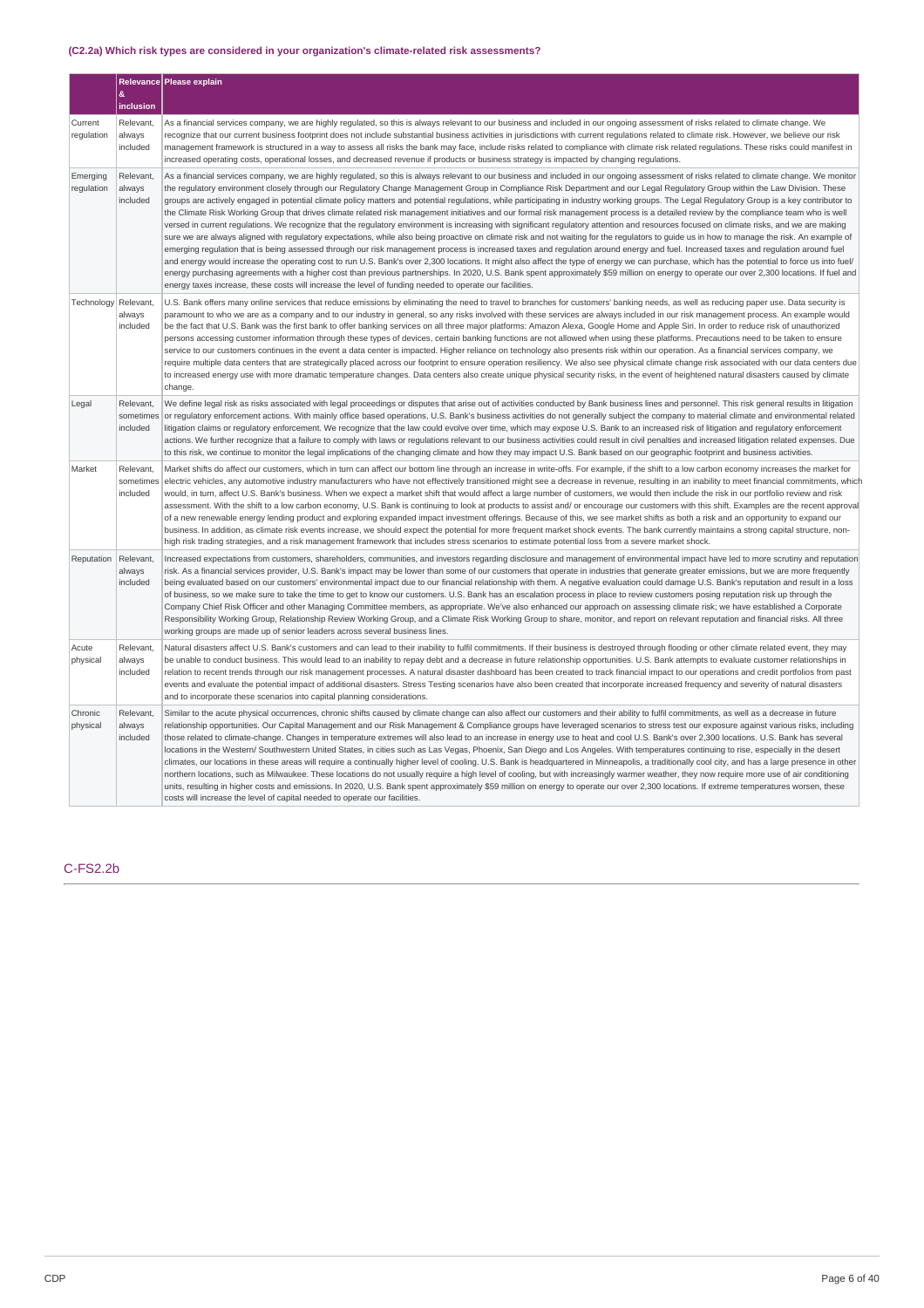## **(C-FS2.2b) Do you assess your portfolio's exposure to climate-related risks and opportunities?**

|                                                                  | l Wel<br>assess<br>the<br>portfolio's<br>exposure | Please explain                                                                                                                                                                                                                                                                                                                                                                                                                                                                                                                                                                                                                                                                                                                                                                                                                                                                                                                                     |
|------------------------------------------------------------------|---------------------------------------------------|----------------------------------------------------------------------------------------------------------------------------------------------------------------------------------------------------------------------------------------------------------------------------------------------------------------------------------------------------------------------------------------------------------------------------------------------------------------------------------------------------------------------------------------------------------------------------------------------------------------------------------------------------------------------------------------------------------------------------------------------------------------------------------------------------------------------------------------------------------------------------------------------------------------------------------------------------|
| Bank<br>lending<br>(Bank)                                        | Yes                                               | Credit Risk Management maintains a quarterly report on credit exposure to environmentally sensitive industries based on U.S. Bank's Environmental Responsibility Policy. This process<br>identifies environmentally sensitive industries based on the North American Industry Classification (NAICS) codes. NAICS codes are then aggregated through the reporting process and<br>the total dollar exposure for each environmentally sensitive industry is calculated. Management leverages the report to analyze and monitor trending of environmentally sensitive exposure.<br>We have used publicly available indicators to assess our residential real estate exposure to various types of natural disasters such as hurricanes, wildfires and coastal flooding (down to<br>the census tract level). We are in the process of developing a preliminary heatmap of our commercial portfolio's exposure to various physical and transition risks. |
| Investing<br>(Asset<br>manager)                                  | $<$ Not<br>Applicable<br>$\mathbf{r}$             | <not applicable=""></not>                                                                                                                                                                                                                                                                                                                                                                                                                                                                                                                                                                                                                                                                                                                                                                                                                                                                                                                          |
| Investing<br>(Asset<br>owner)                                    | <not<br>Applicable<br/>&gt;</not<br>              | <not applicable=""></not>                                                                                                                                                                                                                                                                                                                                                                                                                                                                                                                                                                                                                                                                                                                                                                                                                                                                                                                          |
| Insurance<br>underwriting   Applicable<br>(Insurance<br>company) | $<$ Not                                           | <not applicable=""></not>                                                                                                                                                                                                                                                                                                                                                                                                                                                                                                                                                                                                                                                                                                                                                                                                                                                                                                                          |
| Other<br>products<br>and<br>services,<br>please<br>specify       | Not<br>applicable                                 | Primary business activities relate to lending exposure.                                                                                                                                                                                                                                                                                                                                                                                                                                                                                                                                                                                                                                                                                                                                                                                                                                                                                            |

## C-FS2.2c

## **(C-FS2.2c) Describe how you assess your portfolio's exposure to climate-related risks and opportunities.**

|                                                               | coverage type                   | Portfolio Assessment Description   |                                                                                                                                                                                                                                                                                                                                                                                                                                                                                                                                                                                                                                                                                                                                                                                                                                                                                                                                                                                                                                                                                                                                                                                                                                                                                                                                                                           |
|---------------------------------------------------------------|---------------------------------|------------------------------------|---------------------------------------------------------------------------------------------------------------------------------------------------------------------------------------------------------------------------------------------------------------------------------------------------------------------------------------------------------------------------------------------------------------------------------------------------------------------------------------------------------------------------------------------------------------------------------------------------------------------------------------------------------------------------------------------------------------------------------------------------------------------------------------------------------------------------------------------------------------------------------------------------------------------------------------------------------------------------------------------------------------------------------------------------------------------------------------------------------------------------------------------------------------------------------------------------------------------------------------------------------------------------------------------------------------------------------------------------------------------------|
| Bank<br>lending<br>(Bank)                                     | Majority<br>of the<br>portfolio | Qualitative<br>and<br>quantitative | Credit Risk Management maintains a quarterly report on credit exposure to environmentally sensitive industries based on U.S. Bank's Environmental Responsibility Policy.<br>Tools used to assess the portfolios exposure include portfolio risk limits on the bank's exposure to the Oil and Gas, and Power sectors. In addition, our policy restrictions<br>around environmentally sensitive types of coal mining demonstrate the Bank's strategy to be responsive to a warmer world. We do not have portfolio limits specifically around<br>coal, precisely because the environmental policy prohibits certain forms of coal mining and financing new coal-fired power plants or new coal mines. Because of this, our<br>credit exposure is immaterial. All clients go through robust due diligence and underwriting practices, with the majority of client commitments in industries with higher<br>environmental impact (such as oil and gas, power, forestry, coals/metals and mining) going through additional due diligence to assess environmental risk and are subject to<br>the Bank's policy prohibitions or escalation process. The Risk Identification process for stress testing includes risk events related to increased frequency of physical risks,<br>such as natural disasters, and incorporates those risk events into the stress testing processes. |
| Investing<br>(Asset<br>manager)                               | $<$ Not<br>e                    | $<$ Not<br>Applicabl Applicable>   | <not applicable=""></not>                                                                                                                                                                                                                                                                                                                                                                                                                                                                                                                                                                                                                                                                                                                                                                                                                                                                                                                                                                                                                                                                                                                                                                                                                                                                                                                                                 |
| Investing<br>(Asset<br>owner)                                 | $<$ Not<br>e                    | $<$ Not<br>Applicabl Applicable>   | <not applicable=""></not>                                                                                                                                                                                                                                                                                                                                                                                                                                                                                                                                                                                                                                                                                                                                                                                                                                                                                                                                                                                                                                                                                                                                                                                                                                                                                                                                                 |
| Insurance<br>underwriting Applicabl<br>(Insurance<br>company) | $<$ Not<br>e                    | $<$ Not<br>Applicable>             | <not applicable=""></not>                                                                                                                                                                                                                                                                                                                                                                                                                                                                                                                                                                                                                                                                                                                                                                                                                                                                                                                                                                                                                                                                                                                                                                                                                                                                                                                                                 |
| Other<br>products<br>and<br>services,<br>please<br>specify    | $<$ Not<br>Applicabl<br>e       | $<$ Not<br>Applicable>             | <not applicable=""></not>                                                                                                                                                                                                                                                                                                                                                                                                                                                                                                                                                                                                                                                                                                                                                                                                                                                                                                                                                                                                                                                                                                                                                                                                                                                                                                                                                 |

### C-FS2.2d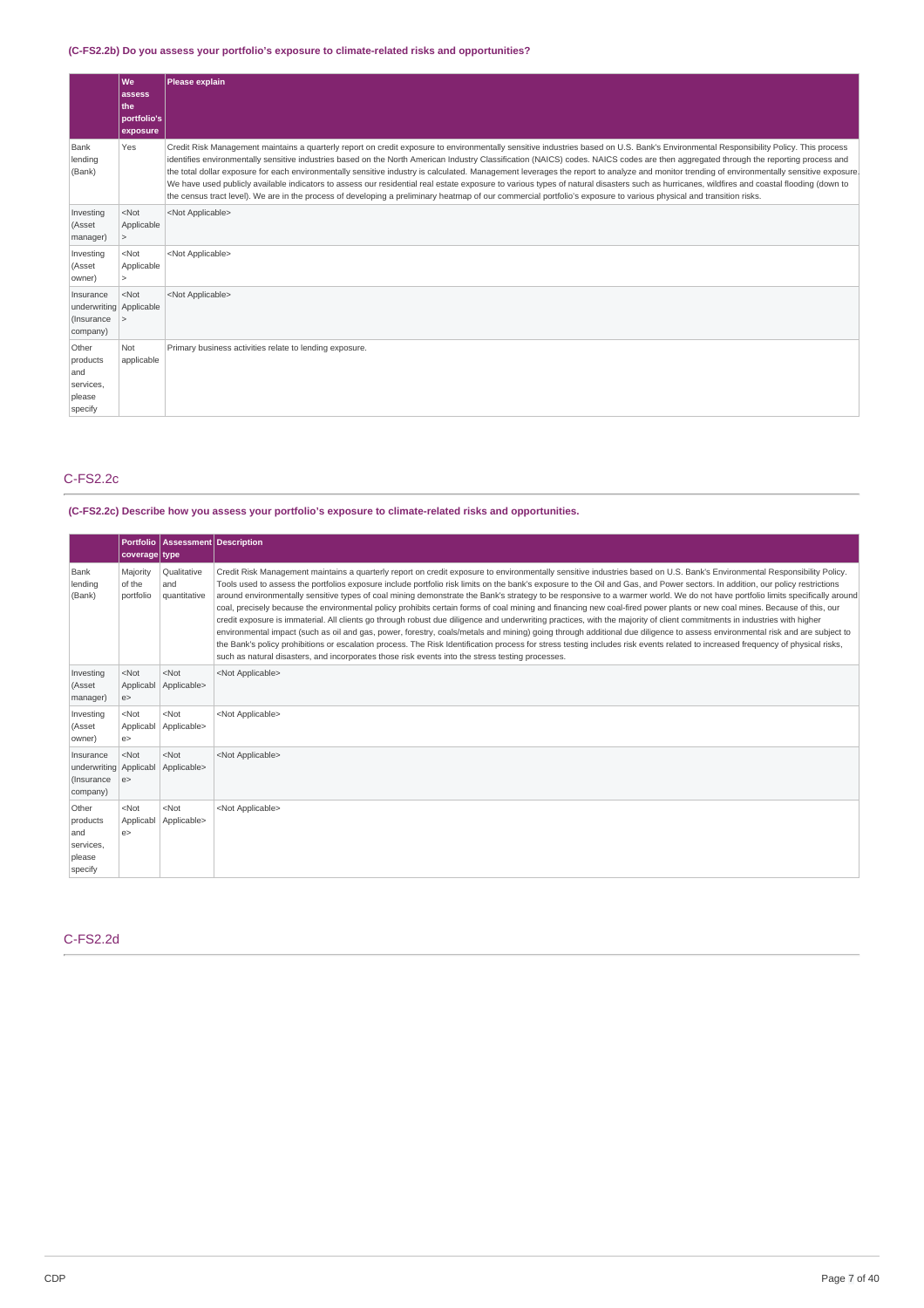## **(C-FS2.2d) Do you assess your portfolio's exposure to water-related risks and opportunities?**

|                                                                    | l We<br>lassess<br>the<br>portfolio's<br>exposure | coverage                        | Portfolio Please explain                                                                                                                                                                                                                                                                                                                                                                                                                                                                                                                                                                        |
|--------------------------------------------------------------------|---------------------------------------------------|---------------------------------|-------------------------------------------------------------------------------------------------------------------------------------------------------------------------------------------------------------------------------------------------------------------------------------------------------------------------------------------------------------------------------------------------------------------------------------------------------------------------------------------------------------------------------------------------------------------------------------------------|
| Bank lending Yes<br>(Bank)                                         |                                                   | Majority<br>of the<br>portfolio | U.S. Bank's credit policy on loans for agricultural production does require an assessment of "water rights". In states where real estate values are dependent on water rights,<br>policy states U.S. Bank must ensure compliance with state law regarding water. It's also required that an evaluation be done with respect to production management, including<br>but not limited to, water and environmental issues. We also assess our residential real estate portfolio's exposure to water-related risks such as droughts and river flooding<br>through FEMA geographic risk designations. |
| Investing<br>(Asset<br>manager)                                    | $<$ Not<br>Applicable Applicabl<br>$\geq$         | $<$ Not<br>e                    | <not applicable=""></not>                                                                                                                                                                                                                                                                                                                                                                                                                                                                                                                                                                       |
| Investing<br>(Asset<br>owner)                                      | $<$ Not<br>Applicable Applicabl                   | $<$ Not<br>e                    | <not applicable=""></not>                                                                                                                                                                                                                                                                                                                                                                                                                                                                                                                                                                       |
| Insurance<br>underwriting<br>(Insurance<br>company)                | $<$ Not<br>Applicable Applicabl<br>$\rightarrow$  | $<$ Not<br>e                    | <not applicable=""></not>                                                                                                                                                                                                                                                                                                                                                                                                                                                                                                                                                                       |
| Other<br>products and applicable<br>services,<br>please<br>specify | Not                                               | $<$ Not<br>Applicabl<br>e >     | Primary business activities relate to lending exposure.                                                                                                                                                                                                                                                                                                                                                                                                                                                                                                                                         |

## C-FS2.2e

### **(C-FS2.2e) Do you assess your portfolio's exposure to forests-related risks and opportunities?**

|                                                | We assess the<br>portfolio's exposure coverage | <b>Portfolio</b>             | Please explain                                                                                                                                                                                                                                           |
|------------------------------------------------|------------------------------------------------|------------------------------|----------------------------------------------------------------------------------------------------------------------------------------------------------------------------------------------------------------------------------------------------------|
| Bank lending (Bank)                            | Yes                                            | Majority of<br>the portfolio | We require environmental due diligence for customers in forestry related industries. In addition, quarterly monitoring of credit exposure to<br>environmentally sensitive industries includes credit exposure within the forestry/wood products segment. |
| Investing (Asset<br>manager)                   | <not applicable=""></not>                      | $<$ Not<br>Applicable>       | <not applicable=""></not>                                                                                                                                                                                                                                |
| Investing (Asset owner)                        | <not applicable=""></not>                      | $<$ Not<br>Applicable>       | <not applicable=""></not>                                                                                                                                                                                                                                |
| Insurance underwriting<br>(Insurance company)  | <not applicable=""></not>                      | $<$ Not<br>Applicable>       | <not applicable=""></not>                                                                                                                                                                                                                                |
| Other products and<br>services, please specify | Not applicable                                 | $<$ Not<br>Applicable>       | Primary business activities relate to lending exposure.                                                                                                                                                                                                  |

### C-FS2.2f

## (C-FS2.2f) Do you request climate-related information from your clients/investees as part of your due diligence and/or risk assessment practices?

|                                                       | <b>We request</b><br>climate-<br><b>related</b><br>information | Please explain                                                                                                                                                                                                                                                                                                                                                                                                                                                                                                                               |
|-------------------------------------------------------|----------------------------------------------------------------|----------------------------------------------------------------------------------------------------------------------------------------------------------------------------------------------------------------------------------------------------------------------------------------------------------------------------------------------------------------------------------------------------------------------------------------------------------------------------------------------------------------------------------------------|
| Bank lending<br>(Bank)                                | Yes, for<br>some                                               | Clients in industries with higher environmental impact (e.g. oil and gas, utilities, coals/metals and mining) go through due diligence to assess environmental risk and are subject to<br>prohibitions or the Environmental and Social Risk Policy escalation process. When lending exposure to municipalities is above our internal materiality thresholds, we require an<br>assessment of the municipality entity's operational and financial readiness to withstand acute weather-related events as well as chronic climate change risks. |
| Investing<br>(Asset<br>manager)                       | $<$ Not<br>Applicable>                                         | <not applicable=""></not>                                                                                                                                                                                                                                                                                                                                                                                                                                                                                                                    |
| Investing<br>(Asset owner)                            | $<$ Not<br>Applicable>                                         | <not applicable=""></not>                                                                                                                                                                                                                                                                                                                                                                                                                                                                                                                    |
| Insurance<br>underwriting<br>(Insurance<br>company)   | $<$ Not<br>Applicable>                                         | <not applicable=""></not>                                                                                                                                                                                                                                                                                                                                                                                                                                                                                                                    |
| Other products Not<br>and services,<br>please specify | applicable                                                     | Primary business activities relate to lending exposure.                                                                                                                                                                                                                                                                                                                                                                                                                                                                                      |

### C2.3

(C2.3) Have you identified any inherent climate-related risks with the potential to have a substantive financial or strategic impact on your business? Yes

### C2.3a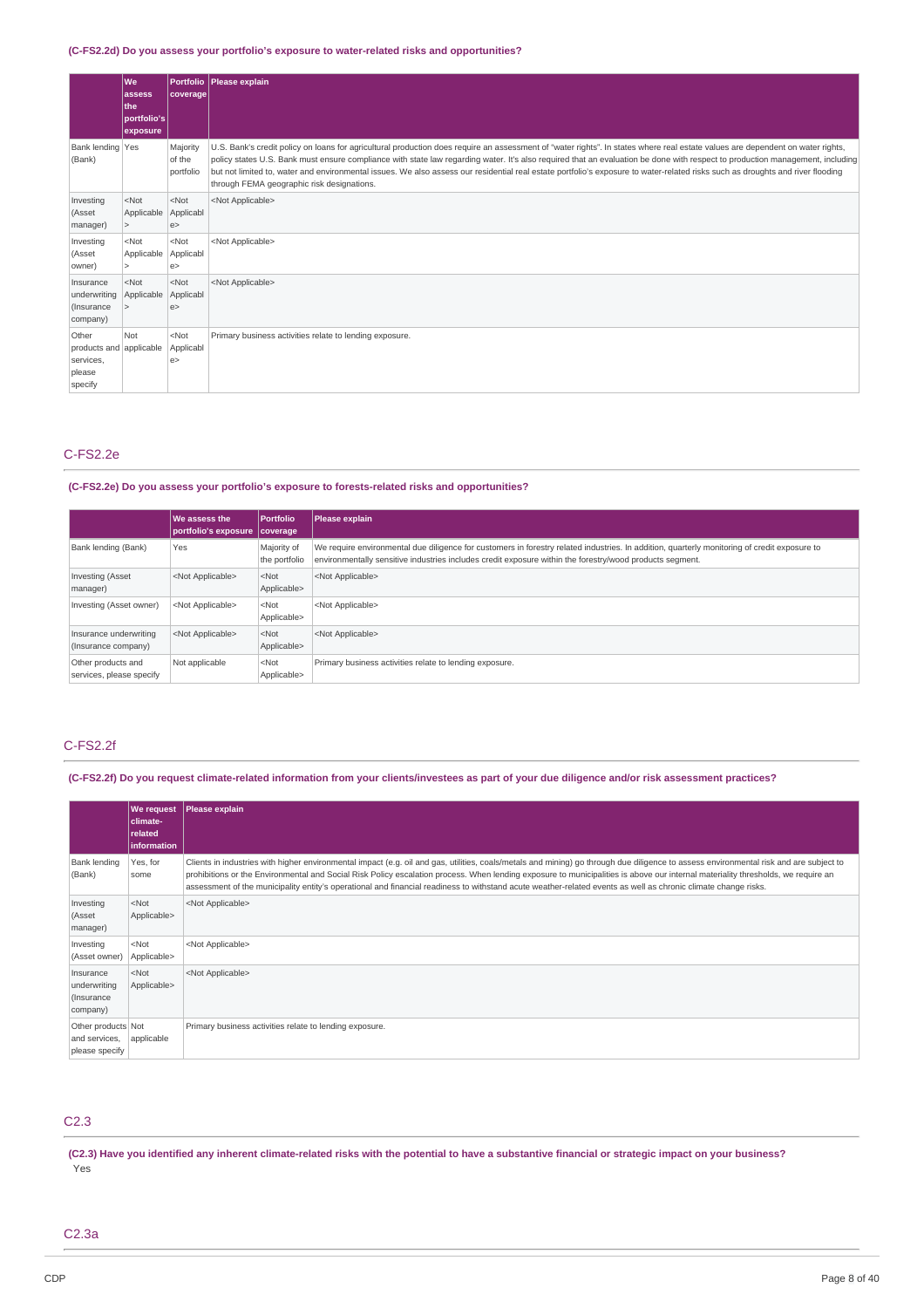#### (C2.3a) Provide details of risks identified with the potential to have a substantive financial or strategic impact on your business.

### **Identifier**

Risk 1

**Where in the value chain does the risk driver occur?**

Direct operations

### **Risk type & Primary climate-related risk driver**

| Chronic physica | temperatures<br>$\sim$ respectively. |
|-----------------|--------------------------------------|

#### **Primary potential financial impact**

Increased indirect (operating) costs

**Climate risk type mapped to traditional financial services industry risk classification** Operational risk

#### **Company-specific description**

In 2020, U.S. Bank spent \$59 million on energy to operate our over 2,300 locations. Rising temperatures will mean air conditioners will run more frequently, causing this cost to increase. U.S. Bank has several locations in the Western/ Southwestern United States, in cities such as Las Vegas, Phoenix, San Diego and Los Angeles. With temperatures continuing to rise, especially in the desert climates, our locations in these areas will require a continually higher level of cooling. U.S. Bank is headquartered in Minneapolis, a traditionally cool city on average, and has a large presence in other northern locations, such as Milwaukee. These locations do not usually require a high level of cooling, but with increasingly warmer weather, they now utilize greater levels of air conditioning, resulting in higher emissions and costs. In addition, we monitor operational concentrations in areas with warm climates where we rely on third parties (including India), which is a consideration as we make strategic decisions related to outsourcing.

#### **Time horizon**

Short-term

**Likelihood** Virtually certain

**Magnitude of impact** Low

**Are you able to provide a potential financial impact figure?** Yes, a single figure estimate

**Potential financial impact figure (currency)** 590000

**Potential financial impact figure – minimum (currency)** <Not Applicable>

**Potential financial impact figure – maximum (currency)**

<Not Applicable>

#### **Explanation of financial impact figure**

We estimate that we could see an annual 1% increase in our energy cost due to increased temperatures across our footprint and an increased need to cool U.S. Bank's over 2,300 buildings. One percent (\$590,000) is an estimate and might vary.

#### **Cost of response to risk** 2000000

#### **Description of response and explanation of cost calculation**

In an effort to mitigate this risk, we are working to upgrade our facilities to be more energy efficient. Examples of this are installations of motion sensor lighting, building all new branch locations to energy efficient standards, switching out light bulbs/fixtures to more efficient options, etc. We completed 10 projects in 2020, mostly LED upgrades, including several large buildings in Illinois and Minnesota, where the expected impact is an annual reduction of nearly 1000 MWh of electrical energy. \$2 million is U.S. Bank's annual budget for energy efficient projects. This figure was calculated when we were establishing our GHG reduction target. \$2M was seen as the amount needed annually to cover the energy reduction portion based on past efficiency project performance. The impact of that figure assumes that we continue to see the same energy savings going forward that we have seen in the past. This is considered the "cost of management" because the full amount is dedicated to reducing the energy use of U.S. Bank buildings in an effort to minimize the effect increased energy prices might have on operational costs.

#### **Comment**

## **Identifier**

Risk 2

**Where in the value chain does the risk driver occur?** Downstream

### **Risk type & Primary climate-related risk driver**

| Acute physical | Increased severity and frequency of extreme weather events such as cyclones and floods |  |
|----------------|----------------------------------------------------------------------------------------|--|
|                |                                                                                        |  |

#### **Primary potential financial impact**

Increased credit risk

**Climate risk type mapped to traditional financial services industry risk classification** Credit risk

#### **Company-specific description**

U.S. Bank's Risk Management Team completes a financial impact assessment following climate-related natural disaster events. These events are tracked on a consolidated report, called the U.S. Bank Natural Disaster Dashboard. Examples of recent climate-related events tracked on the dashboard include hurricanes, floods, and fires. Data tracked include operational expenses, credit expenses, impact on revenue, and other expenses from these events - the data points are all pulled from existing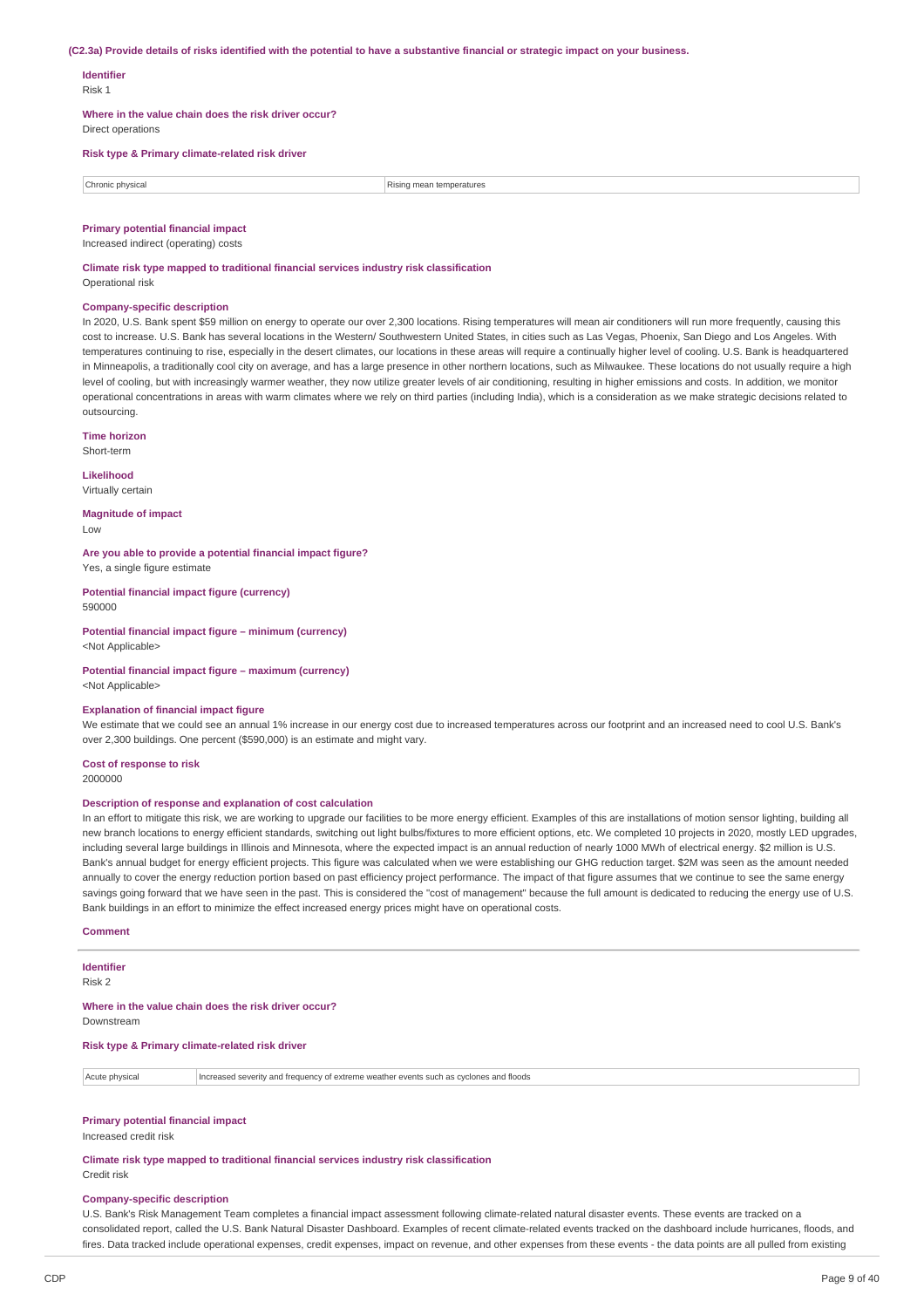risk management processes that help U.S. Bank manage these risks from all types of emerging and mature risks, including climate risk. Specific examples include past hurricanes in the southeast when we did experience a negative financial impact due to forgiven interest, actual losses and reduced revenue. The forgiven interest was an effort to lighten the stress of our customers following such a devastating loss. This was also done following the devastating fires in California due to increasingly dry conditions in that region. Because U.S. Bank has a larger presence in California than in the southeast portion of the United States, losses seen due to this disaster were greater. Because of U.S. Bank's geographic footprint and location of credit portfolio concentrations, i.e. Midwest vs. Southeast U.S., we are not exposed to significant losses from sea level rising or the increased severity and frequency of hurricanes.

**Time horizon**

Short-term

**Likelihood** Virtually certain

**Magnitude of impact** Medium

**Are you able to provide a potential financial impact figure?** No, we do not have this figure

**Potential financial impact figure (currency)** <Not Applicable>

**Potential financial impact figure – minimum (currency)** <Not Applicable>

**Potential financial impact figure – maximum (currency)** <Not Applicable>

### **Explanation of financial impact figure**

U.S. Bank is currently tracking financial impact of historical climate related events in an effort to inform risk management around future events. We have begun estimating potential future financial impact but are not at a point where we are able to disclose this information.

**Cost of response to risk**  $\Omega$ 

#### **Description of response and explanation of cost calculation**

U.S. Bank attempts to evaluate customer relationships in relation to recent trends through our risk management process. This work is governed by our Environmental & Social Risk Policy. Customer Segments that are more sensitive to flooding and other climate change impacts are evaluated more closely by location and risk management processes are in place to limit impact. Impacts of increased severity and frequency of natural disasters are assessed through our ongoing stress testing processes, including those using the Comprehensive Capital Analysis and Review (CCAR) framework. Data on historical natural disasters and stress testing results have been shared with the Capital Planning Committee of U.S. Bancorp's Board of Directors. Results are used to assess and potentially limit exposure to certain industries or regions based on risk related to climate related events. There is no additional cost for management due to the risk being managed by staff who are employed in roles with a primary focus other than environmental risk. Climate change risk is being integrated into those other roles that are part of the overall risk management structure.

#### **Comment**

**Identifier**

Risk 3

## **Where in the value chain does the risk driver occur?**

Direct operations

**Risk type & Primary climate-related risk driver**

Reputation **Increased stakeholder concern or negative stakeholder feedback** 

### **Primary potential financial impact**

Decreased revenues due to reduced demand for products and services

**Climate risk type mapped to traditional financial services industry risk classification** Reputational risk

### **Company-specific description**

Increased expectations from customers, shareholders, and investors regarding disclosure and management of environmental impact have led to more scrutiny and reputation risk. As a financial services provider, U.S. Bank's emissions may be much lower than those of our customers, but we are more frequently being evaluated based on our customers' impact due to our financial relationship with them. A negative evaluation could damage U.S. Bank's reputation and result in a loss of business, so we make sure to take the time to get to know our customers.

**Time horizon** Medium-term

**Likelihood**

More likely than not

**Magnitude of impact**

Low

**Are you able to provide a potential financial impact figure?** Yes, a single figure estimate

**Potential financial impact figure (currency)**

0

**Potential financial impact figure – minimum (currency)** <Not Applicable>

**Potential financial impact figure – maximum (currency)** <Not Applicable>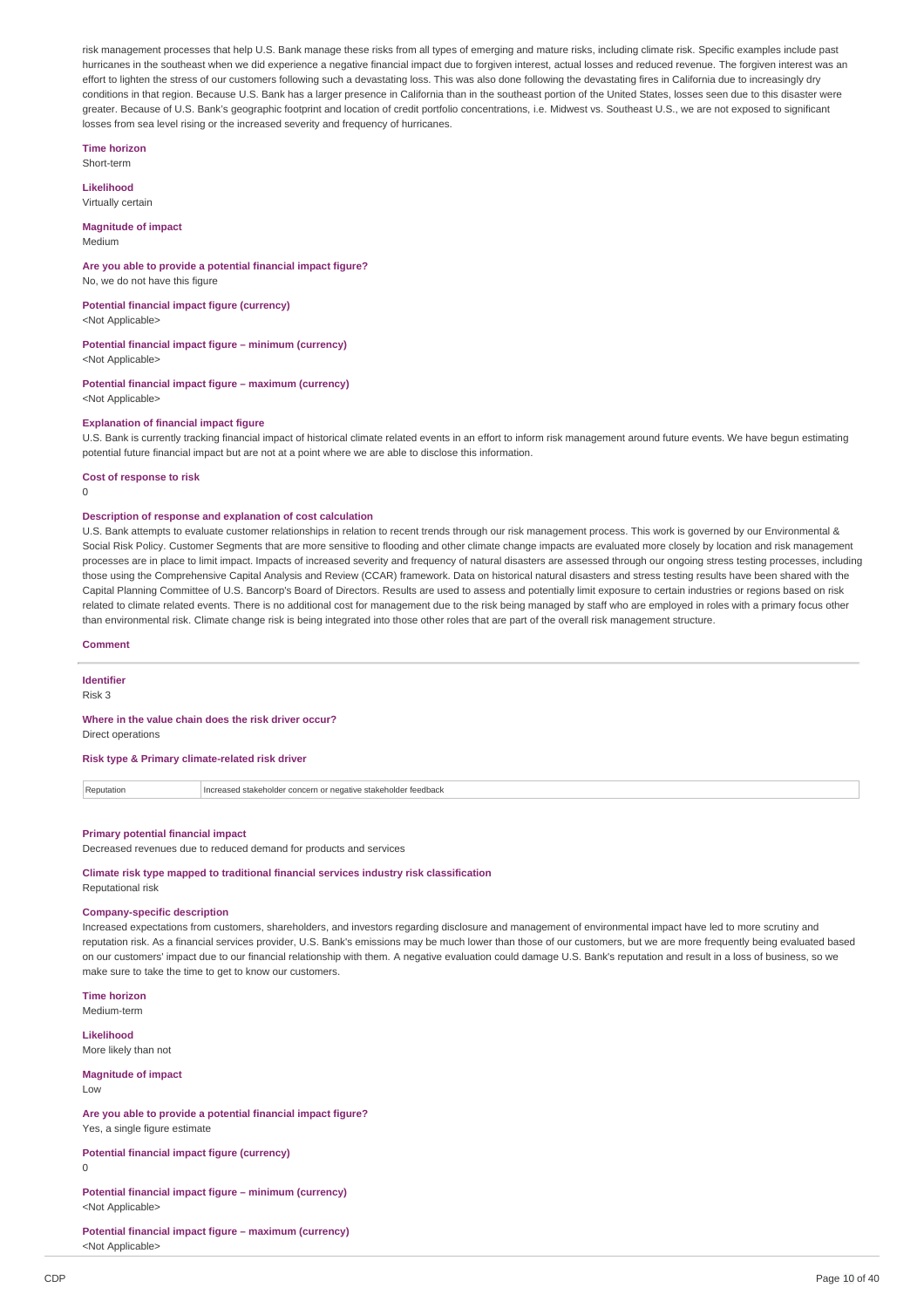#### **Explanation of financial impact figure**

To date, we have not seen a financial impact based on recent experience and research into the role environment plays in customer choices for doing business. We seek to manage environmental risks associated with our higher impact customers in an effort to reduce risk to U.S. Bank.

### **Cost of response to risk**

 $\Omega$ 

#### **Description of response and explanation of cost calculation**

U.S. Bank strives to be responsible stewards of the environment, so even though the financial impact of reputation risk is minimal, we work hard to tell our positive story around environmental responsibility and to mitigate any negative exposure risk. With an increase in potential reputation risk appearing with certain customers or industries, it became necessary for us to create a streamlined evaluation process to address this risk. The Bank's Reputation Risk Management program includes a formal escalation process through the Company Chief Risk Officer and other Managing Committee members, as appropriate, and requires relationships that pose significant environmental risk to be escalated for independent decisioning. This has provided a higher level of oversight for environmental reputation risk and has resulted in deeper engagement with customers who are determined to pose a higher reputation risk for U.S. Bank. Cost of management is minimal but increases issue awareness. Because environmentalrelated escalations occur through the existing Reputation Risk Management framework, additional capital was not needed.

#### **Comment**

## **Identifier**

Risk 4

#### **Where in the value chain does the risk driver occur?**

Direct operations

#### **Risk type & Primary climate-related risk driver**

| Chronic physical | Other, please specify (This risk is driven by all of the options listed) |
|------------------|--------------------------------------------------------------------------|

#### **Primary potential financial impact**

Increased credit risk

**Climate risk type mapped to traditional financial services industry risk classification** Credit risk

#### **Company-specific description**

Monitoring of environmentally sensitive industries credit exposure occurs through the "Environmentally Sensitive Credit Exposure Report." This allows management to have awareness of exposure levels and to effectively analyze exposure levels if a certain climate / environmental risk emerges. For example, if a significant oil & gas climate risk emerges, we would be able to quickly ascertain our exposure levels and activate enhanced risk management analysis and activities.

**Time horizon** Medium-term

## **Likelihood**

More likely than not

## **Magnitude of impact**

Medium-low

### **Are you able to provide a potential financial impact figure?**

No, we do not have this figure

#### **Potential financial impact figure (currency)** <Not Applicable>

**Potential financial impact figure – minimum (currency)**

<Not Applicable>

#### **Potential financial impact figure – maximum (currency)** <Not Applicable>

**Explanation of financial impact figure**

#### **Cost of response to risk**

 $\Omega$ 

#### **Description of response and explanation of cost calculation**

There is no additional cost for management due to the risk being managed by staff who are employed in roles with a primary focus other than environmental risk. Climate change risk is being integrated into those other roles are part of the overall risk management structure.

**Comment**

### $C<sub>2</sub>$  4

(C2.4) Have you identified any climate-related opportunities with the potential to have a substantive financial or strategic impact on your business? Yes

### C2.4a

(C2.4a) Provide details of opportunities identified with the potential to have a substantive financial or strategic impact on your business.

**Identifier**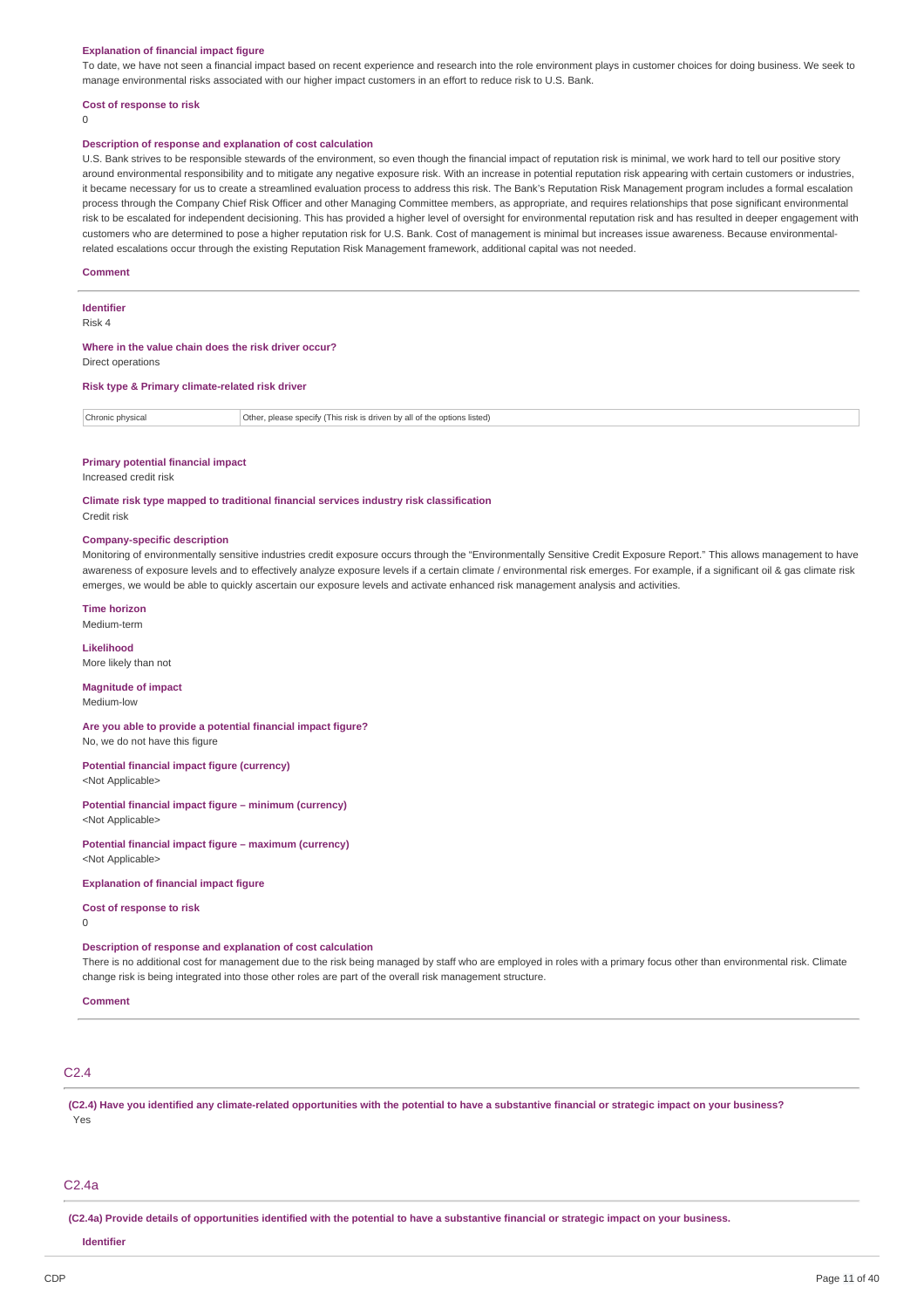#### Opp1

## **Where in the value chain does the opportunity occur?**

Downstream

**Opportunity type** Products and services

**Primary climate-related opportunity driver**

Development and/or expansion of low emission goods and services

#### **Primary potential financial impact**

Increased revenues resulting from increased demand for products and services

#### **Company-specific description**

A shift to a low carbon economy could lead to an increase in programs such as the federal tax credit program and community solar gardens (CSG). Each year, our U.S. Bancorp Community Development Corporation finances about 15 percent of all solar installations in the United States via tax credit financing. Should the federal tax credit program continue, we would see an increase in investment opportunities for this business. One example of a business opportunity tied to this work is a project with the nonprofit New Partners Community Solar Corp. The organization's mission is to develop solar on commercial rooftops and distribute the energy to low-income individuals and families to reduce their energy burdens. U.S. Bank's investment helped fund four solar projects around the city. In addition to three rooftop projects, the fourth, at Ludlow-Taylor Elementary School, also included a solar canopy over a portion of its playground, providing a covered space for play and education activities at a facility that doesn't have a dedicated gymnasium.

**Time horizon** Short-term

**Likelihood** Unlikely

#### **Magnitude of impact** Medium

## **Are you able to provide a potential financial impact figure?**

Yes, a single figure estimate

**Potential financial impact figure (currency)** 360000000

**Potential financial impact figure – minimum (currency)** <Not Applicable>

**Potential financial impact figure – maximum (currency)** <Not Applicable>

#### **Explanation of financial impact figure**

In 2020, U.S. Bancorp Community Development Corporation invested over \$1.2 billion in renewable energy through tax credits. If these projects are expanded, we would have several more opportunities to significantly increase the dollar amount invested in renewable energy programs, especially community solar gardens. Because U.S. Bank is a leader in this space, we estimate an increase of 30% in our tax credit investment business based on historical activity (\$360,000,000 annually).

### **Cost to realize opportunity**

2700000

#### **Strategy to realize opportunity and explanation of cost calculation**

U.S. Bank is a national leader in financing renewable energy which makes communities more environmentally sustainable as well as more economically resilient through access to affordable energy and the promotion of job growth. At U.S. Bank, we are committed to investing in businesses that are supporting renewable energy efforts and sustainable business practices while supporting job growth. U.S. Bancorp Community Development Corporation (USBCDC) has experts who specialize in renewable energy investing and are seen as leaders in this space. Part of their work includes finding opportunities that drive a clean economy, but also support the communities where we do business. By end of year 2020 we had invested over \$12 billion in in solar, energy storage, wind, biomass, and fuel cell technologies. Access to the benefits of renewable energy is often out of reach for many low- and moderate-income (LMI) communities. The New Partners Community Solar Project mentioned above went into service early in 2020 and the energy credits generated by them and New Partners other buildings will support more than 200 low-income households by cutting their energy bills in half. These energy bill credits help make housing costs more affordable in the nation's capital - a city where many are homeless or at high risk of becoming homeless due to some of the highest rents in the nation. Costly energy bills contribute to high housing expenses, impacting low-income households at a proportionately higher rate than the city's median energy burden. These arrays will produce 14,500 megawatt hours of clean electricity over their lifetimes. This is equivalent to offsetting 6,129 metric tons of carbon dioxide from the Pepco electricity grid or taking 1,332 cars off the road for a year. As a result of the direct, indirect and induced impacts – from construction jobs to build the projects to workers grabbing lunch at local restaurants – the 10 gigawatts of solar installations we helped finance suggests an overall economic impact of \$50 billion. Cost of management would be personnel costs associated with the renewable energy group within U.S. Bancorp Community Development Corporation (CDC), totaling approximately \$2.7 million. Because the entire CDC is responsible for the success of our renewable energy tax credit business, we calculate the cost to manage as the personnel costs for each member of that team combined.

### **Comment**

**Identifier**

Opp2

#### **Where in the value chain does the opportunity occur?** Downstream

## **Opportunity type**

Products and services

**Primary climate-related opportunity driver** Shift in consumer preferences

## **Primary potential financial impact**

Increased revenues resulting from increased demand for products and services

#### **Company-specific description**

Natural disasters caused by climate change can lead to significant losses for U.S. Bank customers. As a financial institution, it is our privilege to be there to assist in the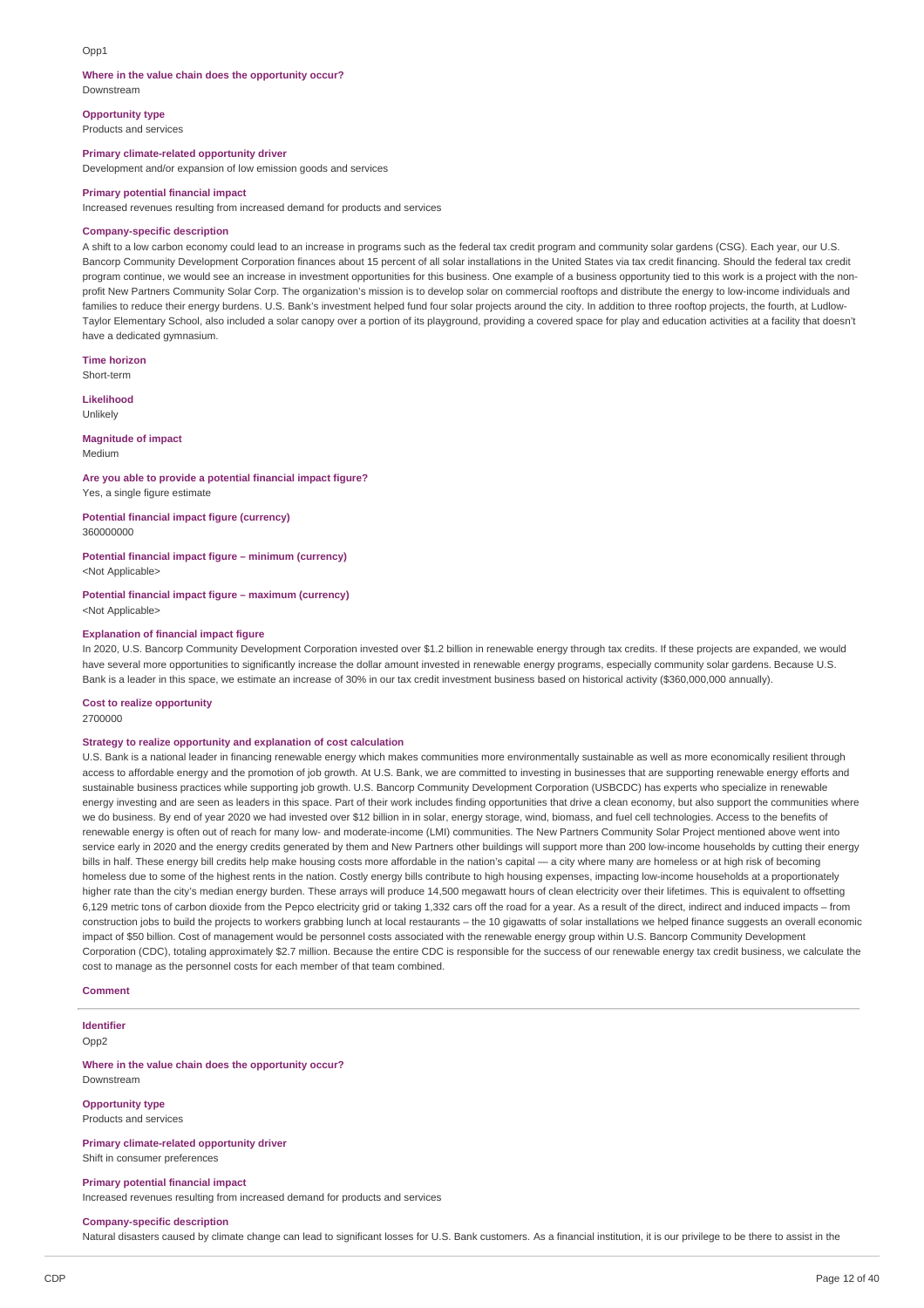rebuilding process of those communities where we do business. We do this through lending and investing opportunities. Much of the rebuilding is done with a smaller footprint, such as building a new structure to LEED certified standards or adding new, energy efficient technology to replace damaged equipment. We offer debt products, such as financing for commercial buildings and equity opportunities, such as renewable energy investment tax credit investments. Natural disasters have caused significant hardships on customers throughout our footprint. Whether our customers have questions about their accounts or want to learn about the assistance programs that may be available to them, we're here to help. In the aftermath of large-scale natural disasters, we even take actions to assist affected customers by establishing a special process and procedures to support those in the impacted areas. U.S. Bank has a large footprint in the Western United States and the California wildfires in 2020 added to an already difficult time for our customers.

**Time horizon** Short-term

**Likelihood**

Likely

**Magnitude of impact** Medium-low

**Are you able to provide a potential financial impact figure?** Yes, an estimated range

**Potential financial impact figure (currency)**

<Not Applicable>

**Potential financial impact figure – minimum (currency)** 15000000

**Potential financial impact figure – maximum (currency)** 75000000

### **Explanation of financial impact figure**

In 2020, U.S. Bank provided over \$1.5 billion in loans and investments for green building or other environmentally beneficial business opportunities. We would estimate an increase in this total, 1%-5% based on location, with an increase in natural disasters, as a portion of these opportunities either directly or indirectly contribute to climate change adaptation.

### **Cost to realize opportunity**

450000

#### **Strategy to realize opportunity and explanation of cost calculation**

U.S. Bank continues to work on meeting the needs of our customers and offering products to assist them as they build and grow following natural disasters. As needs or opportunities for new products are realized, they are evaluated based on risk appetite and feasibility based on current business structure within the appropriate business line. In 2020, U.S. Bank provided over \$4 billion in loans and investments for green building or other environmentally beneficial business opportunities, many which were the result of our customers rebuilding following a physical event caused by climate change, or customers working to mitigate risks of future climate change activities. An example of assisting a new customer build and grow following a natural disaster is an investment made through the federal New Markets Tax Credit (NMTC) program, which provides targeted, low-cost tax incentives for investments that are made in underserved communities. Our U.S. Bancorp Community Development Corporation (USBCDC) is one of the largest investors in the NMTC program, as well as similar programs that help create affordable housing and preserve historic properties. In Puerto Rico, our \$4.2 million investment helped Romark add production capacity, retain 95 jobs and create 59 new ones. The impact of that expansion and those jobs could expand well beyond the U.S. territory. Romark has an investigational new drug currently going through clinical trials for prevention and treatment of viral respiratory illnesses including COVID-19. If that drug is approved, it is expected to be manufactured at the Puerto Rico facility. Puerto Rico has become a hub for the pharmaceutical industry over the past half century, driven in part by different tax incentives put in place in the 1970s. They were repealed in the early 2000s, however, and many economists say that was the beginning of economic troubles compounded by natural disasters. Cost of management would be dollars associated with personnel costs to process loans and investments for rebuilding efforts (approximately \$450,000). Because rebuilding would primarily be homes and commercial buildings, we estimated the cost to realize based on current mortgage and commercial real estate loan volume and the cost to initiate and manage those loans.

### **Comment**

**Identifier**

Opp3

**Where in the value chain does the opportunity occur?** Downstream

**Opportunity type** Products and services

#### **Primary climate-related opportunity driver**

Development and/or expansion of low emission goods and services

### **Primary potential financial impact**

Increased revenues through access to new and emerging markets

#### **Company-specific description**

U.S. Bancorp's CDC is a leader in the renewable energy investment tax credit space. In 2020, these investments totaled over \$1.2 billion. Several customers have expressed a desire for U.S. Bank to meet their renewable energy debt needs in combination with the Renewable Energy Investment Tax Credit (REITC) investments. In order to meet customer demand as our customers make the transition to a low carbon economy, U.S. Bank is developing a renewable energy debt product that is expected to go to market in the second half of 2021. To support this environmental finance commitment, the bank has added a Senior Credit Officer specialized in renewable energy.

**Time horizon** Short-term

**Likelihood** More likely than not

**Magnitude of impact** Medium

**Are you able to provide a potential financial impact figure?** Yes, an estimated range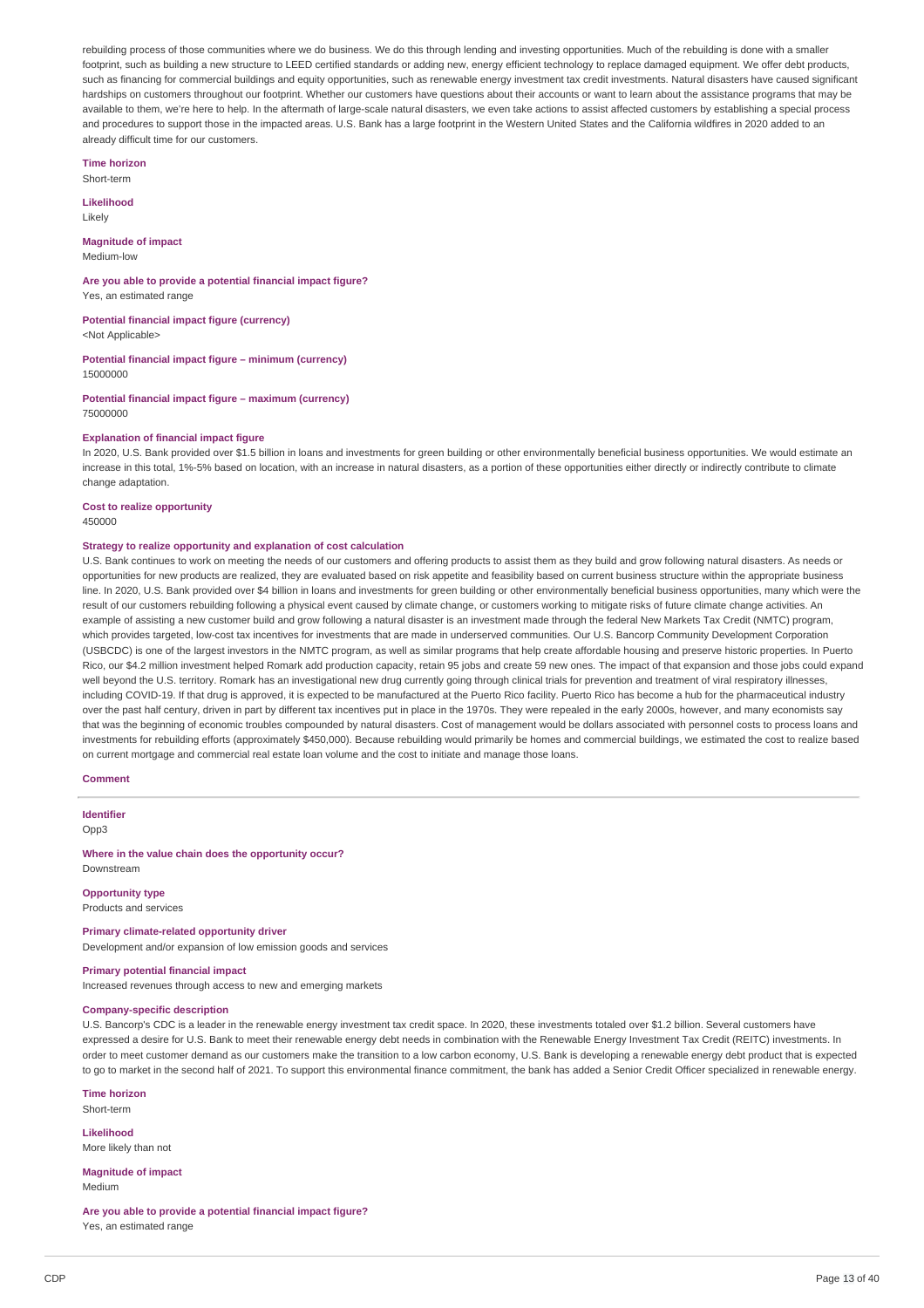## **Potential financial impact figure (currency)**

<Not Applicable>

#### **Potential financial impact figure – minimum (currency)** 6000000

#### **Potential financial impact figure – maximum (currency)** 25000000

#### **Explanation of financial impact figure**

Based on customer demand, if the product is offered, we estimate \$4 million-\$15 million in net interest income and \$2 million-\$10 million in fee revenue. Both fee revenue and net interest income can be generated from making loans to renewable energy projects. This would total between \$6 million and \$25 million potential new revenue.

#### **Cost to realize opportunity**

2700000

#### **Strategy to realize opportunity and explanation of cost calculation**

At U.S. Bank, we are committed to investing in businesses that are supporting renewable energy efforts and sustainable business practices while supporting job growth. U.S. Bancorp Community Development Corporation (USBCDC) has experts who specialize in renewable energy investing and are seen as leaders in this space. Part of their work includes finding opportunities that drive a clean economy, but also support the communities where we do business. These efforts have resulted in over \$12B in renewable energy projects enabling the development of more than 10 gigawatts of solar installations. The 10 gigawatts of solar installations are spread throughout communities across the United States. This success in the tax credit space provides a level of expertise and structure that makes a smooth transition as we add a debt product. Having two options within the renewable energy space will allow us to make an even greater impact by supporting our customers more fully. Cost of management would be personnel costs associated with the renewable energy group within USBCDC, totaling approximately \$2.7M. Because the entire CDC is responsible for the success of our tax credit business, as well as any future debt product, should it be approved, we calculate the cost to manage as the personnel costs for each member of that team combined.

#### **Comment**

### C3. Business Strategy

### C3.1

**(C3.1) Have climate-related risks and opportunities influenced your organization's strategy and/or financial planning?** Yes

### $C3.1<sub>b</sub>$

#### **(C3.1b) Does your organization intend to publish a low-carbon transition plan in the next two years?**

| Intention to<br>I publish a<br>low-carbon<br><b>Itransition</b><br> plan | Intention to include the<br>transition plan as a<br>scheduled resolution item at<br><b>Annual General Meetings</b><br>$ $ (AGMs) | Comment                                                                                                                                                                                                                                                                                                                                                                                                                                                                                                                                                      |
|--------------------------------------------------------------------------|----------------------------------------------------------------------------------------------------------------------------------|--------------------------------------------------------------------------------------------------------------------------------------------------------------------------------------------------------------------------------------------------------------------------------------------------------------------------------------------------------------------------------------------------------------------------------------------------------------------------------------------------------------------------------------------------------------|
| Row Yes, in the<br>next two<br>vears                                     | No, we do not intend to include<br>it as a scheduled AGM<br>resolution item                                                      | We are currently reviewing our environmental strategy and business model, with plans to set a new GHG emission reduction target that includes financed<br>emissions and is science-based certified. This will help provide a roadmap for moving forward with a focus on transitioning our business to advance a low<br>carbon economy. While we would not likely include this as a scheduled resolution item, we would add this to the agenda of the board committees who provide<br>oversight of this work and ask for discussion and feedback on the plan. |

## C3.2

**(C3.2) Does your organization use climate-related scenario analysis to inform its strategy?**

Yes, qualitative and quantitative

### C3.2a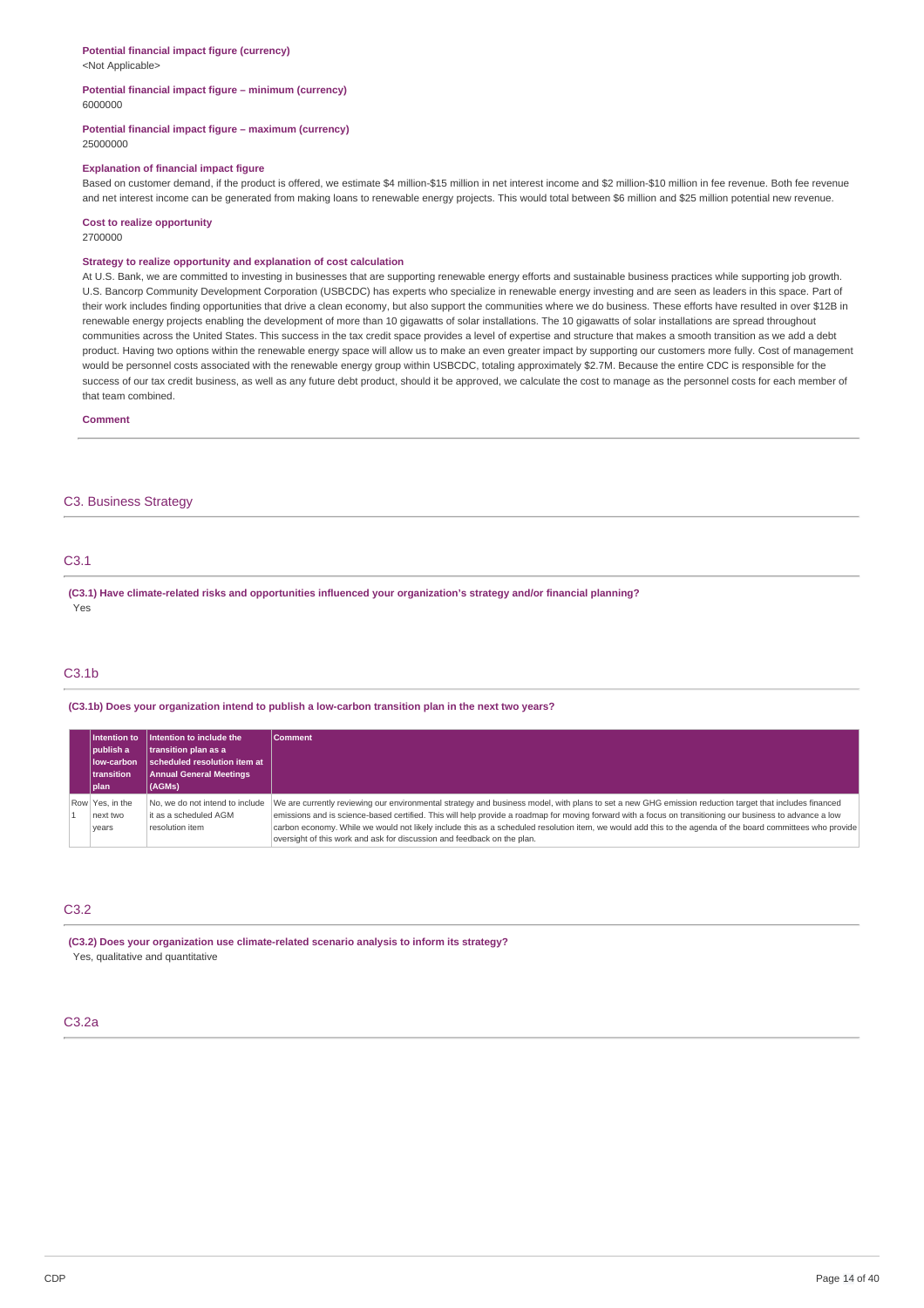### **(C3.2a) Provide details of your organization's use of climate-related scenario analysis.**

| Climate-related Details<br>scenarios and<br>models applied                           |                                                                                                                                                                                                                                                                                                                                                                                                                                                                                                                                                                                                                                                                                                                                                                                                                                                                                                                                                                                                                                                                                                                                                                                                                                                                                                                                                                                                                                                                                                                                                                                                                                                                                                                                                                                                                                                                                                                                                                                                                                                                                                                                                                                                                                                                                                                                                                                                                                                                                                                                                                                                                                                                                                                                                                                                                                                                                                                                                                                                                                                                                                                                                                                                                                                                                                                                                                                                                                                                                                                                                                                                                                                                                                                                                                                                                                                                                                                                                                                                                                                                                                                                                                                                                 |
|--------------------------------------------------------------------------------------|-----------------------------------------------------------------------------------------------------------------------------------------------------------------------------------------------------------------------------------------------------------------------------------------------------------------------------------------------------------------------------------------------------------------------------------------------------------------------------------------------------------------------------------------------------------------------------------------------------------------------------------------------------------------------------------------------------------------------------------------------------------------------------------------------------------------------------------------------------------------------------------------------------------------------------------------------------------------------------------------------------------------------------------------------------------------------------------------------------------------------------------------------------------------------------------------------------------------------------------------------------------------------------------------------------------------------------------------------------------------------------------------------------------------------------------------------------------------------------------------------------------------------------------------------------------------------------------------------------------------------------------------------------------------------------------------------------------------------------------------------------------------------------------------------------------------------------------------------------------------------------------------------------------------------------------------------------------------------------------------------------------------------------------------------------------------------------------------------------------------------------------------------------------------------------------------------------------------------------------------------------------------------------------------------------------------------------------------------------------------------------------------------------------------------------------------------------------------------------------------------------------------------------------------------------------------------------------------------------------------------------------------------------------------------------------------------------------------------------------------------------------------------------------------------------------------------------------------------------------------------------------------------------------------------------------------------------------------------------------------------------------------------------------------------------------------------------------------------------------------------------------------------------------------------------------------------------------------------------------------------------------------------------------------------------------------------------------------------------------------------------------------------------------------------------------------------------------------------------------------------------------------------------------------------------------------------------------------------------------------------------------------------------------------------------------------------------------------------------------------------------------------------------------------------------------------------------------------------------------------------------------------------------------------------------------------------------------------------------------------------------------------------------------------------------------------------------------------------------------------------------------------------------------------------------------------------------------------|
| Other, please<br>specify (CCAR<br>(Comprehensive<br>Capital Analysis<br>and Review)) | Scenario analysis has been used at U.S. Bank for several years to understand the potential impact of adverse events. This includes events due to several factors from climate-related events, to<br>economic-related events, and operational-related events. The firm-wide scenario development process is managed by the Economic Scenario and Analytics group within Investor Relations and<br>Economic Analysis. The process is governed by a senior operating committee under the oversight of a Board committee. With climate change resulting in an increase in natural disasters, it is<br>important that we understand how these occurrences will affect customers and the firm. This begins with tracking the financial impact of past climate-related events. These events are tracked on<br>a consolidated report, called a Natural Disaster Dashboard. Examples of recent climate-related events tracked on the dashboard include hurricanes, floods, and fires. Data tracked include<br>operational expenses, credit losses, impact on revenue, and other expenses from these events. These scenarios were included in U.S. Bank's 2020 capital plan as part of Comprehensive Capital<br>Assessment and Review (CCAR) and Dodd-Frank Stress Test (DFAST) process. Natural Disaster risks are identified as a risk through U.S. Bank's risk identification and assessment process. The<br>Risk Identification program is where all company risks are identified, including climate related risks (i.e.: increase of natural disasters). Risks are reviewed by management and governance<br>committees, and then inform the design of the stress scenarios. They are then selected by executive management through the CCAR governance process for inclusion in scenarios. Inputs,<br>assumptions & analytics are developed based on historical experience and expectations that similar events will occur in the future. A nine-quarter forecast is used, which is aligned with our capital<br>planning process and CCAR / DFAST stress test requirements. Scenarios are presented to various business partners to protect our business from future climate change effects. Once scenarios<br>are selected, We estimate the potential financial impacts. Results are reviewed by executive management and the board of directors (through the Capital Planning Committee). Results in 2020<br>included the impact on increased frequency and severity of natural disasters such as hurricanes, floods, and wildfires. The Economic Scenarios and Analytics group has plans to continue building<br>scenarios for climate impacts that have yet to occur. The scenarios may include several events such as impact from floods/ droughts. Plans are in place to refine the process as we learn from<br>past events and results from the scenario analysis process. This is tied to our CCAR / DFAST stress test processes. The framework relies on scenarios designed to stress specific vulnerabilities<br>of the U.S. Bank's risk profile and operations. We identify scenarios based on events that might have the most significant impact on the bank. For instance, climate related effects in regions of the<br>U.S. where there is a larger customer base or concentration of loans. Another important element is locations where we have significant business operations and personnel. These areas impact our<br>employees and ability to serve our customers in that region or nationally. Results include financial impact and actions taken as a result of the scenarios. The scenario results inform capital<br>planning, which has a direct impact on business decisions related to capital distributions, capital expenditures, and company strategic planning initiatives. Elavon Financial Services (EFS), our<br>wholly owned European subsidiary, analyzed climate-specific scenarios covering physical and transition risk on their organization in 2020. We plan on building off learnings from the EFS<br>experiences and expanding beyond acute physical risks to begin to look at chronic physical risks and transition risks in future climate scenario analysis activities. |
| Other, please<br>specify (Climate<br>Change<br>Scenarios)                            | Under the quidance of the Climate Risk Working Group, the Company created a Climate Change Scenario Working Group to work in 2021 on climate change scenarios. The climate change<br>scenarios are based on three Network for Greening the Financial System (NGFS) scenarios. These include Orderly, Disorderly, and Hot House World. Each scenario has assumed chronic climate<br>risk impacts and transition risk impacts. Related to chronic climate impacts, the scenarios include chronic climate change impacts including temperature, precipitation, agriculture yields, and GDP<br>impacts. Related to transition risks, the scenarios include energy demand, energy capacity, investment in energy, energy prices, carbon price, emission trajectories, temperature trajectories,<br>agricultural impacts, and GDP impacts. The scenarios will be used to evaluate the Company's borrower's risks and opportunities in the three scenarios. The analysis focuses on industries that<br>are expected to have the largest impact from climate change or government actions in response to climate change (e.g. carbon fees).                                                                                                                                                                                                                                                                                                                                                                                                                                                                                                                                                                                                                                                                                                                                                                                                                                                                                                                                                                                                                                                                                                                                                                                                                                                                                                                                                                                                                                                                                                                                                                                                                                                                                                                                                                                                                                                                                                                                                                                                                                                                                                                                                                                                                                                                                                                                                                                                                                                                                                                                                                                                                                                                                                                                                                                                                                                                                                                                                                                                                                                                             |

## C3.3

## **(C3.3) Describe where and how climate-related risks and opportunities have influenced your strategy.**

|                                             | related risks<br>land<br>opportunities<br><b>linfluenced</b><br>vour strategy<br>in this area? | Have climate- Description of influence                                                                                                                                                                                                                                                                                                                                                                                                                                                                                                                                                                                                                                                                                                                                                                                                                                                                                                                                                                                                                                                                                                                                                                                                                                                                                                                                                                                                                                                                                                                                            |
|---------------------------------------------|------------------------------------------------------------------------------------------------|-----------------------------------------------------------------------------------------------------------------------------------------------------------------------------------------------------------------------------------------------------------------------------------------------------------------------------------------------------------------------------------------------------------------------------------------------------------------------------------------------------------------------------------------------------------------------------------------------------------------------------------------------------------------------------------------------------------------------------------------------------------------------------------------------------------------------------------------------------------------------------------------------------------------------------------------------------------------------------------------------------------------------------------------------------------------------------------------------------------------------------------------------------------------------------------------------------------------------------------------------------------------------------------------------------------------------------------------------------------------------------------------------------------------------------------------------------------------------------------------------------------------------------------------------------------------------------------|
| Products<br>and<br>services                 | Yes                                                                                            | U.S. Bancorp's Community Development Corporation (USBCDC) is a leader in the renewable energy investment tax credit space. Each year, we finance about 15 percent of all solar<br>installations in the United States via tax credit financing. In 2020, these investments totaled over \$1.2 billion. Several customers have expressed a desire for U.S. Bank to meet their<br>renewable energy debt needs in combination with the Renewable Energy Tax Credit investments. In order to meet customer demand as our customers make the transition to a low<br>carbon economy, U.S. Bank has been pursuing the possibility of offering a renewable energy debt product. The hope with adding this consideration to our renewable energy strategy is<br>that we would be able to further solidify our leadership in this space and attract new customers. We anticipate a medium time horizon for the development of this product as it was<br>recently approved. As new opportunities to invest and lend in the green economy emerge, we evaluate many of these potential products through a value-based prioritization process.<br>Essentially, our process balances a product's net value to U.S. Bank (considering its alignment with our goals, financial benefits and any multiplier benefits) with ease of implementation<br>(considering resource requirements and conformity with our credit risk framework). We are currently evaluating the landscape of potential environmental finance activities that could help<br>our customers transition to a low-carbon economy. |
| Supply<br>chain<br>and/or<br>value<br>chain | Yes                                                                                            | We continue to have discussions with U.S. Bank suppliers around partnership opportunities to positively affect climate change. A short-term time horizon example of this is current work<br>with Ricoh, our copy machine vendor, to right-size U.S. Bank's copier fleet in an effort to reduce energy use and paper use. This was a shift in strategy and involved considerable<br>education for employees as we removed copiers from certain locations, causing employees to evaluate their printing habits. In addition, looking at a long term time horizon, we monitor<br>operational concentrations in areas with warm climates where we rely on third parties (including India), which is a consideration as we make strategic decisions related to outsourcing.                                                                                                                                                                                                                                                                                                                                                                                                                                                                                                                                                                                                                                                                                                                                                                                                            |
| Investment No<br>in R&D                     |                                                                                                | Because we are a financial services provider, our product offerings and any further development of these offerings are not greatly affected by climate change, due to their non-physical<br>nature.                                                                                                                                                                                                                                                                                                                                                                                                                                                                                                                                                                                                                                                                                                                                                                                                                                                                                                                                                                                                                                                                                                                                                                                                                                                                                                                                                                               |
| Operations Yes                              |                                                                                                | With climate change impacts and the need to better manage our energy use, our strategy is to continue to look for opportunities to purchase renewable energy for our facilities, such as<br>our participation in Xcel Energy's Renewable Connect Program, as well as utilize \$2 million of the Corporate Real Estate budget to reduce energy use at our facilities. In the long term<br>time horizon, this will help us reach our 2044 GHG reduction target. As part of our strategy to reduce energy consumption, we completed 10 projects in 2020, mostly LED upgrades,<br>including several large buildings in Illinois and Minnesota, where the expected impact is an annual reduction of nearly 1000 MWh of electrical energy. Additionally, we have instituted a<br>program to assess our physical assets with operating costs (including energy) as part of the evaluation. This resulted in the closing/disposition of a number of locations in 2020, which<br>impacts our operating costs.                                                                                                                                                                                                                                                                                                                                                                                                                                                                                                                                                                              |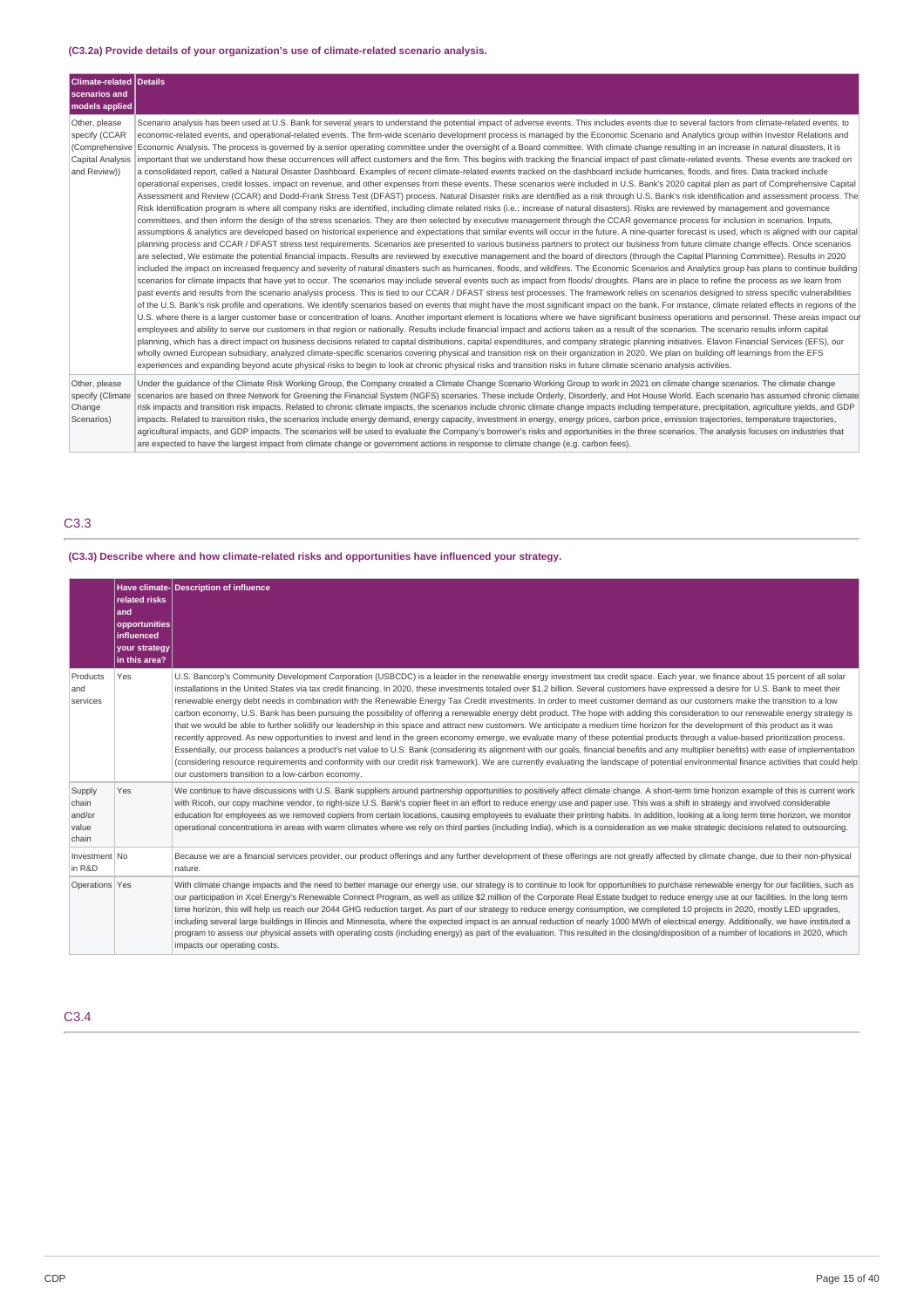### **(C3.4) Describe where and how climate-related risks and opportunities have influenced your financial planning.**

|              | <b>Financial</b><br>planning<br>elements<br><b>Ithat have</b><br>l been                             | <b>Description of influence</b>                                                                                                                                                                                                                                                                                                                                                                                                                                                                                                                                                                                                                                                                                                                                                                                                                                                                                                                                                                                                                                                                                                                                                                                                                                                                                                                                                                                                                                                                                                                                                                                                                                                                                                                                                                                                                                                                                                                                                                                                                                                                                                                                                                                                                                                                                                                                                                                                                                                                                                                                                                                                                                                                                                                                                                                                                                                                                                                                                                                                                                                                                                                                                            |
|--------------|-----------------------------------------------------------------------------------------------------|--------------------------------------------------------------------------------------------------------------------------------------------------------------------------------------------------------------------------------------------------------------------------------------------------------------------------------------------------------------------------------------------------------------------------------------------------------------------------------------------------------------------------------------------------------------------------------------------------------------------------------------------------------------------------------------------------------------------------------------------------------------------------------------------------------------------------------------------------------------------------------------------------------------------------------------------------------------------------------------------------------------------------------------------------------------------------------------------------------------------------------------------------------------------------------------------------------------------------------------------------------------------------------------------------------------------------------------------------------------------------------------------------------------------------------------------------------------------------------------------------------------------------------------------------------------------------------------------------------------------------------------------------------------------------------------------------------------------------------------------------------------------------------------------------------------------------------------------------------------------------------------------------------------------------------------------------------------------------------------------------------------------------------------------------------------------------------------------------------------------------------------------------------------------------------------------------------------------------------------------------------------------------------------------------------------------------------------------------------------------------------------------------------------------------------------------------------------------------------------------------------------------------------------------------------------------------------------------------------------------------------------------------------------------------------------------------------------------------------------------------------------------------------------------------------------------------------------------------------------------------------------------------------------------------------------------------------------------------------------------------------------------------------------------------------------------------------------------------------------------------------------------------------------------------------------------|
|              | <b>linfluenced</b>                                                                                  |                                                                                                                                                                                                                                                                                                                                                                                                                                                                                                                                                                                                                                                                                                                                                                                                                                                                                                                                                                                                                                                                                                                                                                                                                                                                                                                                                                                                                                                                                                                                                                                                                                                                                                                                                                                                                                                                                                                                                                                                                                                                                                                                                                                                                                                                                                                                                                                                                                                                                                                                                                                                                                                                                                                                                                                                                                                                                                                                                                                                                                                                                                                                                                                            |
| $\mathbf{1}$ | Row Direct costs<br>Capital<br>Capital<br>allocation<br>and<br>divestments<br>Assets<br>Liabilities | Operating costs: Due to climate change causing fluctuations in energy regulations and prices affecting our operating costs, we are working to upgrade our facilities to be more energy efficient.<br>Examples of this are installations of motion sensor lighting, building all new branch locations to high energy efficiency standards, switching out lights/fixtures to more efficient options, etc. We<br>expenditures completed 10 projects in 2020, mostly LED upgrades, including several large buildings in Illinois and Minnesota where the expected impact is an annual reduction of nearly 1000 MWh of<br>electrical energy. Additionally, we have instituted a program to assess our physical assets with operating costs (including energy) as part of the evaluation. This resulted in the<br>closing/disposition of a number of locations in 2020, which impacts our operating costs. We anticipate any future impact will be minimal because of the energy efficiency updates we have made<br>Acquisitions and the fact that financial services, as an industry, are not as energy intensive as others. Capital expenditures / capital allocation: In an effort to better manage climate change impacts to our<br>operations and reputation, U.S. Bank has increased capital towards these efforts. An example of this the added expense of hiring an environmental strategy lead. This hire will allow us to better<br>integrate climate risk across the organization for greater impact. The magnitude of impact for this opportunity is significant in that it will drive resources and support of our environmental efforts.<br>Acquisitions and divestments: Climate risk would be considered and reported through our annual CDP reporting process for new acquisitions and divestments, as part of our overall climate<br>impact as a company. The magnitude of impact for this opportunity is minimal as other factors, such as market fit and strategy alignment are weighted more heavily with this activity. U.S. Bank<br>would be able to address climate change risks at a later date following the acquisition or divestment activity. Assets: In an effort to mitigate climate change risk, we are working to upgrade our<br>facilities to be more energy efficient. Examples of this are installations of motion sensor lighting, building all new branch locations to high energy efficiency standards, switching out lights/fixtures<br>to more efficient options, etc. Additionally, we have instituted a program to assess our physical assets with operating costs (including energy) as part of the evaluation. This resulted in the<br>closing/disposition of a number of locations in 2020, many of them being inefficient with regards to energy performance. Liabilities: By tracking the financial impact of historical natural events<br>caused by climate change, such as the recent hurricanes and fires, we have realized an impact due to increased write-offs and forgiven interest. The magnitude of impact is moderate for this<br>risk due to the diversity of our customer portfolio and the highly regulated nature of our industry. |

## C3.4a

## (C3.4a) Provide any additional information on how climate-related risks and opportunities have influenced your strategy and financial planning (optional).

### C-FS3.6

**(C-FS3.6) Are climate-related issues considered in the policy framework of your organization?** Yes, both of the above

### C-FS3.6a

## **(C-FS3.6a) In which policies are climate-related issues integrated?**

|                                                                 | Type of<br>policy                                                         | coverage <br>of policy      | <b>Portfolio Description</b>                                                                                                                                                                                                                                                                                                                                                                                                                                                                                                                                                                                                                                                                                                                                                                                                                                                                      |
|-----------------------------------------------------------------|---------------------------------------------------------------------------|-----------------------------|---------------------------------------------------------------------------------------------------------------------------------------------------------------------------------------------------------------------------------------------------------------------------------------------------------------------------------------------------------------------------------------------------------------------------------------------------------------------------------------------------------------------------------------------------------------------------------------------------------------------------------------------------------------------------------------------------------------------------------------------------------------------------------------------------------------------------------------------------------------------------------------------------|
| Bank<br>lending<br>(Bank)                                       | Credit policy   Majority<br>Risk policy<br>Engagement portfolio<br>policy | of the                      | In addition to bank policy on environmental responsibility and environmental and reputation risk, environmental considerations are also covered in various credit policies,<br>usually as a reminder on the need to comply with the bank's overall environmental policy. The following are particularly notable: U.S. Bancorp General Credit Arrangements,<br>Wholesale Lending, U.S. Bancorp Wood Products, General Lending Policy and Guidelines, U.S. Bancorp Oil & Gas Division, Petroleum Industry Policy and Guidelines. In<br>addition, the U.S. Bancorp Government Banking General Credit Policy and Guidelines requires an assessment of a municipal entity's ability to deal with climate change. We<br>also updated our residential real estate secured lending policy to limit our long-term credit risk exposure on properties (collateral) that is susceptible to coastal flooding. |
| Investing<br>(Asset<br>manager)                                 | $<$ Not<br>Applicable>                                                    | $<$ Not<br>Applicabl<br>e   | <not applicable=""></not>                                                                                                                                                                                                                                                                                                                                                                                                                                                                                                                                                                                                                                                                                                                                                                                                                                                                         |
| Investing<br>(Asset<br>owner)                                   | <not<br>Applicable&gt;</not<br>                                           | $<$ Not<br>Applicabl<br>le> | <not applicable=""></not>                                                                                                                                                                                                                                                                                                                                                                                                                                                                                                                                                                                                                                                                                                                                                                                                                                                                         |
| Insurance<br>underwriting Applicable><br>(Insurance<br>company) | $<$ Not                                                                   | $<$ Not<br>Applicabl<br>e   | <not applicable=""></not>                                                                                                                                                                                                                                                                                                                                                                                                                                                                                                                                                                                                                                                                                                                                                                                                                                                                         |
| Other<br>products<br>and<br>services,<br>please<br>specify      | Please<br>select                                                          | Please<br>select            | Primary business activities relate to lending exposure.                                                                                                                                                                                                                                                                                                                                                                                                                                                                                                                                                                                                                                                                                                                                                                                                                                           |

### C-FS3.6b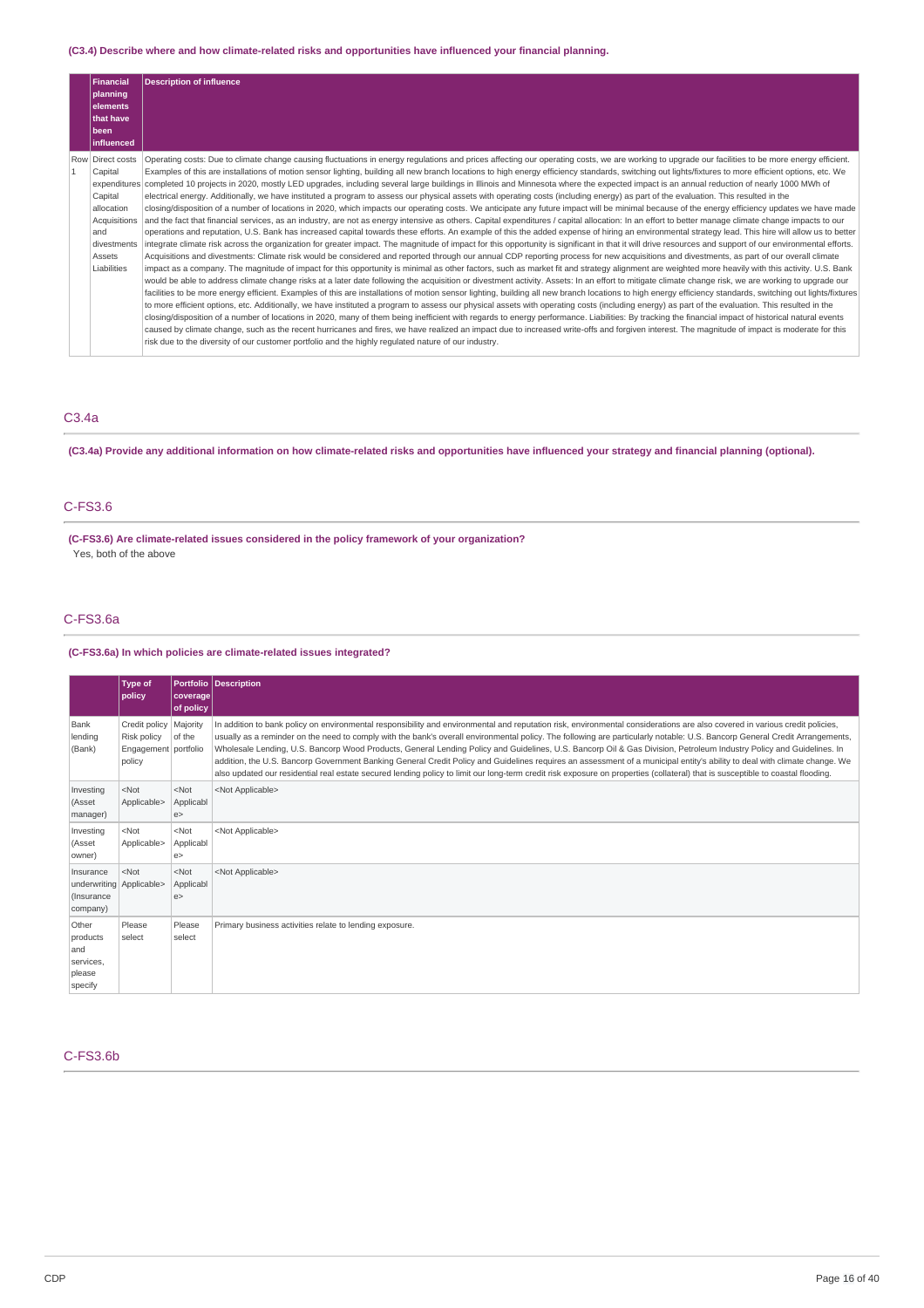#### (C-FS3.6b) Describe your exclusion policies related to industries and/or activities exposed or contributing to climate-related risks.

| Type of<br><b>exclusion</b><br>policy     |                 | Portfolio Application          | <b>Description</b>                                                                                                                                                                                                                                                                                                                                                                                                                          |
|-------------------------------------------|-----------------|--------------------------------|---------------------------------------------------------------------------------------------------------------------------------------------------------------------------------------------------------------------------------------------------------------------------------------------------------------------------------------------------------------------------------------------------------------------------------------------|
| Coal                                      | Bank<br>lending | New<br>for new projects        | U.S. Bank's Environmental and Social Risk Policy encompass financing for certain high-risk activities. Prohibitions include relationship involving the development of<br>business/investment new coal mines, project financing of coal-fired power plants, etc. All new business, as well as annual renewals, with clients in the coal industry are subject to the<br>Bank's environmental due diligence and enhanced escalation processes. |
| Oil & gas                                 | Bank<br>lending | <b>New</b><br>for new projects | The company does not provide project financing of oil or natural gas pipelines. All new business, as well as annual reviews, with clients in the oil and gas pipeline<br>business/investment industries are subject to the Bank's environmental due diligence and enhanced escalation processes.                                                                                                                                            |
| Other,<br>please<br>specify<br>(Forestry) | Bank<br>lending | New<br>for new projects        | U.S. Bank's Environmental and Social Risk Policy prohibit financing for certain high-risk activities including forestry that impact indigenous people and or dependent<br>business/investment communities without the provision of culturally appropriate representation. All new business, as well as annual reviews, with Forestry customers are subject to<br>environmental due diligence with an escalation process.                    |

### C4. Targets and performance

## C4.1

**(C4.1) Did you have an emissions target that was active in the reporting year?** Absolute target

## C4.1a

**(C4.1a) Provide details of your absolute emissions target(s) and progress made against those targets.**

#### **Target reference number**

Abs 1

#### **Year target was set** 2016

**Target coverage**

## Company-wide

**Scope(s) (or Scope 3 category)** Scope 1+2 (market-based)

#### **Base year** 2014

**Covered emissions in base year (metric tons CO2e)**

## 371466

Covered emissions in base year as % of total base year emissions in selected Scope(s) (or Scope 3 category) 100

### **Target year**

2029

#### **Targeted reduction from base year (%)** 40

**Covered emissions in target year (metric tons CO2e) [auto-calculated]** 222879.6

**Covered emissions in reporting year (metric tons CO2e)** 193138

#### **% of target achieved [auto-calculated]** 120.016367581421

**Target status in reporting year** Achieved

### **Is this a science-based target?**

Yes, we consider this a science-based target, but it has not been approved by the Science-Based Targets initiative

## **Target ambition**

Please select

### **Please explain (including target coverage)**

We followed CDP recommendations to set two targets, one pre-2035 and one post-2035. We also followed the CDP guidance for targets to align with the science-based target framework since our industry does not qualify for science-based target certification.

#### **Target reference number** Abs 2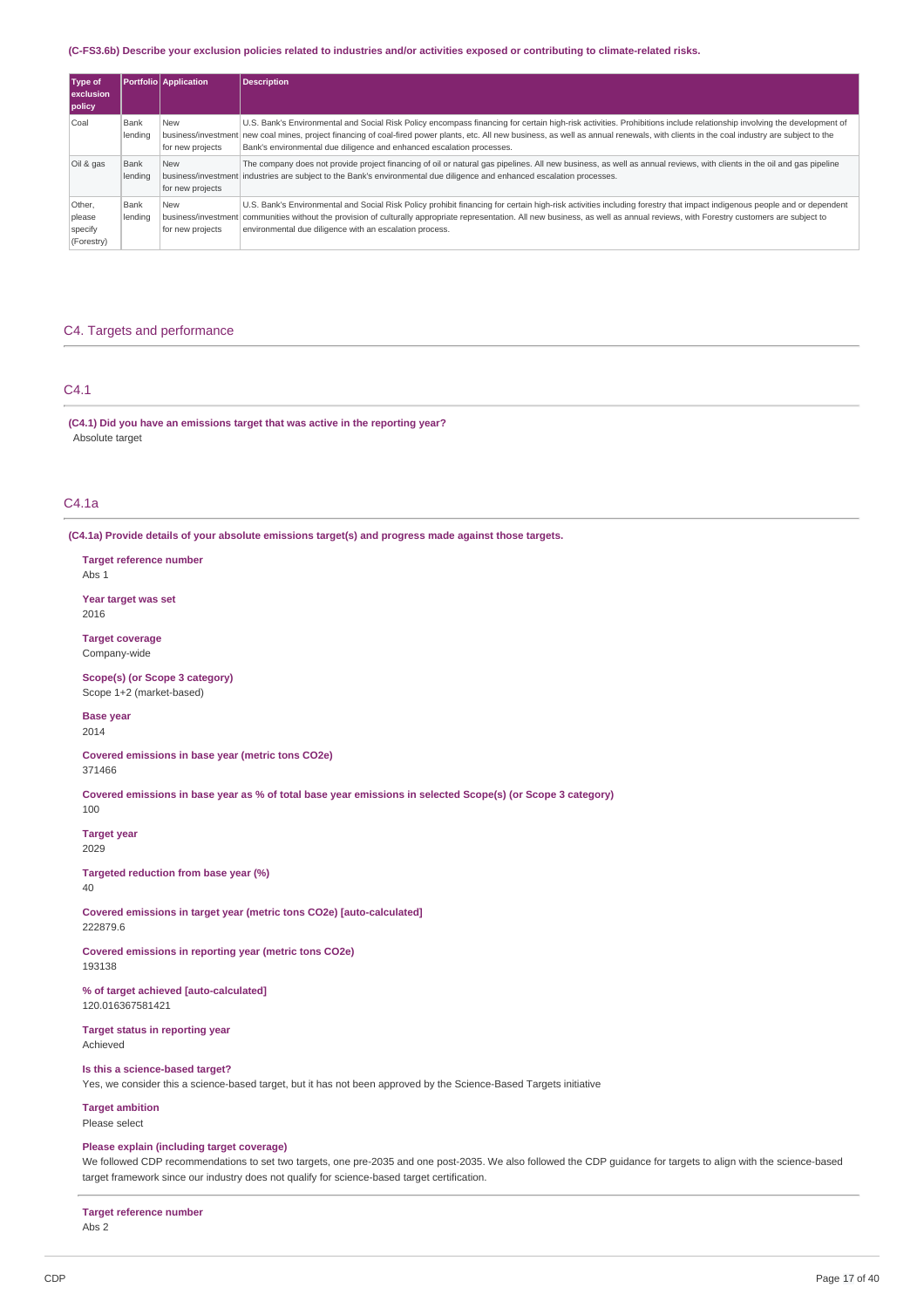**Year target was set** 2016

**Target coverage** Company-wide

**Scope(s) (or Scope 3 category)** Scope 1+2 (market-based)

**Base year** 2014

**Covered emissions in base year (metric tons CO2e)** 371446

Covered emissions in base year as % of total base year emissions in selected Scope(s) (or Scope 3 category) 100

**Target year** 2044

**Targeted reduction from base year (%)** 60

**Covered emissions in target year (metric tons CO2e) [auto-calculated]** 148578.4

**Covered emissions in reporting year (metric tons CO2e)** 193138

**% of target achieved [auto-calculated]** 80.0062458607711

**Target status in reporting year** Underway

## **Is this a science-based target?**

Yes, we consider this a science-based target, but it has not been approved by the Science-Based Targets initiative

**Target ambition** Please select

### **Please explain (including target coverage)**

We followed CDP recommendations to set two targets, one pre-2035 and one post-2035. We also followed the CDP guidance for targets to align with the science-based target framework since our industry does not qualify for science-based target certification.

### C4.2

**(C4.2) Did you have any other climate-related targets that were active in the reporting year?** No other climate-related targets

## C4.3

(C4.3) Did you have emissions reduction initiatives that were active within the reporting year? Note that this can include those in the planning and/or **implementation phases.**

Yes

## C4.3a

(C4.3a) Identify the total number of initiatives at each stage of development, and for those in the implementation stages, the estimated CO2e savings.

|                           | Number of initiatives | Total estimated annual CO2e savings in metric tonnes CO2e (only for rows marked *) |
|---------------------------|-----------------------|------------------------------------------------------------------------------------|
| Under investigation       | 44                    | 2244                                                                               |
| To be implemented*        |                       | 160                                                                                |
| Implementation commenced* |                       | 919                                                                                |
| Implemented*              | 61                    | 76566                                                                              |
| Not to be implemented     | 10                    | 2201                                                                               |

#### C4.3b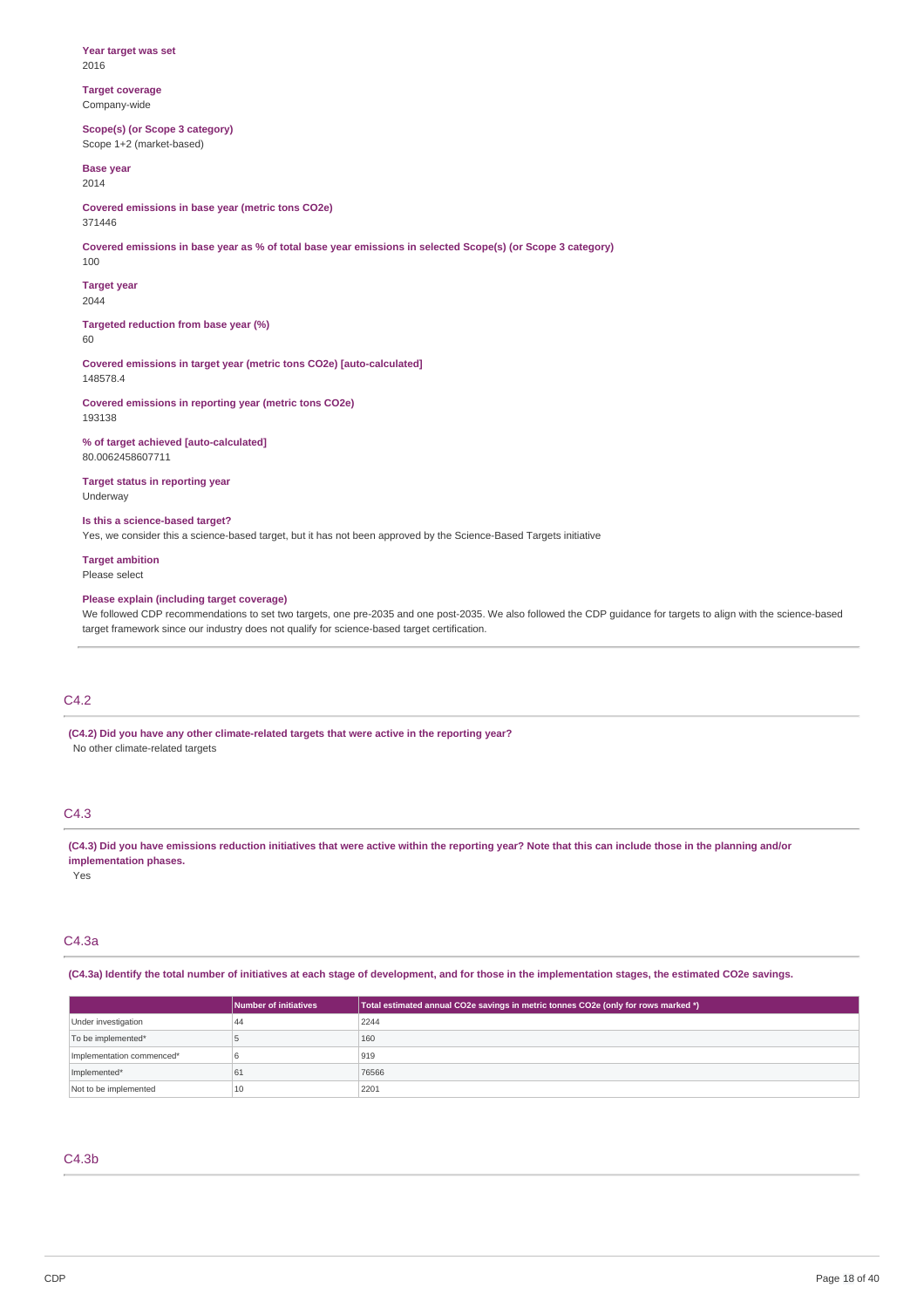### **(C4.3b) Provide details on the initiatives implemented in the reporting year in the table below.**

**Initiative category & Initiative type**

Energy efficiency in buildings **Lighting** Lighting **Lighting** 

**Estimated annual CO2e savings (metric tonnes CO2e)**

## 1288.6

**Scope(s)** Scope 2 (market-based)

### **Voluntary/Mandatory**

Voluntary

**Annual monetary savings (unit currency – as specified in C0.4)** 89000

**Investment required (unit currency – as specified in C0.4)** 357000

**Payback period** 4-10 years

**Estimated lifetime of the initiative** 16-20 years

**Comment**

**Initiative category & Initiative type**

Energy efficiency in buildings  $\vert$  Energy efficiency in buildings

#### **Estimated annual CO2e savings (metric tonnes CO2e)** 2550

**Scope(s)**

Scope 2 (market-based)

#### **Voluntary/Mandatory**

Voluntary

**Annual monetary savings (unit currency – as specified in C0.4)** 303000

**Investment required (unit currency – as specified in C0.4)** 10100000

**Payback period** >25 years

**Estimated lifetime of the initiative** 16-20 years

**Comment**

### **Initiative category & Initiative type**

Low-carbon energy generation **Contract Contract Contract Contract Contract Contract Contract Contract Contract Contract Contract Contract Contract Contract Contract Contract Contract Contract Contract Contract Contract Con** 

**Estimated annual CO2e savings (metric tonnes CO2e)** 72727

**Scope(s)** Scope 2 (market-based)

**Voluntary/Mandatory** Voluntary

**Annual monetary savings (unit currency – as specified in C0.4)**  $\Omega$ 

**Investment required (unit currency – as specified in C0.4)** 61605

**Payback period** <1 year

**Estimated lifetime of the initiative** <1 year

**Comment**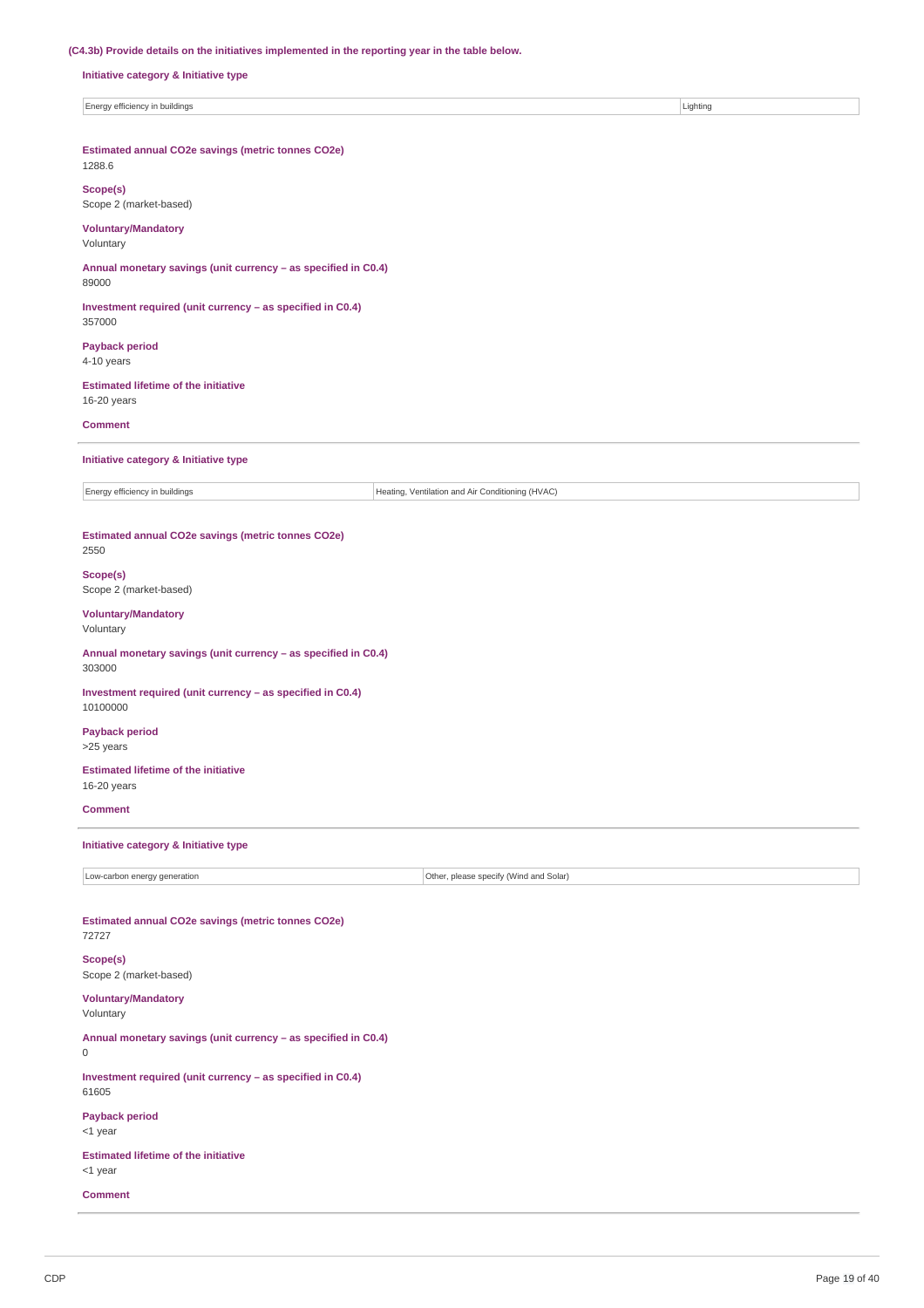### **(C4.3c) What methods do you use to drive investment in emissions reduction activities?**

| <b>Method</b>          | <b>Comment</b>                                                                                                                                                                                                                                                                                                                                                                                                                                                                                                                                                                                                   |
|------------------------|------------------------------------------------------------------------------------------------------------------------------------------------------------------------------------------------------------------------------------------------------------------------------------------------------------------------------------------------------------------------------------------------------------------------------------------------------------------------------------------------------------------------------------------------------------------------------------------------------------------|
| energy efficiency      | Dedicated budget for  U.S. Bank's Energy and Sustainability Manager within Corporate Real Estate has a dedicated budget for energy efficiency projects. 66 projects were implemented in 2020, including LED<br>lighting and HVAC upgrades with expected total annual reduction of 5.4 million kWh.                                                                                                                                                                                                                                                                                                               |
| Internal<br>programs   | U.S. Bank's facility managers receive reporting for lowest performing locations within their portfolio. They are incentivized and/or recognized for reducing the energy use/ emissions at those<br>incentives/recognition low performing locations.                                                                                                                                                                                                                                                                                                                                                              |
| Employee<br>engagement | U.S. Bank's Environmental Program Manager is responsible for employee education and engagement across the enterprise. This includes sharing tips and information via internal<br>collaboration sites and hosting educational calls available to all employees. Employees are encouraged to share ideas via email contacts and employee blog for how we can become more<br>energy efficient as a company. U.S. Bank encourages employee engagement via a network of business resource groups. We have integrated our environmental work into the Development<br>Network by adding a new position to each chapter. |

## C4.5

(C4.5) Do you classify any of your existing goods and/or services as low-carbon products or do they enable a third party to avoid GHG emissions? Yes

## C4.5a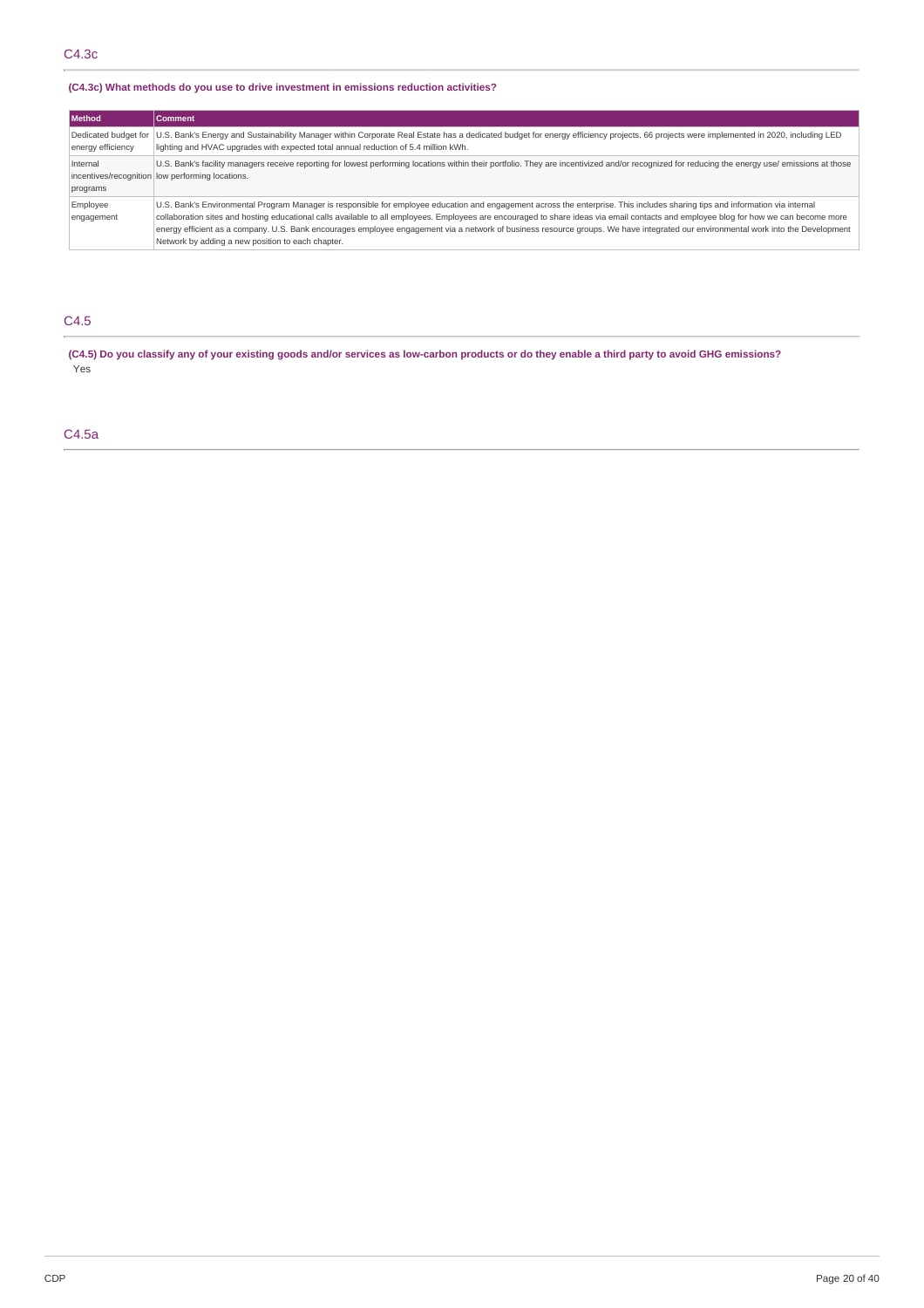(C4.5a) Provide details of your products and/or services that you classify as low-carbon products or that enable a third party to avoid GHG emissions.

**Level of aggregation** Product

### **Description of product/Group of products**

Renewable energy investment tax credit (REITC) investing - U.S. Bancorp Community Development Corporation (CDC) is a leader in REITC investments in the United States. In 2020, these investments totaled over \$1.2 billion.

**Are these low-carbon product(s) or do they enable avoided emissions?** Avoided emissions

**Taxonomy, project or methodology used to classify product(s) as low-carbon or to calculate avoided emissions** Other, please specify (U.S. Environmental Protection Agency (EPA) Avoided Emissions and Generation Tool (AVERT))

**% revenue from low carbon product(s) in the reporting year**

0

#### **% of total portfolio value**

28

#### **Asset classes/ product types**

| Investing | Infrastructure |
|-----------|----------------|
|           |                |

#### **Comment**

This product generates tax credits for our company and not revenue, therefore the % revenue is 0. In looking at % total portfolio value, we calculated the % of total tax credit portfolio for this product.

### **Level of aggregation**

Company-wide

#### **Description of product/Group of products**

U.S. Bank offers a variety of online banking options for our consumer and commercial customers. These products help customers avoid emissions by eliminating the need to travel to our branch locations and the emissions associated with mailing communications and payments/ deposits. Examples of this is our launch of Zelle's person to person electronic payments for no cost to the user, mobile deposit and online bill pay. As a way of incentivizing use of these electronic options, U.S. Bank switched to making paper statements only available for an extra charge.

#### **Are these low-carbon product(s) or do they enable avoided emissions?**

Avoided emissions

**Taxonomy, project or methodology used to classify product(s) as low-carbon or to calculate avoided emissions**

Other, please specify (We use the common knowledge that not driving reduces carbon emissions. )

### **% revenue from low carbon product(s) in the reporting year**

 $\Omega$ 

## **% of total portfolio value**

100

### **Asset classes/ product types**

Please select

### **Comment**

These are free services, so they do not generate revenue.

#### **Level of aggregation**

Product

#### **Description of product/Group of products**

U.S. Bank recently launched two new debit cards made with recovered plastic that could have otherwise gone out to sea. The eco-friendly cards feature contactless payment technology and can be added to mobile wallets such as Apple or Google Pay. They are offered in two design options: Diving Turtle and Serene Beach. Customers can learn more about the card designs by going to www.usbank.com/betterforoceans.

#### **Are these low-carbon product(s) or do they enable avoided emissions?**

Avoided emissions

**Taxonomy, project or methodology used to classify product(s) as low-carbon or to calculate avoided emissions**

Please select

**% revenue from low carbon product(s) in the reporting year**

**% of total portfolio value** 0

 $\Omega$ 

**Asset classes/ product types** Please select

### **Comment**

The reclaimed ocean-bound plastic is currently only offered in our debit cards, which are offered free to customers, so they do not produce revenue, but they do avoid emissions that would be created through the manufacturing of petroleum based, virgin plastic.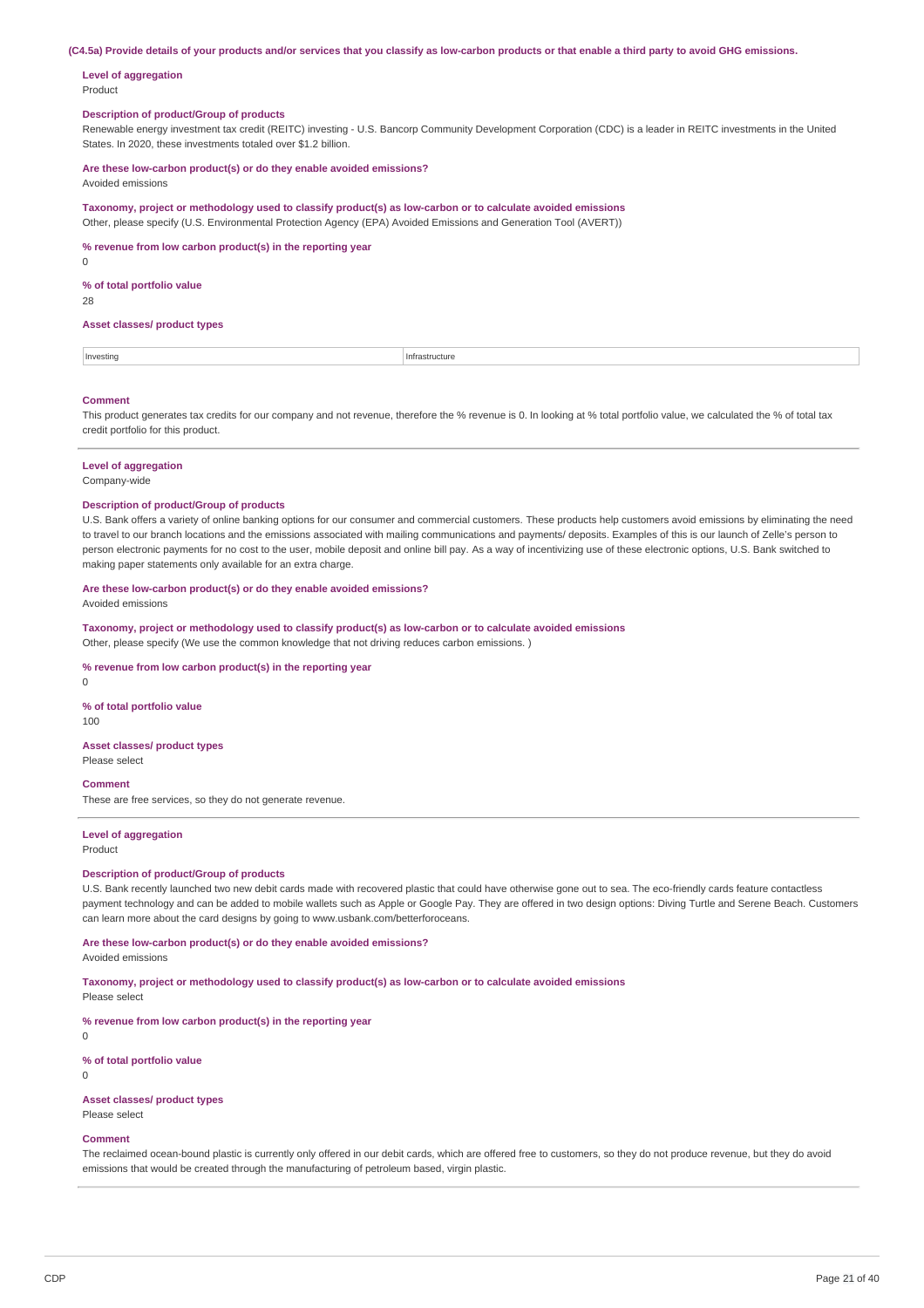### C5.1

**(C5.1) Provide your base year and base year emissions (Scopes 1 and 2).**

#### **Scope 1**

**Base year start** January 1 2014

**Base year end**

December 31 2014

**Base year emissions (metric tons CO2e)** 60412

#### **Comment**

To better account for emissions under a new leased site modeling methodology, U.S. Bank recalculated our CY2014 and CY2015 emissions. We have restated our baseline as CY2014 and the revised emissions figures for CY2014 are reported here.

#### **Scope 2 (location-based)**

**Base year start**

January 1 2014

**Base year end** December 31 2014

**Base year emissions (metric tons CO2e)**

## 354799 **Comment**

To better account for emissions under a new leased site modeling methodology, U.S. Bank recalculated our CY2014 and CY2015 emissions. We have restated our baseline as CY2014 and the revised emissions figures for CY2014 are reported here.

#### **Scope 2 (market-based)**

**Base year start**

January 1 2014

**Base year end**

December 31 2014

**Base year emissions (metric tons CO2e)** 354799

#### **Comment**

To better account for emissions under a new leased site modeling methodology, U.S. Bank recalculated our CY2014 and CY2015 emissions. We have restated our baseline as CY2014 and the revised emissions figures for CY2014 are reported here.

## C5.2

(C5.2) Select the name of the standard, protocol, or methodology you have used to collect activity data and calculate emissions.

Defra Environmental Reporting Guidelines: Including streamlined energy and carbon reporting guidance, 2019

Energy Information Administration 1605B

ISO 14064-1

The Climate Registry: General Reporting Protocol

The Greenhouse Gas Protocol: A Corporate Accounting and Reporting Standard (Revised Edition)

The Greenhouse Gas Protocol: Scope 2 Guidance

US EPA Center for Corporate Climate Leadership: Direct Fugitive Emissions from Refrigeration, Air Conditioning, Fire Suppression, and Industrial Gases

US EPA Center for Corporate Climate Leadership: Direct Emissions from Stationary Combustion Sources

US EPA Center for Corporate Climate Leadership: Direct Emissions from Mobile Combustion Sources

US EPA Emissions & Generation Resource Integrated Database (eGRID)

Other, please specify (IEA GHG Emissions from Electricity Generation, OECD/IEA, Paris, 2020. (Year 2018 data))

### C5.2a

(C5.2a) Provide details of the standard, protocol, or methodology you have used to collect activity data and calculate emissions.

IEA GHG Emissions from Electricity Generation, OECD/IEA, Paris, 2020. (Year 2018 data)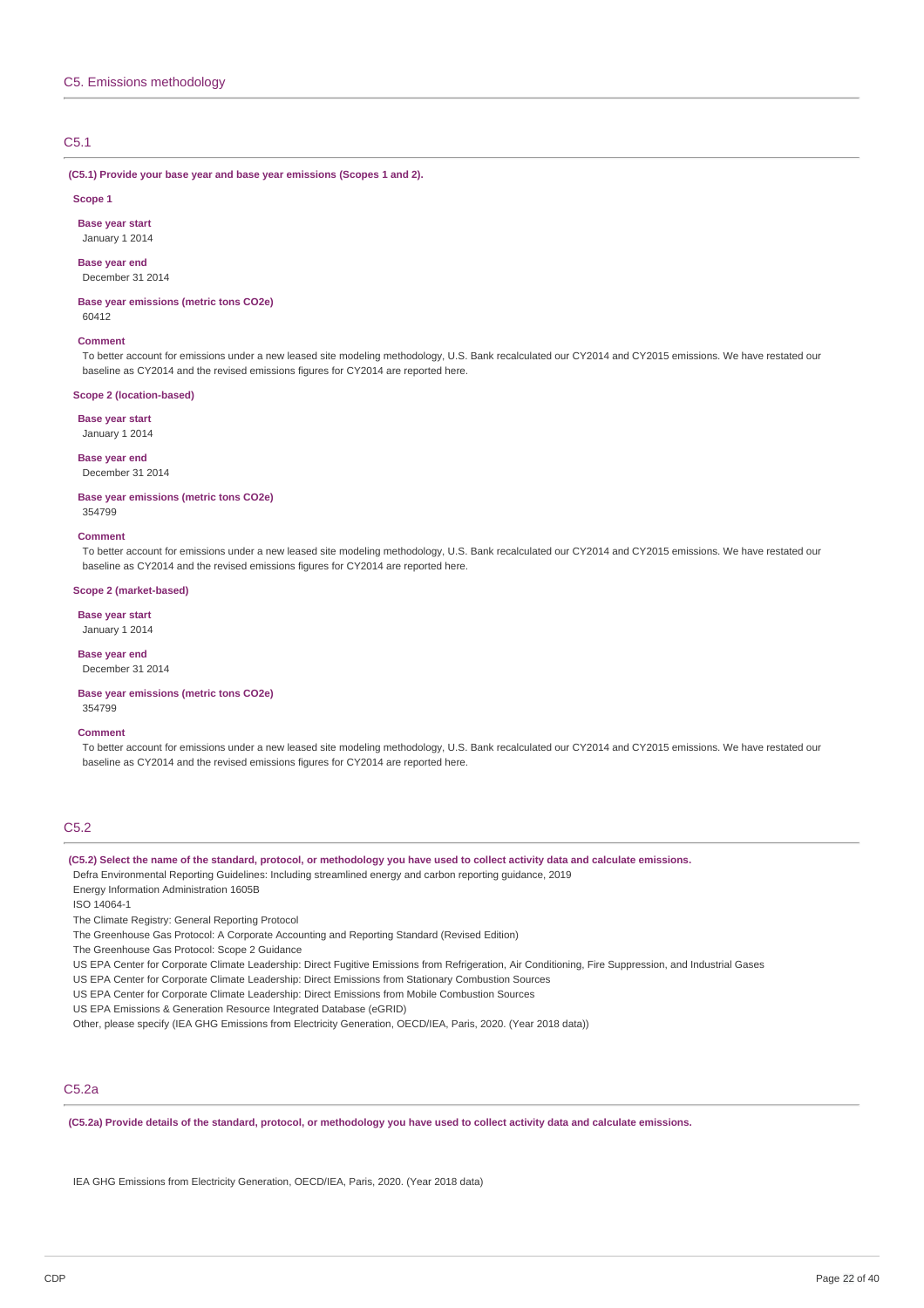### C6.1

**(C6.1) What were your organization's gross global Scope 1 emissions in metric tons CO2e?**

#### **Reporting year**

**Gross global Scope 1 emissions (metric tons CO2e)**

## 41461 **Start date**

January 1 2020

#### **End date**

December 31 2020

### **Comment**

### **Past year 1**

**Gross global Scope 1 emissions (metric tons CO2e)** 48639

#### **Start date** January 1 2019

**End date**

### December 31 2019

### **Comment**

CY2019 emissions have been recalculated because new data points have become available that allowed for a more accurate estimation for scope 1 natural gas portion of the portfolio.

#### **Past year 2**

**Gross global Scope 1 emissions (metric tons CO2e)** 51901

**Start date**

## January 1 2018

**End date**

December 31 2018

## **Comment**

CY2018 emissions have been recalculated because new data points have become available that allowed for a more accurate estimation for scope 1 natural gas portion of the portfolio.

### **Past year 3**

**Gross global Scope 1 emissions (metric tons CO2e)**

46364

**Start date** January 1 2017

## **End date**

December 31 2017

### **Comment**

CY2017 emissions have been recalculated because new data points have become available that allowed for a more accurate estimation for scope 1 natural gas portion of the portfolio.

### C6.2

#### **(C6.2) Describe your organization's approach to reporting Scope 2 emissions.**

### **Row 1**

#### **Scope 2, location-based**

We are reporting a Scope 2, location-based figure

### **Scope 2, market-based**

We are reporting a Scope 2, market-based figure

#### **Comment**

To improve GHG inventory completeness, accuracy and relevance U.S. Bank reports a Scope 2 market-based figure.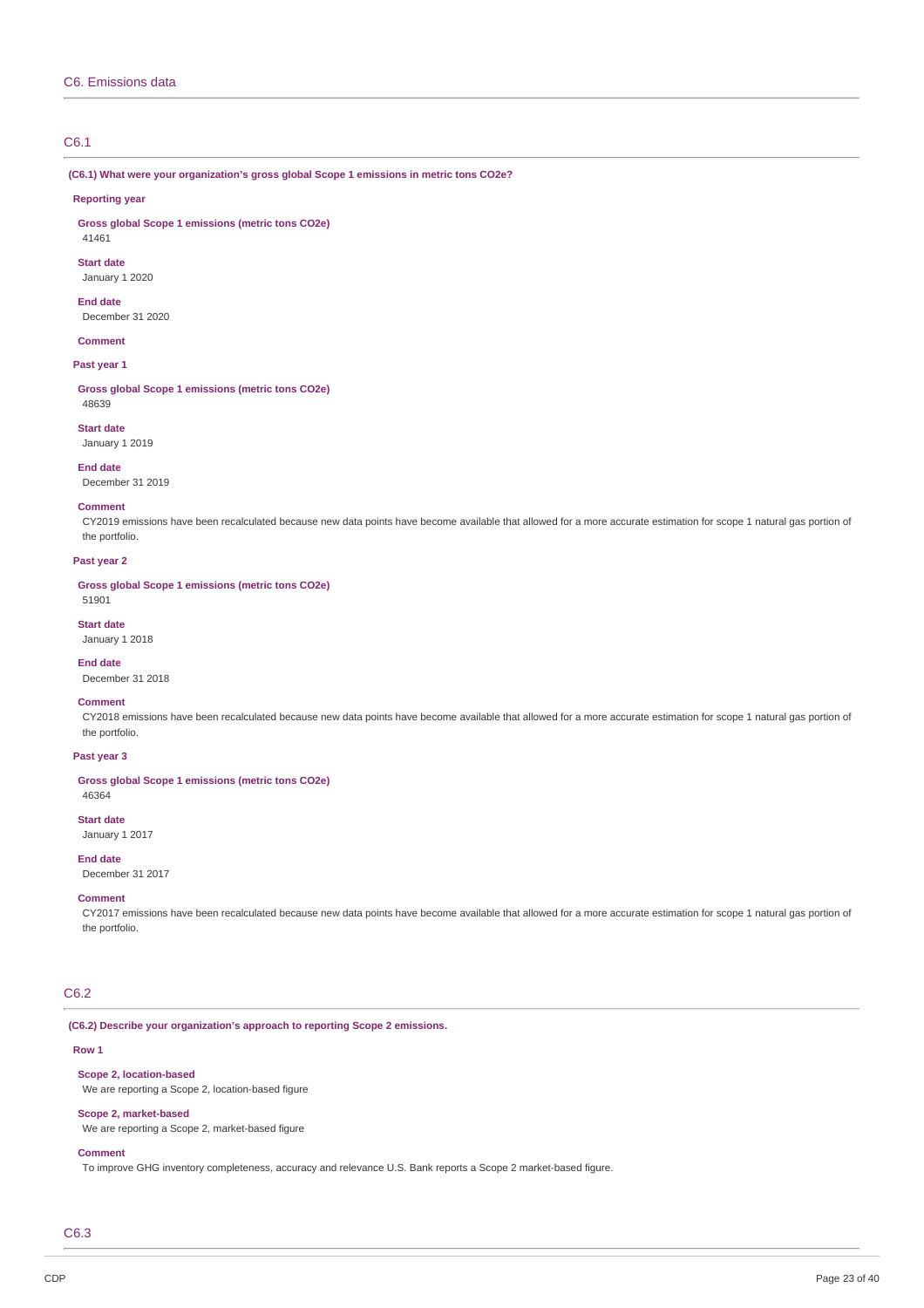#### **(C6.3) What were your organization's gross global Scope 2 emissions in metric tons CO2e?**

#### **Reporting year**

**Scope 2, location-based** 212620

**Scope 2, market-based (if applicable)** 151677

**Start date** January 1 2020

**End date** December 31 2020

#### **Comment**

**Past year 1**

**Scope 2, location-based** 255929

**Scope 2, market-based (if applicable)** 176447

**Start date** January 1 2019

**End date** December 31 2019

#### **Comment**

CY2019 emissions have been recalculated because new data points have become available that allowed for a more accurate estimation for scope 1 natural gas portion of the portfolio. Therefore, it does not impact scope 2 emissions.

#### **Past year 2**

**Scope 2, location-based** 280854

**Scope 2, market-based (if applicable)** 225412

**Start date**

January 1 2018

**End date**

December 31 2018

### **Comment**

CY2018 emissions have been recalculated because new data points have become available that allowed for a more accurate estimation for scope 1 natural gas portion of the portfolio. Therefore, it does not impact scope 2 emissions.

### **Past year 3**

**Scope 2, location-based**

287196

**Scope 2, market-based (if applicable)** 239367

**Start date**

January 1 2017

**End date**

December 31 2017

### **Comment**

CY2017 emissions have been recalculated because new data points have become available that allowed for a more accurate estimation for scope 1 natural gas portion of the portfolio. Therefore, it does not impact scope 2 emissions.

### C6.4

(C6.4) Are there any sources (e.g. facilities, specific GHGs, activities, geographies, etc.) of Scope 1 and Scope 2 emissions that are within your selected reporting **boundary which are not included in your disclosure?**

Yes

C6.4a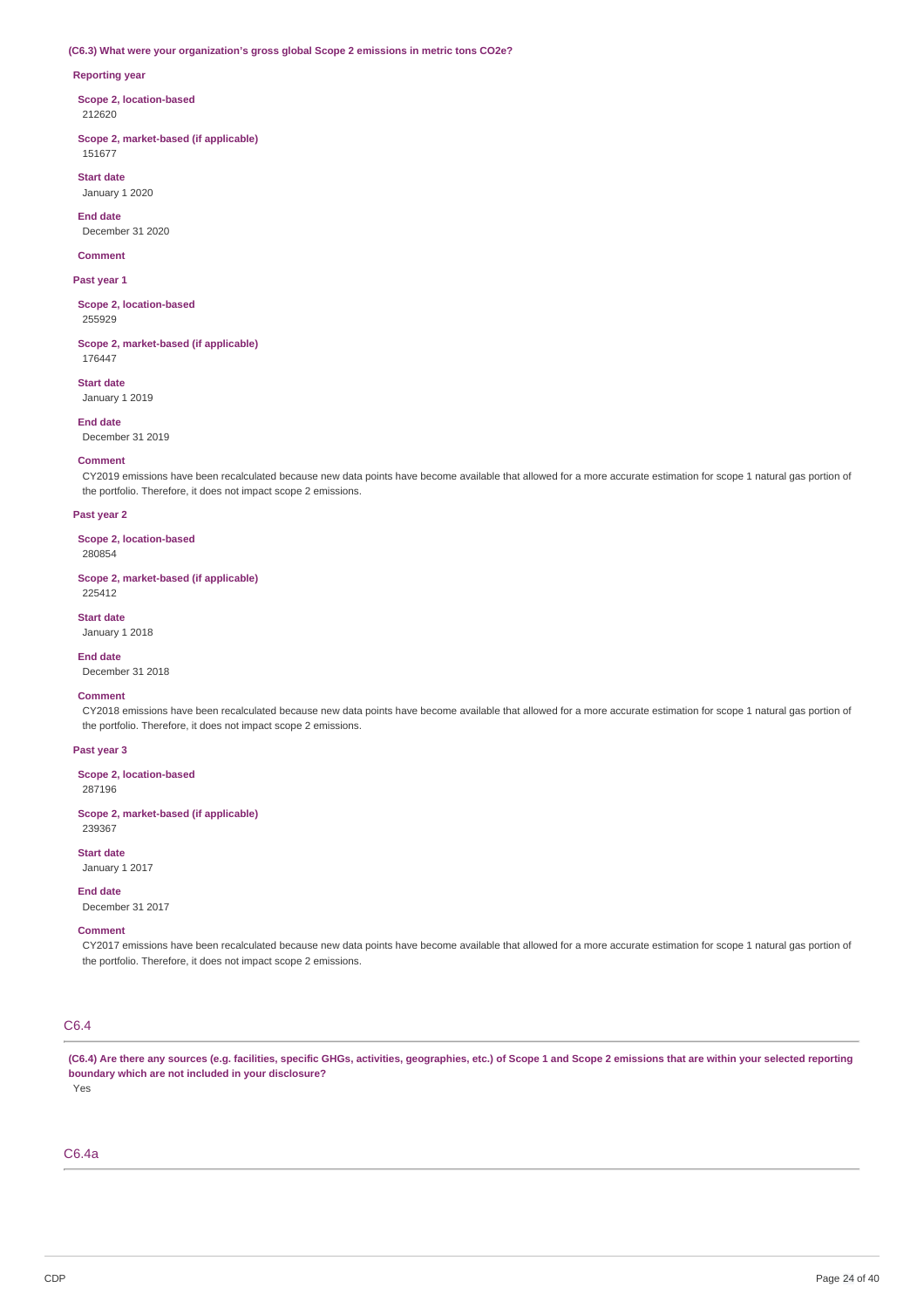(C6.4a) Provide details of the sources of Scope 1 and Scope 2 emissions that are within your selected reporting boundary which are not included in your **disclosure.**

#### **Source**

ATMs (owned and operated independently of our facilities that are not yet reported)

# **Relevance of Scope 1 emissions from this source**

Emissions are not relevant

**Relevance of location-based Scope 2 emissions from this source** Emissions are not relevant

**Relevance of market-based Scope 2 emissions from this source (if applicable)** Emissions are not relevant

#### **Explain why this source is excluded**

There are potentially ATMs with small energy consumption that are not being captured in our existing reporting, the emissions would be minimal and thus not relevant.

### C6.5

**(C6.5) Account for your organization's gross global Scope 3 emissions, disclosing and explaining any exclusions.**

#### **Purchased goods and services**

**Evaluation status**

Relevant, not yet calculated

#### **Metric tonnes CO2e** <Not Applicable>

#### **Emissions calculation methodology** <Not Applicable>

**Percentage of emissions calculated using data obtained from suppliers or value chain partners**

<Not Applicable>

### **Please explain**

U.S. Bank has not yet determined a reliable and accurate methodology for tracking and calculating emissions from purchased goods and services

### **Capital goods**

**Evaluation status** Relevant, not yet calculated

### **Metric tonnes CO2e**

<Not Applicable>

## **Emissions calculation methodology**

<Not Applicable>

**Percentage of emissions calculated using data obtained from suppliers or value chain partners**

<Not Applicable>

### **Please explain**

U.S. Bank has not yet determined a reliable and accurate methodology for tracking and calculating emissions from capital goods.

### **Fuel-and-energy-related activities (not included in Scope 1 or 2)**

**Evaluation status**

Not relevant, explanation provided

#### **Metric tonnes CO2e** <Not Applicable>

## **Emissions calculation methodology**

<Not Applicable>

**Percentage of emissions calculated using data obtained from suppliers or value chain partners**

<Not Applicable>

### **Please explain**

U.S. Bank captures the bulk of fuel and energy related activities within Scope 1 and 2. These emissions would be de minimis is comparison to our Scope 1 and 2 fuel and energy emissions. Furthermore, U.S. Bank has limited ability to influence Scope 3 emissions within this category.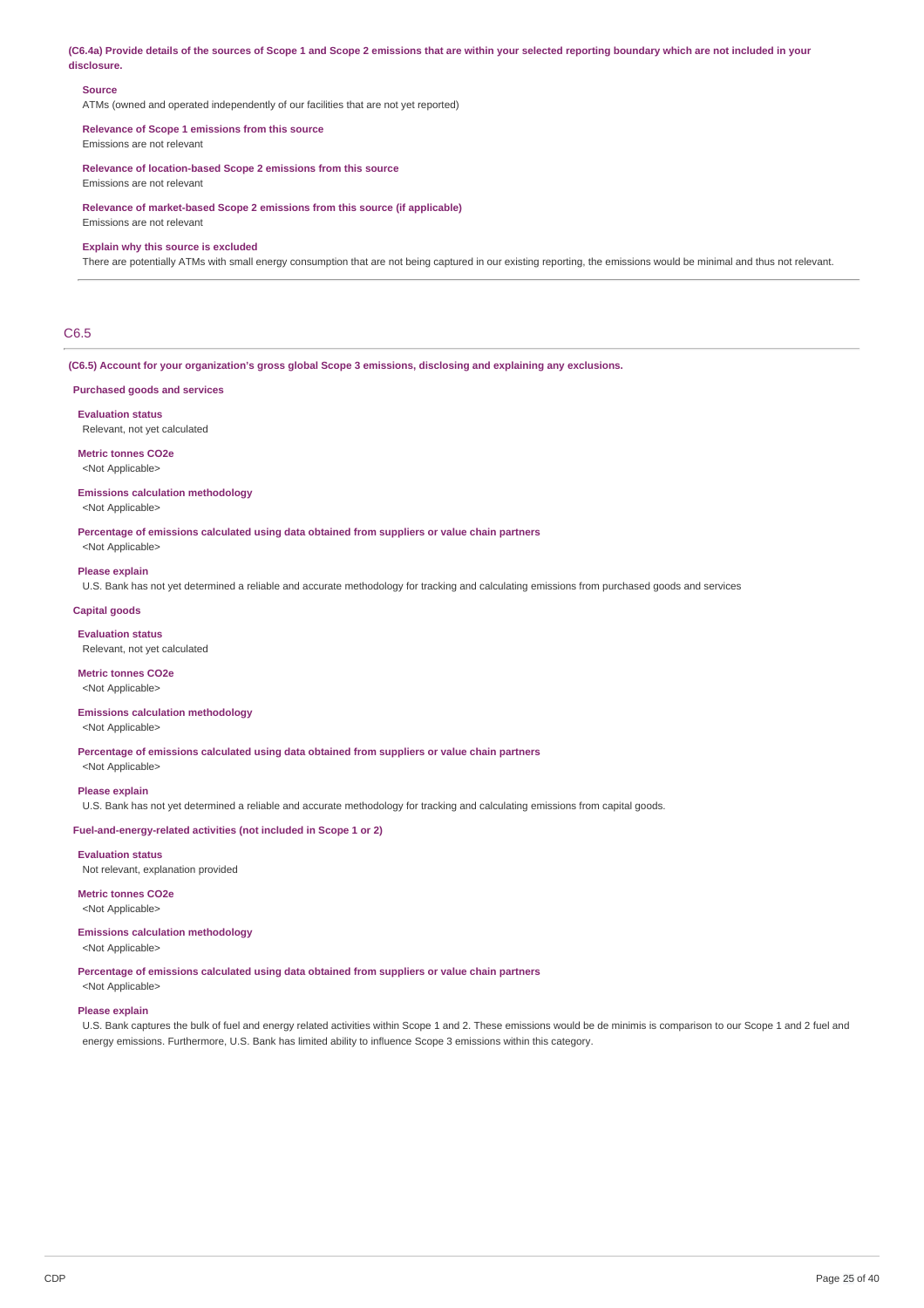#### **Upstream transportation and distribution**

**Evaluation status** Not relevant, explanation provided

**Metric tonnes CO2e**

<Not Applicable>

### **Emissions calculation methodology**

<Not Applicable>

**Percentage of emissions calculated using data obtained from suppliers or value chain partners**

<Not Applicable>

### **Please explain**

As a financial services company, U.S. Bank produces a limited number of physical products that require upstream transportation. The estimated size of this Scope 3 category is therefore small relative to our total estimated Scope 3 emissions.

#### **Waste generated in operations**

**Evaluation status**

Relevant, calculated

**Metric tonnes CO2e**

7110

#### **Emissions calculation methodology**

U.S. Bank compiles waste data provided by third-party vendors on actual waste streams from serviced locations. We then calculate waste emissions utilizing EPA's CCCL Emission Factors for Greenhouse Gas Inventories (updated March 2020). This calculates emissions based on a lifecycle alternative-to-baseline approach. This represents emissions from landfilled, recycled, and composted waste.

#### **Percentage of emissions calculated using data obtained from suppliers or value chain partners**

100

#### **Please explain**

**Business travel**

#### **Evaluation status**

Relevant, calculated

## **Metric tonnes CO2e**

12856

#### **Emissions calculation methodology**

U.S. Bank captures activity data from several means of business transportation including air, rail, rental car mileage, and hotel stay. For air travel, emissions are calculated using the Defra DECC (2020) 1.0 business travel – air emissions factors for various seating classes and flight segment lengths. Rental car emissions are determined from actual mileage data and EPA CCCL (2020) emissions factors per mile traveled. Actual rail distance traveled is also collected and emissions estimated with the EPA CCCL factors (2020).

**Percentage of emissions calculated using data obtained from suppliers or value chain partners**

100

## **Please explain**

**Employee commuting**

#### **Evaluation status**

Relevant, calculated

### **Metric tonnes CO2e**

28664

#### **Emissions calculation methodology**

U.S. Bank captures activity data from commuting surveys including mode of transportation, number of travels, distance travelled, etc. The emissions are calculated using the EPA's CCCL factors (2020) for various modes of transportation including passenger cars, light-duty truck, motorcycle, bus, rail, etc. The activity data was collected from a sample size of approximately 4,800 employees and extrapolated to the entire full-time employee headcount. For 2020, 50-90% reduction in commuting was assumed due to site closures.

**Percentage of emissions calculated using data obtained from suppliers or value chain partners**

100

### **Please explain**

### **Upstream leased assets**

**Evaluation status** Not relevant, explanation provided

**Metric tonnes CO2e**

## <Not Applicable>

## **Emissions calculation methodology**

<Not Applicable>

**Percentage of emissions calculated using data obtained from suppliers or value chain partners** <Not Applicable>

#### **Please explain**

Due to our organizational boundary definition for operational control under Scopes 1 and 2, upstream leased assets are incorporated in our Scopes 1 and 2 emissions inventories.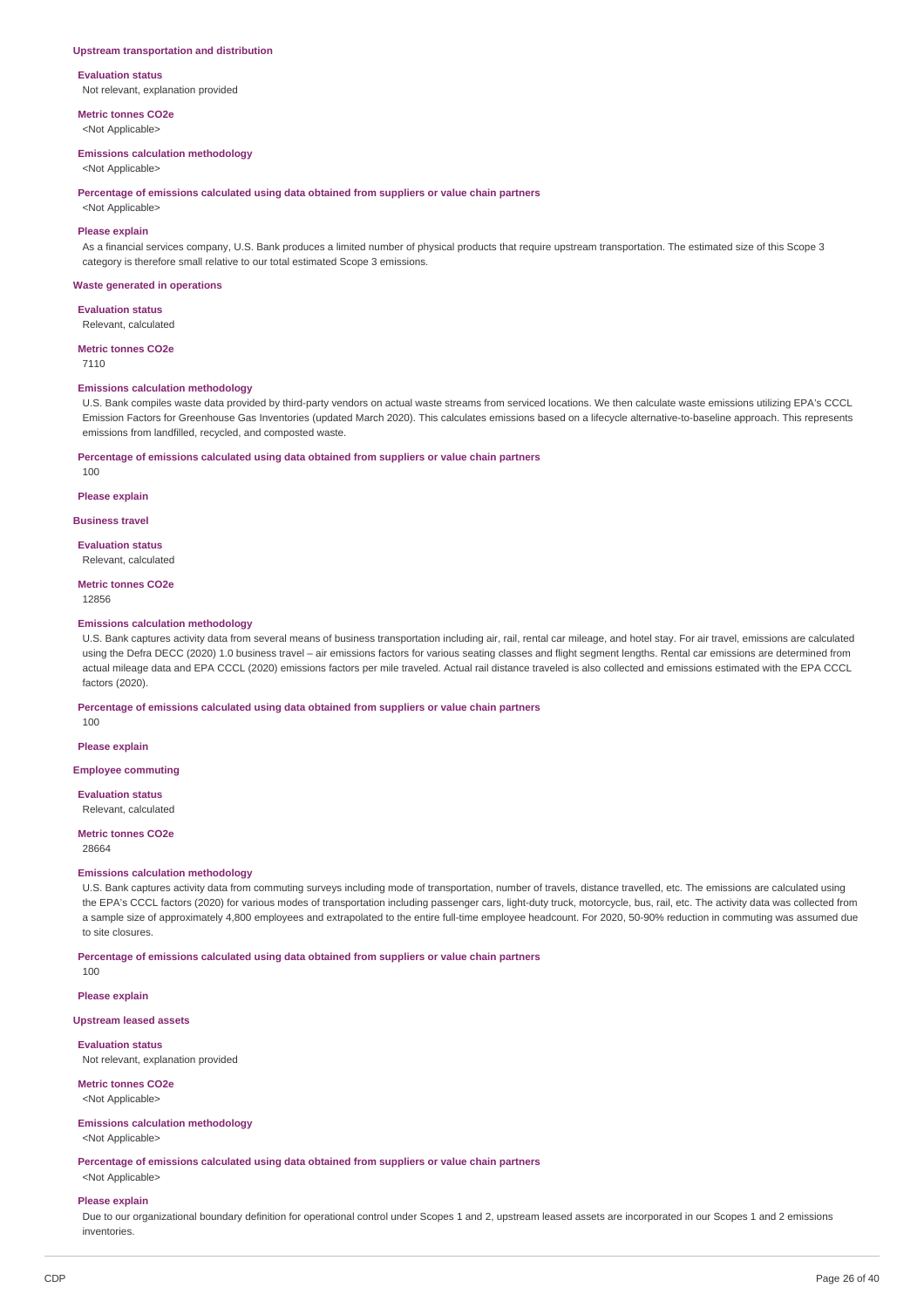#### **Downstream transportation and distribution**

**Evaluation status** Not relevant, explanation provided

**Metric tonnes CO2e**

<Not Applicable>

### **Emissions calculation methodology**

<Not Applicable>

**Percentage of emissions calculated using data obtained from suppliers or value chain partners**

## <Not Applicable> **Please explain**

As a financial services company, U.S. Bank produces a limited number of physical products that require downstream transportation. The estimated size of this Scope 3 category is therefore small relative to our total estimated Scope 3 emissions.

#### **Processing of sold products**

**Evaluation status**

Not relevant, explanation provided

**Metric tonnes CO2e**

<Not Applicable>

### **Emissions calculation methodology**

<Not Applicable>

**Percentage of emissions calculated using data obtained from suppliers or value chain partners**

<Not Applicable>

#### **Please explain**

As a financial services company, U.S. Bank produces a limited number of physical products that require processing. The estimated size of this Scope 3 category is therefore de minimis and not relevant to our Scope 3 emissions.

#### **Use of sold products**

#### **Evaluation status**

Not relevant, explanation provided

## **Metric tonnes CO2e**

<Not Applicable>

### **Emissions calculation methodology**

<Not Applicable>

#### **Percentage of emissions calculated using data obtained from suppliers or value chain partners**

## <Not Applicable>

### **Please explain**

As a financial services company, U.S. Bank produces a limited number of physical products. Furthermore, there is a limited set of actions U.S. Bank could take to influence use of sold products (e.g., online banking portals) within Scope 3. The estimated size of this Scope 3 category is therefore de minimis and not relevant to our Scope 3 emissions.

### **End of life treatment of sold products**

#### **Evaluation status**

Not relevant, explanation provided

### **Metric tonnes CO2e**

<Not Applicable>

### **Emissions calculation methodology**

<Not Applicable>

**Percentage of emissions calculated using data obtained from suppliers or value chain partners**

<Not Applicable>

### **Please explain**

As a financial services company, U.S. Bank produces a limited number of physical products. Furthermore, there is a limited set of actions U.S. Bank could take to influence end of life treatment of sold products within Scope 3. The estimated size of this Scope 3 category is therefore de minimis and not relevant to our Scope 3 emissions.

#### **Downstream leased assets**

**Evaluation status** Relevant, calculated

### **Metric tonnes CO2e**

34854

#### **Emissions calculation methodology**

Emissions from leased office space is estimated in two ways. For sites with invoice data capture, total annual emissions for leased assets were extrapolated from actual consumption data based on the portion of building square feet that is tenant occupied. For sites requiring modeling, building tenant square feet was multiplied by a portfolio energy use intensity factors generated from actual site consumption of electricity and natural gas.

#### **Percentage of emissions calculated using data obtained from suppliers or value chain partners**

100

### **Please explain**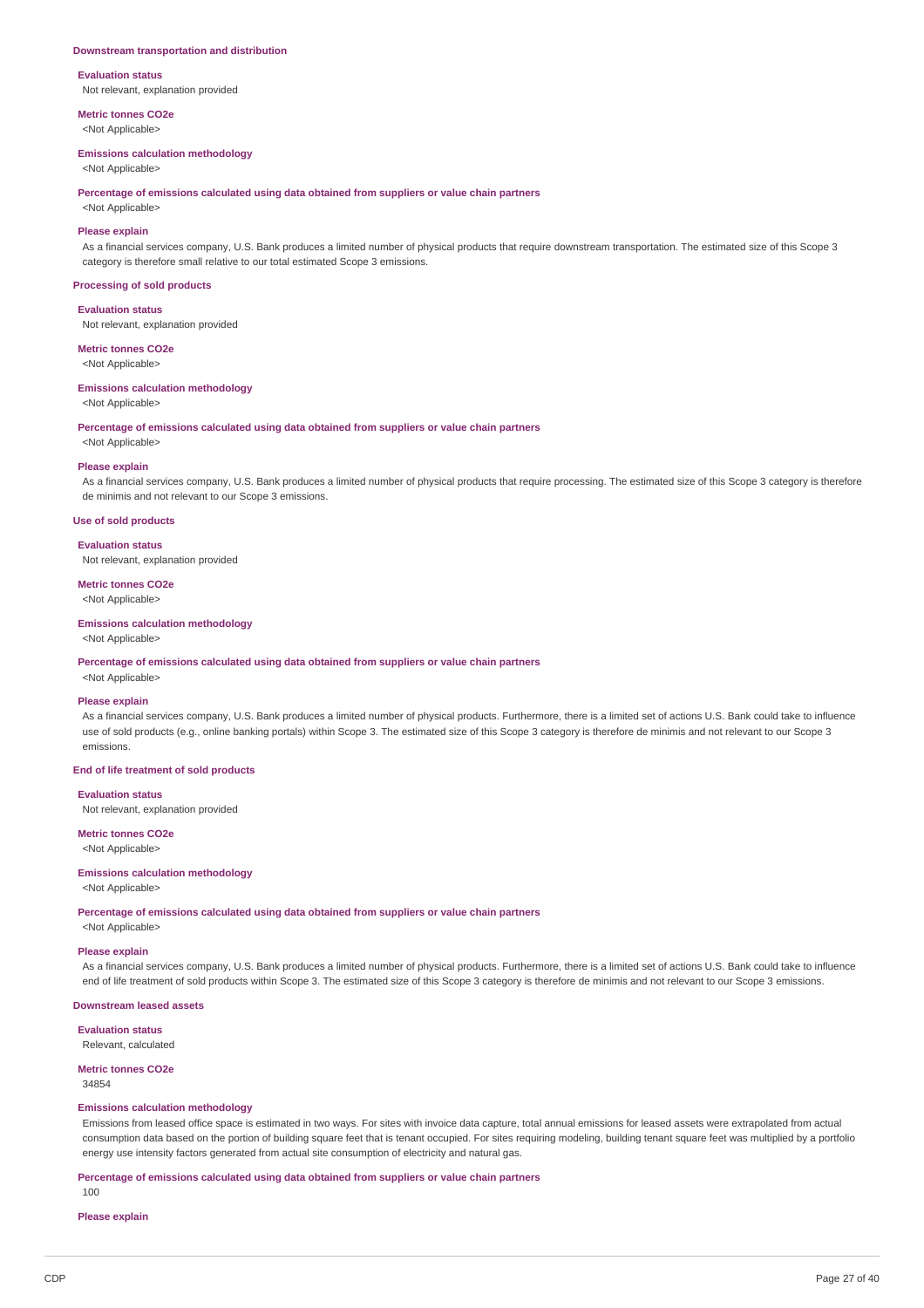#### **Franchises**

**Evaluation status** Not relevant, explanation provided

**Metric tonnes CO2e** <Not Applicable>

## **Emissions calculation methodology**

<Not Applicable>

### **Percentage of emissions calculated using data obtained from suppliers or value chain partners** <Not Applicable>

**Please explain**

U.S. Bank does not operate any franchises. Therefore, this category is not relevant.

## **Other (upstream)**

**Evaluation status**

### **Metric tonnes CO2e**

<Not Applicable>

### **Emissions calculation methodology**

<Not Applicable>

**Percentage of emissions calculated using data obtained from suppliers or value chain partners** <Not Applicable>

### **Please explain**

**Other (downstream)**

### **Evaluation status**

**Metric tonnes CO2e** <Not Applicable>

#### **Emissions calculation methodology** <Not Applicable>

**Percentage of emissions calculated using data obtained from suppliers or value chain partners** <Not Applicable>

### **Please explain**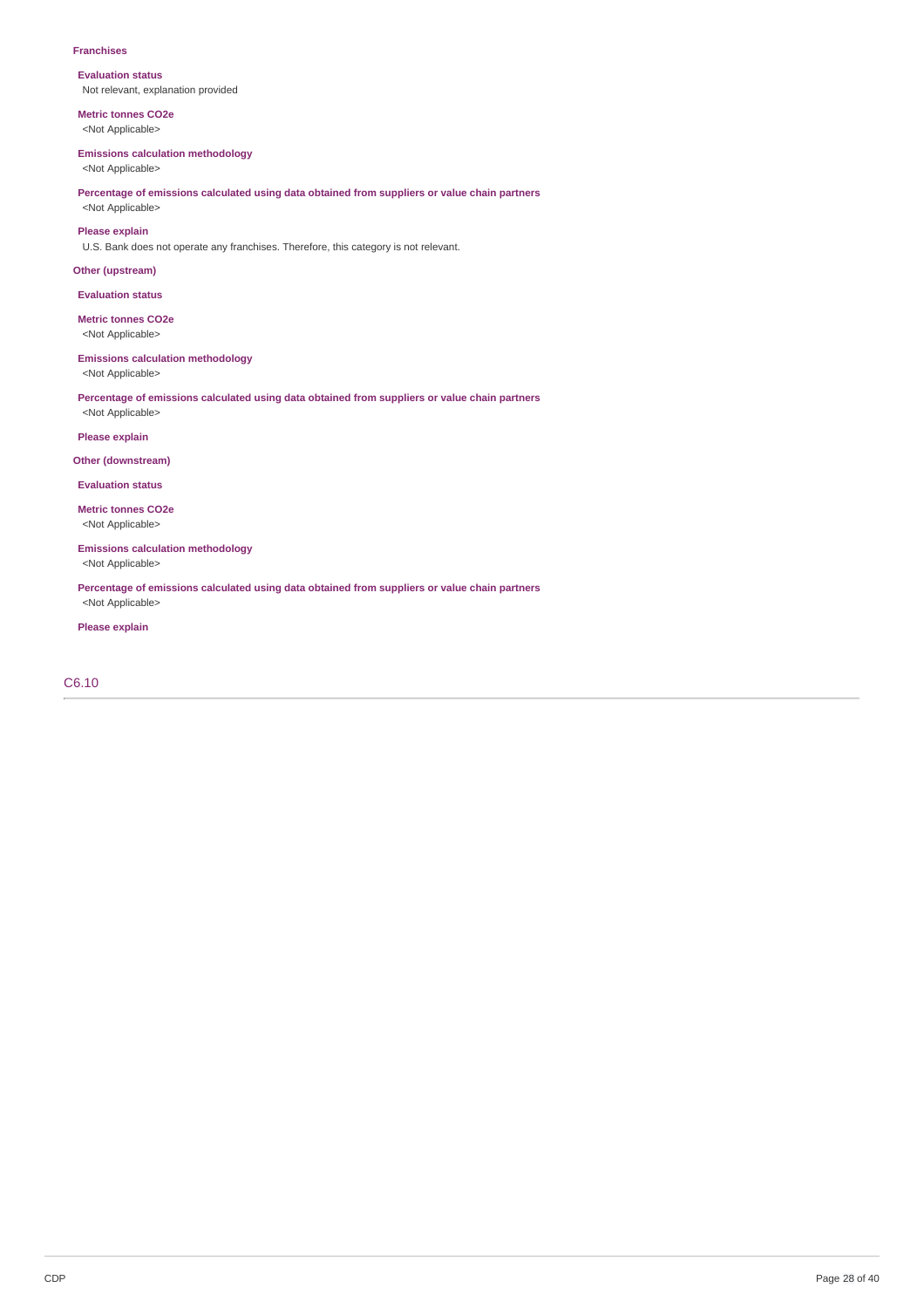(C6.10) Describe your gross global combined Scope 1 and 2 emissions for the reporting year in metric tons CO2e per unit currency total revenue and provide any **additional intensity metrics that are appropriate to your business operations.**

#### **Intensity figure** 0.00000828

**Metric numerator (Gross global combined Scope 1 and 2 emissions, metric tons CO2e)** 193138

**Metric denominator** unit total revenue

**Metric denominator: Unit total** 23325000000

**Scope 2 figure used** Market-based

**% change from previous year** 15.4

**Direction of change** Decreased

#### **Reason for change**

This decrease is primarily due to a combination of our emissions reduction activities reported in C4.3b and the impact of emissions factor changes, particularly those for electricity. Our emissions reduction initiatives focused on energy retrofits and efficiency upgrades that help decouple GHG emissions from revenue growth.

#### **Intensity figure**

0.00684886

**Metric numerator (Gross global combined Scope 1 and 2 emissions, metric tons CO2e)** 193138

**Metric denominator** square foot

**Metric denominator: Unit total**

28200015

**Scope 2 figure used** Market-based

**% change from previous year** 13.6

**Direction of change** Please select

### **Reason for change**

This decrease is primarily due to a combination of our emissions reduction activities reported in C4.3b and the impact of emissions factor changes, particularly those for electricity. Our emissions reduction initiatives focused on energy retrofits and efficiency upgrades that help decouple GHG emissions from revenue growth.

#### C7. Emissions breakdowns

## C7.9

(C7.9) How do your gross global emissions (Scope 1 and 2 combined) for the reporting year compare to those of the previous reporting year? Decreased

### C7.9a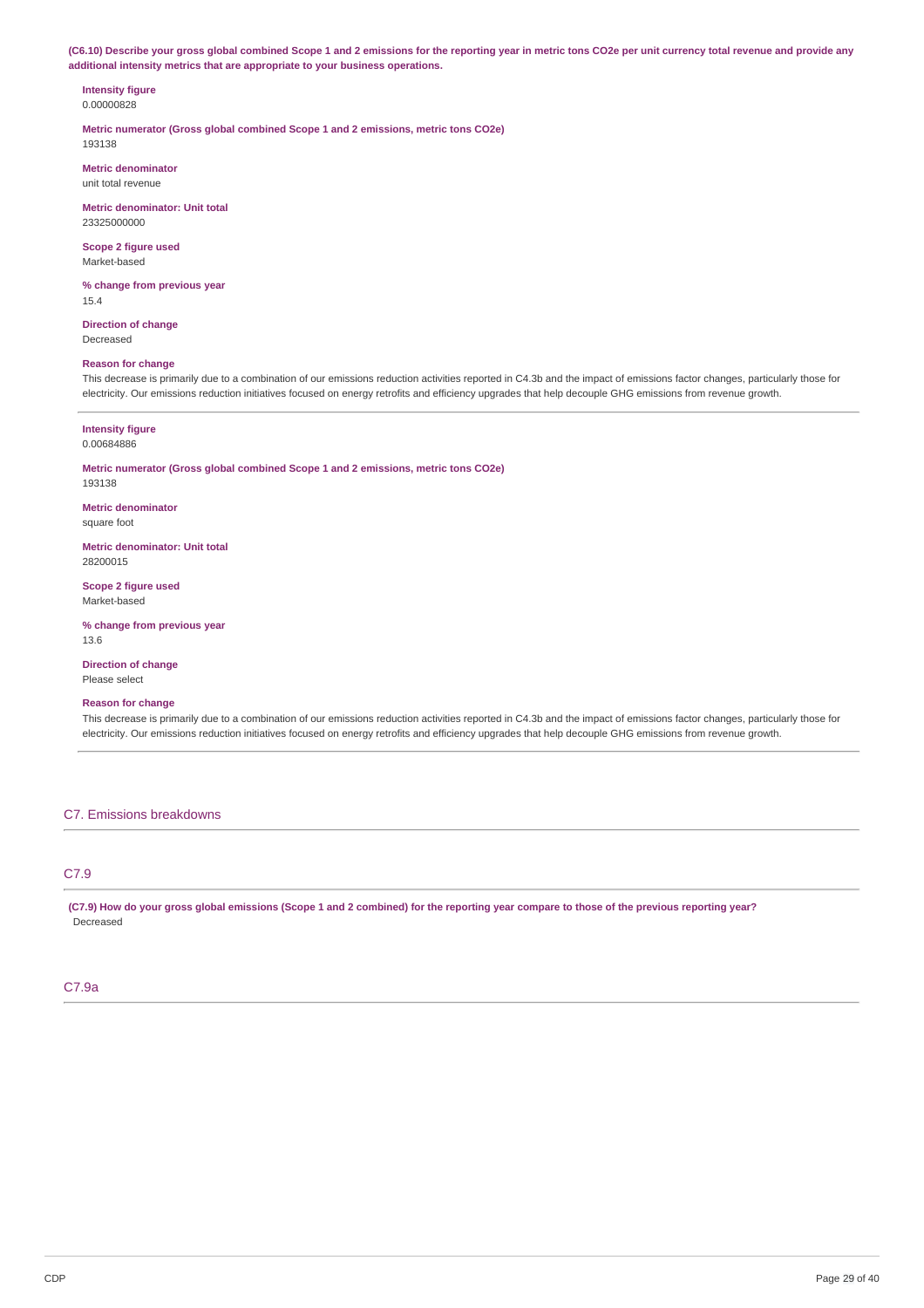#### (C7.9a) Identify the reasons for any change in your gross global emissions (Scope 1 and 2 combined), and for each of them specify how your emissions compare **to the previous year.**

|                                                  | Change in Direction<br>(metric<br>tons<br>CO <sub>2e</sub> ) | emissions of change                                     | <b>Emissions</b><br>value<br>(percentage) | Please explain calculation                                                                                                                                                                                                                                                                                                                                                                                                                                                                                                                                                                                                                                                            |
|--------------------------------------------------|--------------------------------------------------------------|---------------------------------------------------------|-------------------------------------------|---------------------------------------------------------------------------------------------------------------------------------------------------------------------------------------------------------------------------------------------------------------------------------------------------------------------------------------------------------------------------------------------------------------------------------------------------------------------------------------------------------------------------------------------------------------------------------------------------------------------------------------------------------------------------------------|
| Change in<br>renewable<br>energy<br>consumption  | 6179                                                         | Increased $\vert$ 2.75                                  |                                           | The gross scope 1 and 2 emissions increased due to 'a change in renewable energy consumption' implemented in the 2020 reporting year. This change<br>reflects additional REC procurement made in 2020. In total, 536 additional MWh of RECs were procured in 2020. While the total amount of RECs procured<br>increased, the net benefits of the RECs decreased as the grid average emission factors have become cleaner. As a result, 6,179 MTCO2e increase compared<br>to the REC quantity purchased in the previous year. Total market-based scope 1 and 2 emissions in the previous year was 225,086 MTCO2e, therefore we<br>arrived at 2.75% through (6179/225086)*100=2.75%.    |
| Other<br>emissions<br>reduction<br>activities    | 3839                                                         | Decreased 1.71                                          |                                           | The gross scope 1 and 2 emissions decreased due to 'other emissions reduction activities' implemented in the reporting year. Such projects include<br>improvements in building operational efficiency including LED lighting retrofits and upgrades to HVAC systems. We estimate that in 2020, 3,839 MTCO2e was<br>reduced by our emissions reduction projects. Total scope 1 and 2 emissions in the previous year was 225,086 MTCO2e, therefore we arrived at 1.71% through<br>(3839/225086)*100=1.71%.                                                                                                                                                                              |
| Divestment                                       |                                                              | <not<br>Applicable</not<br>                             |                                           |                                                                                                                                                                                                                                                                                                                                                                                                                                                                                                                                                                                                                                                                                       |
| Acquisitions                                     |                                                              | $<$ Not<br>Applicable                                   |                                           |                                                                                                                                                                                                                                                                                                                                                                                                                                                                                                                                                                                                                                                                                       |
| Mergers                                          |                                                              | <not<br>Applicable<br/><math>\mathbf{r}</math></not<br> |                                           |                                                                                                                                                                                                                                                                                                                                                                                                                                                                                                                                                                                                                                                                                       |
| Change in<br>output                              | 31363                                                        | Decreased 13.93                                         |                                           | In 2020, the total energy consumption from stationary, mobile, and refrigerant emission sources have decreased due to changes in the output. One of the<br>primary drivers was the impacts from temporary branch closures and approximately 75% of employees working from home for most of the year due to COVID-<br>19. The impact was calculated by finding the YOY change in the emission source and the overall emissions decrease attributed from changes physical<br>operating conditions to be 31,363 MTCO2e. Total scope 1 and 2 emissions in the previous year was 225,086 MTCO2e, therefore the percent change in<br>emissions was calculated as (31363/225086)*100= 13.93% |
| Change in<br>methodology                         | 2249                                                         | Decreased 1                                             |                                           | For the 2020 inventory, a number of emissions factor updates impacted our overall Scope 1 and 2 emissions including changes in supplier-specific emissions<br>factors, residual mix factors in the United States (Green-e), and international location-based grid emission factors. Net impact was calculated by applying the<br>2019 emission factors to the 2020 activity data to isolate the difference in emissions from emission factor updates. In total, emissions factor updates decreased<br>emissions by 2,249 MTCO2e. The total scope 1 and 2 emissions in the previous year was 225,086 MTCO2e, resulting in 1.00% from<br>(2249/225086)*100=1.00%.                       |
| Change in<br>boundary                            |                                                              | $<$ Not<br>Applicable                                   |                                           |                                                                                                                                                                                                                                                                                                                                                                                                                                                                                                                                                                                                                                                                                       |
| Change in<br>physical<br>operating<br>conditions |                                                              | $<$ Not<br>Applicable                                   |                                           |                                                                                                                                                                                                                                                                                                                                                                                                                                                                                                                                                                                                                                                                                       |
| Unidentified                                     | 676                                                          | Decreased 0.3                                           |                                           | We were unable to identify the exact reasons for the remaining decrease in emissions, however, this is most likely due to variations in the number of sites, YoY<br>consumption for electricity, changes electricity emission factor (supplier-specific, residual mix and eGRID) and other miscellaneous emission sources.<br>(676/225086)*100=0.30%                                                                                                                                                                                                                                                                                                                                  |
| Other                                            |                                                              | <not<br>Applicable</not<br>                             |                                           |                                                                                                                                                                                                                                                                                                                                                                                                                                                                                                                                                                                                                                                                                       |

### C7.9b

(C7.9b) Are your emissions performance calculations in C7.9 and C7.9a based on a location-based Scope 2 emissions figure or a market-based Scope 2 **emissions figure?**

Market-based

### C8. Energy

## C8.1

**(C8.1) What percentage of your total operational spend in the reporting year was on energy?** More than 0% but less than or equal to 5%

## C8.2

### **(C8.2) Select which energy-related activities your organization has undertaken.**

|                                                    | Indicate whether your organization undertook this energy-related activity in the reporting year |
|----------------------------------------------------|-------------------------------------------------------------------------------------------------|
| Consumption of fuel (excluding feedstocks)         | Yes                                                                                             |
| Consumption of purchased or acquired electricity   | Yes                                                                                             |
| Consumption of purchased or acquired heat          | <b>No</b>                                                                                       |
| Consumption of purchased or acquired steam         | Yes                                                                                             |
| Consumption of purchased or acquired cooling       | Yes                                                                                             |
| Generation of electricity, heat, steam, or cooling | Yes                                                                                             |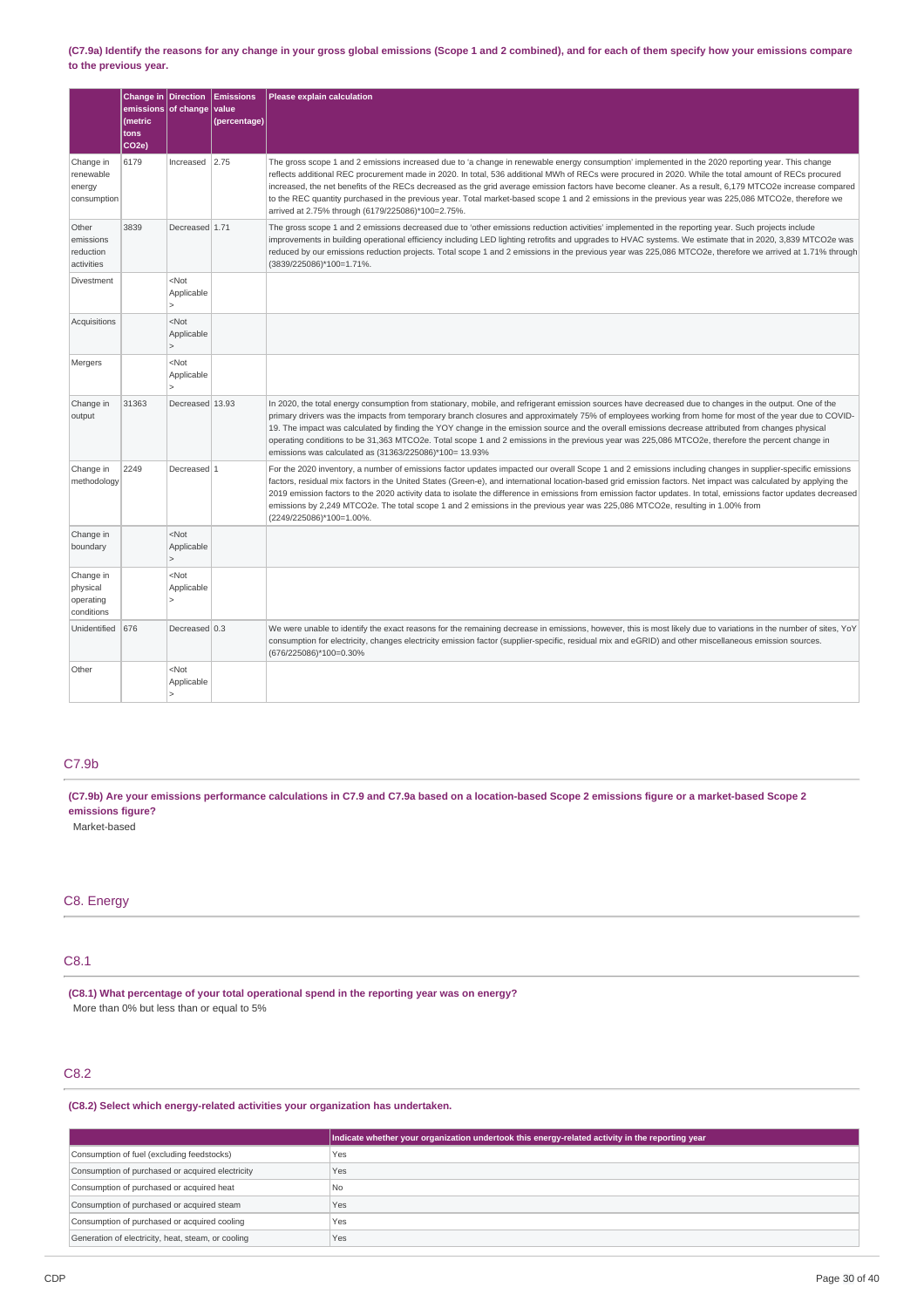## C8.2a

### **(C8.2a) Report your organization's energy consumption totals (excluding feedstocks) in MWh.**

|                                                         | <b>Heating value</b>                   |                           | MWh from renewable sources MWh from non-renewable sources | Total (renewable and non-renewable) MWh |
|---------------------------------------------------------|----------------------------------------|---------------------------|-----------------------------------------------------------|-----------------------------------------|
| Consumption of fuel (excluding feedstock)               | HHV (higher heating value) $ 0\rangle$ |                           | 217935                                                    | 217935                                  |
| Consumption of purchased or acquired electricity        | <not applicable=""></not>              | 137560                    | 305593                                                    | 443153                                  |
| Consumption of purchased or acquired heat               | <not applicable=""></not>              | <not applicable=""></not> | <not applicable=""></not>                                 | <not applicable=""></not>               |
| Consumption of purchased or acquired steam              | <not applicable=""></not>              | LC.                       | 25335                                                     | 25335                                   |
| Consumption of purchased or acquired cooling            | <not applicable=""></not>              |                           | 9962                                                      | 9962                                    |
| Consumption of self-generated non-fuel renewable energy | <not applicable=""></not>              | 26                        | <not applicable=""></not>                                 | 26                                      |
| Total energy consumption                                | <not applicable=""></not>              | 137586                    | 558825                                                    | 696411                                  |

### C9. Additional metrics

## C9.1

**(C9.1) Provide any additional climate-related metrics relevant to your business.**

### C10. Verification

### C10.1

### **(C10.1) Indicate the verification/assurance status that applies to your reported emissions.**

|                                          | Verification/assurance status                          |
|------------------------------------------|--------------------------------------------------------|
| Scope 1                                  | Third-party verification or assurance process in place |
| Scope 2 (location-based or market-based) | Third-party verification or assurance process in place |
| Scope 3                                  | Third-party verification or assurance process in place |

### C10.1a

(C10.1a) Provide further details of the verification/assurance undertaken for your Scope 1 emissions, and attach the relevant statements.

**Verification or assurance cycle in place** Annual process

**Status in the current reporting year** Complete

**Type of verification or assurance** Limited assurance

**Attach the statement** US Bank 2020 CDP Verification Statement\_Final.pdf

**Page/ section reference**

**Relevant standard** ISO14064-3

**Proportion of reported emissions verified (%)** 100

### C10.1b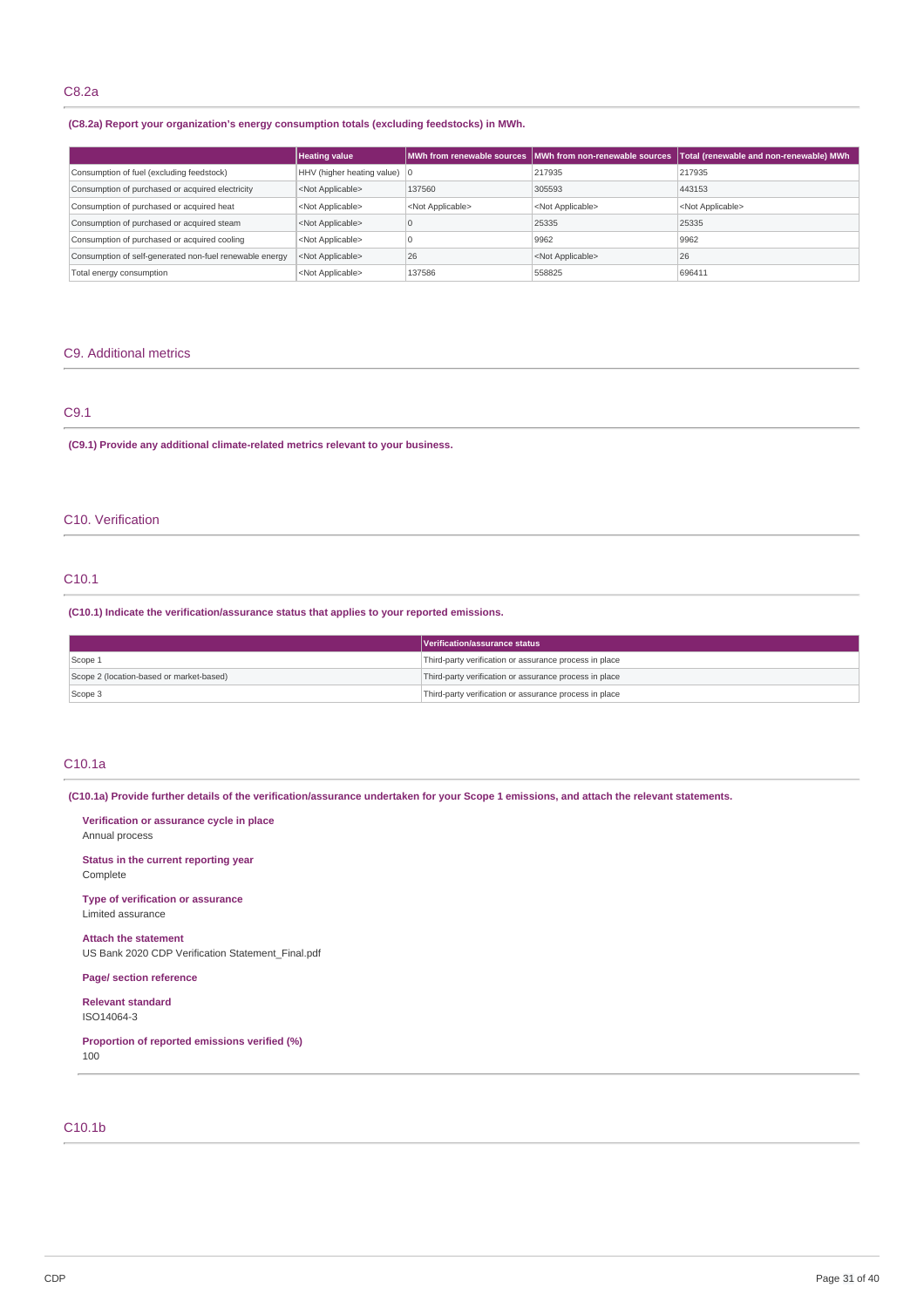#### (C10.1b) Provide further details of the verification/assurance undertaken for your Scope 2 emissions and attach the relevant statements.

**Scope 2 approach** Scope 2 location-based

**Verification or assurance cycle in place** Annual process

**Status in the current reporting year** Complete

**Type of verification or assurance** Limited assurance

**Attach the statement** US Bank 2020 CDP Verification Statement\_Final.pdf

#### **Page/ section reference**

**Relevant standard** ISO14064-3

**Proportion of reported emissions verified (%)** 100

**Scope 2 approach** Scope 2 market-based

**Verification or assurance cycle in place** Annual process

**Status in the current reporting year** Complete

**Type of verification or assurance** Limited assurance

**Attach the statement** US Bank 2020 CDP Verification Statement\_Final.pdf

**Page/ section reference**

**Relevant standard** ISO14064-3

**Proportion of reported emissions verified (%)** 100

### C10.1c

(C10.1c) Provide further details of the verification/assurance undertaken for your Scope 3 emissions and attach the relevant statements.

**Scope 3 category** Scope 3: Waste generated in operations

**Verification or assurance cycle in place** Annual process

**Status in the current reporting year** Complete

**Type of verification or assurance** Limited assurance

**Attach the statement** US Bank 2020 CDP Verification Statement\_Final.pdf

**Page/section reference**

**Relevant standard** ISO14064-3

**Proportion of reported emissions verified (%)** 100

**Scope 3 category** Scope 3: Business travel

**Verification or assurance cycle in place** Annual process

**Status in the current reporting year** Complete

**Type of verification or assurance** Limited assurance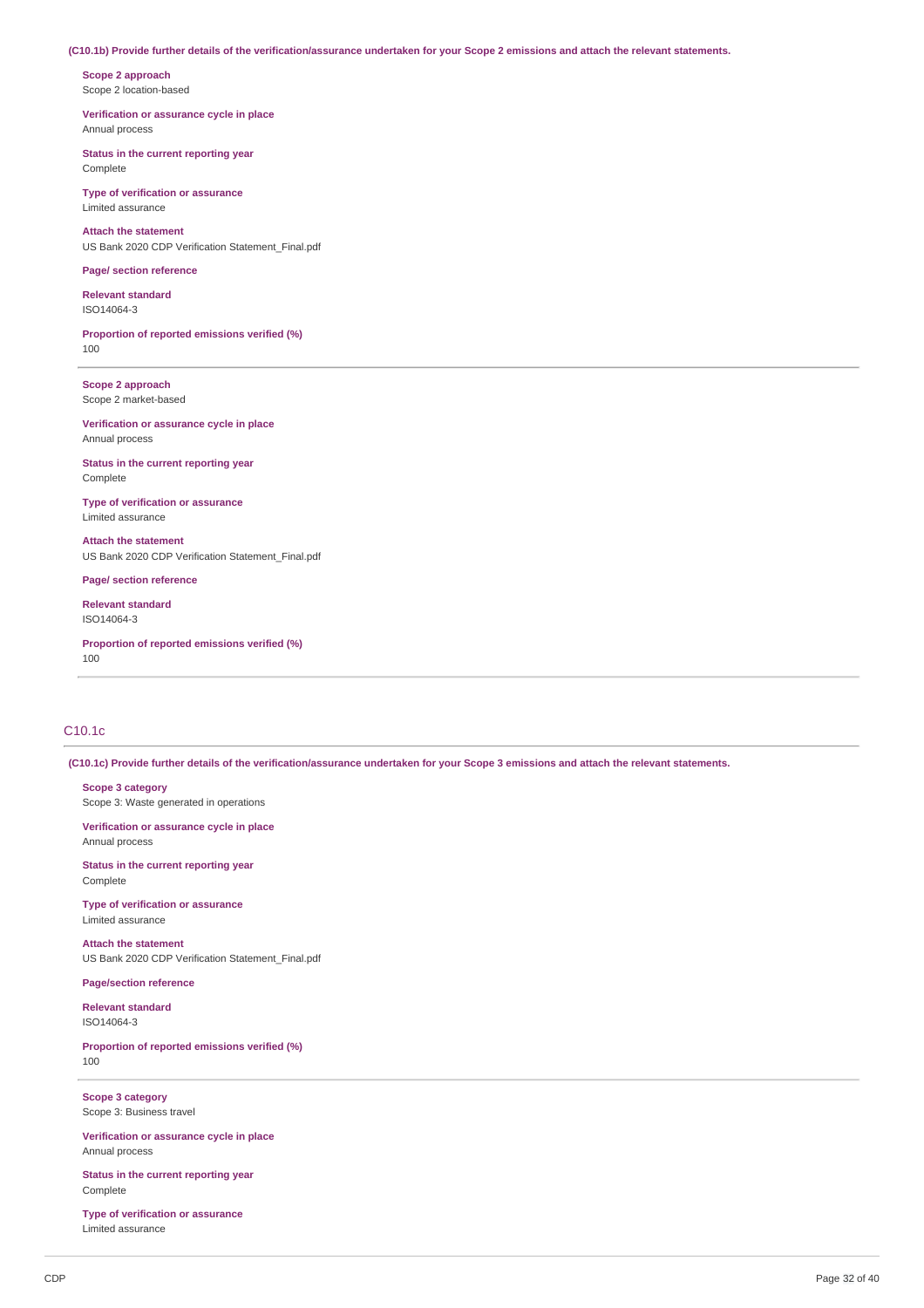#### **Attach the statement** US Bank 2020 CDP Verification Statement\_Final.pdf

#### **Page/section reference**

**Relevant standard** ISO14064-3

### **Proportion of reported emissions verified (%)** 100

**Scope 3 category** Scope 3: Employee commuting

**Verification or assurance cycle in place** Annual process

**Status in the current reporting year** Complete

**Type of verification or assurance** Limited assurance

**Attach the statement** US Bank 2020 CDP Verification Statement\_Final.pdf

**Page/section reference**

**Relevant standard** ISO14064-3

**Proportion of reported emissions verified (%)** 100

**Scope 3 category** Scope 3: Downstream leased assets

**Verification or assurance cycle in place** Annual process

**Status in the current reporting year** Complete

**Type of verification or assurance** Limited assurance

**Attach the statement** US Bank 2020 CDP Verification Statement\_Final.pdf

### **Page/section reference**

**Relevant standard** ISO14064-3

**Proportion of reported emissions verified (%)** 100

## C10.2

(C10.2) Do you verify any climate-related information reported in your CDP disclosure other than the emissions figures reported in C6.1, C6.3, and C6.5? Yes

### C10.2a

(C10.2a) Which data points within your CDP disclosure have been verified, and which verification standards were used?

| Disclosure module verification relates to | Data verified                                                        | Verification standard | Please explain |
|-------------------------------------------|----------------------------------------------------------------------|-----------------------|----------------|
| C4. Targets and performance               | Year on year change in emissions (Scope 1)                           | ISO14064-3            |                |
| C4. Targets and performance               | Year on year change in emissions (Scope 2)                           | ISO14064-3            |                |
| C4. Targets and performance               | Change in Scope 1 emissions against a base year (not target related) | ISO14064-3            |                |
| C4. Targets and performance               | Change in Scope 2 emissions against a base year (not target related) | ISO14064-3            |                |

### C11. Carbon pricing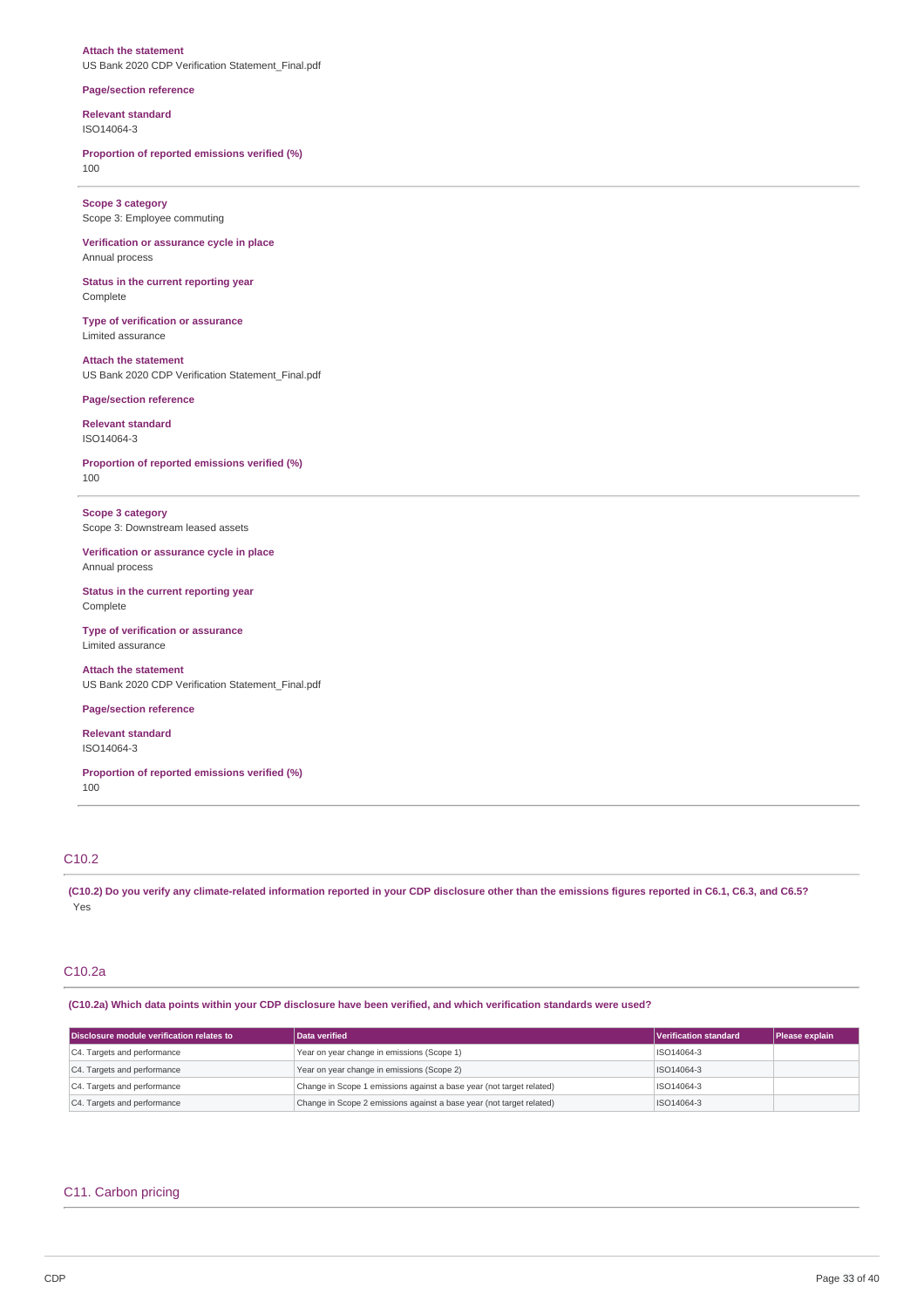### C11.2

**(C11.2) Has your organization originated or purchased any project-based carbon credits within the reporting period?** No

### C11.3

**(C11.3) Does your organization use an internal price on carbon?** No, and we do not currently anticipate doing so in the next two years

### C12. Engagement

### C<sub>12</sub>.1

#### **(C12.1) Do you engage with your value chain on climate-related issues?**

Yes, our suppliers Yes, our customers

Yes, other partners in the value chain

#### C12.1a

#### **(C12.1a) Provide details of your climate-related supplier engagement strategy.**

#### **Type of engagement**

Information collection (understanding supplier behavior)

#### **Details of engagement**

Collect climate change and carbon information at least annually from suppliers

**% of suppliers by number** 0.15

#### **% total procurement spend (direct and indirect)**

6

#### **% of supplier-related Scope 3 emissions as reported in C6.5**

100

### **Rationale for the coverage of your engagement**

U.S. Bank Procurement encourages business line consideration of supplier climate change programs, efforts, and actions as part of its overall sourcing program. Procurement is working on process and guidance changes to allow us to engage with a larger number of suppliers. . Because many business lines manage specific supplier relationships outside of this process, engagement efforts have not yet reached those suppliers. We have increased our engagement each year in an effort to better understand our suppliers' environmental programs and leverage available programs to reduce our environmental impact. Additional rationale for engaging with the suppliers included above is materiality. The suppliers with whom we currently engage are ones that provide products or services that have an impact on the environment, such as business travel vendors or copy machine vendors. A large portion of our annual spend is on suppliers who provide a service, such as temporary employees, and therefore, have a much smaller environmental impact. We prioritize engagement based on programs in place that we can leverage in order to reduce our emissions or the emissions of our supplier and customers and based on largest impact to emissions. An example is partnering with our debit card vendor to create two new options for our customers that utilize reclaimed ocean-bound plastic. This lower impact product is part of their sustainability program that we were able to leverage after engaging with them to find out more. We prioritized this vendor because of the large relationship and high number of cards issued annually increasing the positive impact we are having on the environment.

#### **Impact of engagement, including measures of success**

In certain vendor selection processes, U.S. Bank engages with suppliers to discuss opportunities related to the goods and services being purchased. An example of this is working with our debit card vendor to create two debit card options that utilize reclaimed ocean-bound plastic. These cards have been very popular with customers, with many asking when we will expand the plastic into our other design options. Because of the success of these cards, we are currently evaluating possible next steps to expand the program. We measure success through tracking engagement around communication efforts, as well as cards issued compared to other designs. As we have looked for more ways to engage with suppliers, we have found some suppliers to be very interested in partnering with us to strengthen our sustainability efforts. One of our technology vendors engaged with us to share how the reclaimed ocean-bound plastic that is being used in our new debit cards is also being used in computers we purchase from them. This discussion led to further exploration on how U.S. Bank can leverage their other programs to strengthen our environmental efforts. We measure success quantitatively through number of suppliers with whom we engage and qualitatively through progress made to leverage programs in place by our suppliers within U.S. Bank to strengthen our environmental efforts. Through a focused effort to engage with suppliers around sustainability, we saw success in 2020 by increasing our engaged supplier total spend percentage from 5% to 6% year over year. We expect to see a continued increase in these numbers moving forward.

**Comment**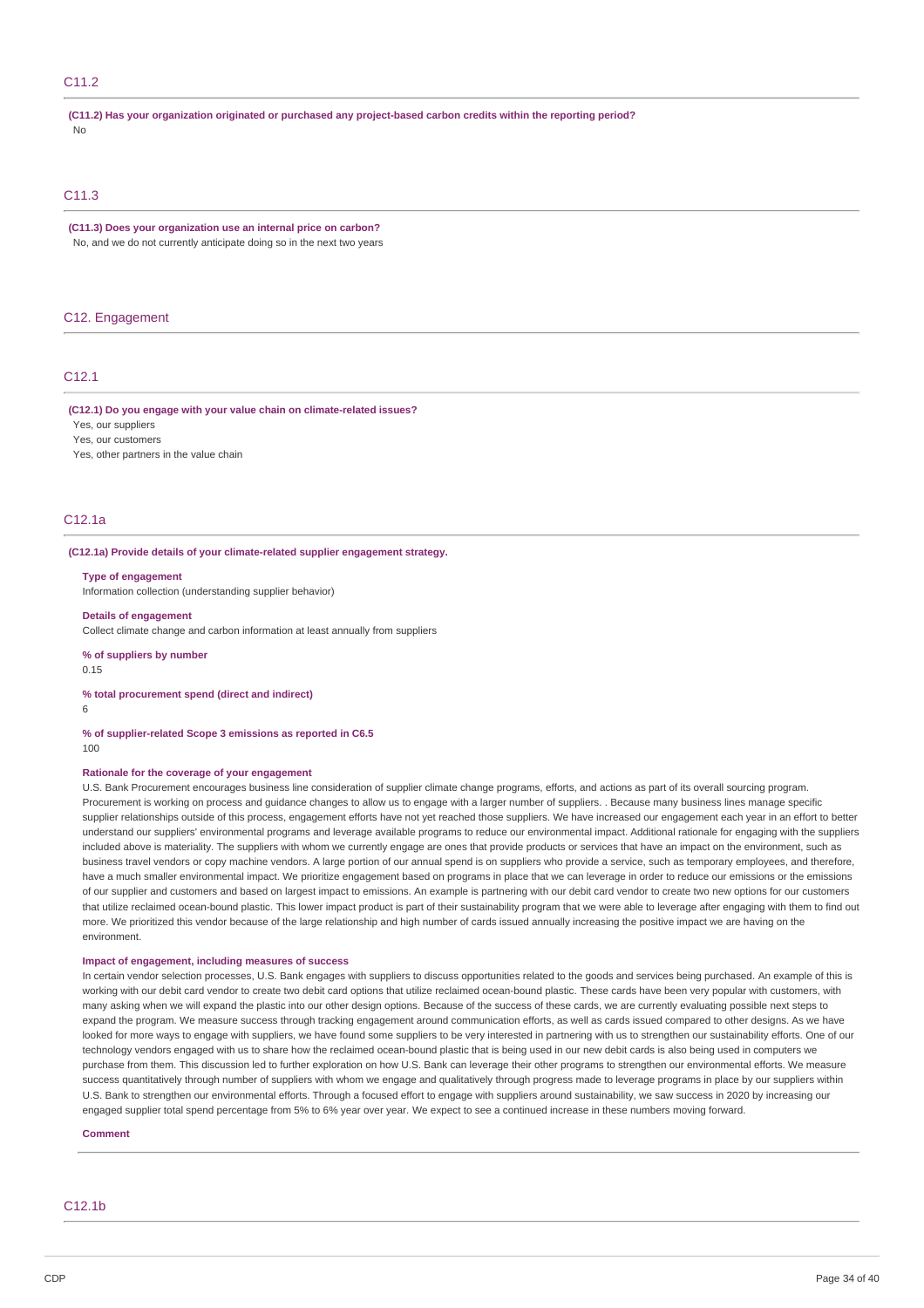#### **(C12.1b) Give details of your climate-related engagement strategy with your customers.**

**Type of engagement**

Education/information sharing

#### **Details of engagement**

Run an engagement campaign to education customers about your climate change performance and strategy

**% of customers by number**

#### 100

**% of customer - related Scope 3 emissions as reported in C6.5**

 $\Omega$ 

**Portfolio coverage (total or outstanding)**

Majority of the portfolio

#### **Please explain the rationale for selecting this group of customers and scope of engagement**

U.S. Bank has taken a wide, more general approach to engage and educate our customers in an effort to encourage customers to bring specific questions to us and seek deeper conversations. We feel this is the most efficient way of sharing our performance and strategy. We target all customers in an effort to reach the largest number possible with our communication and engagement efforts. In 2020, the pandemic and civil unrest took precedence throughout customer communications, but we were able to share news around our partnership with Clean Energy Trust and the impact we are having on the environment through that partnership. We awarded NUMIX the inaugural U.S. Bank Cleantech Inclusion Award which, presented in partnership with Clean Energy Trust, supports female and minority entrepreneurs who are building innovative companies that benefit the environment, create jobs and drive economic development.

#### **Impact of engagement, including measures of success**

In 2020 we also made the decision to increase our disclosure around climate through our first ever Environmental, Social, Governance (ESG) report. This report shares expanded information around our climate risk management, as well as products and opportunities. We have seen an increase in interest from customers and other stakeholders around our environmental efforts and this provides an educational piece for them to learn more. We measure success quantitatively through the number of views and downloads from our website, as well as qualitatively through engagements with bankers to answer questions from customers. Through U.S. Bank's RFP process, customers are analyzing us in part based on our climate change strategies and environmental initiatives and we have offered to collaborate with them to help meet their needs. We also engage with and educate customers by sharing our environmental initiatives and statistics via our Community Impact Report which is available to all customers and the general public. We draw attention to it on our website and share it on social media to raise awareness. We also have a usbank.com page dedicated to sharing information with our customers around our environmental efforts. We measure success quantitatively through an increase in conversations with customers and new business, as well as qualitatively through expanded relationships with our customers around climate change issues. This has resulted in more frequent and meaningful discussions around U.S. Bank's impact on the environment. We expect this initiative to continue growing over the next couple years. We will measure success for reaching customers and other stakeholders by looking at the number of downloads for each document from our website.

### C12.1d

#### **(C12.1d) Give details of your climate-related engagement strategy with other partners in the value chain.**

U.S. Bank's Environmental Program Manager engages regularly with industry peers via monthly meetings and other "as needed" group and individual calls and emails. This forum allows us to share best practices to identify and manage climate-related risks and opportunities. It allows us to collaborate and address climate issues as a group for a larger impact. As an industry, we are collaborating on solutions and strategies to keep up with an increase in reporting requirements around climate change. As part of the monthly roundtable we have an opportunity to share candid feedback and hear from industry experts regarding developments around climate. In 2020, the focus of several calls was increased disclosure, particularly around financed emissions. Being able to hear from the Secretariat for the Partnership for Carbon Accounting Financials (PCAF) and talk through what other peers are doing to quantify their scope 3 emissions has been really helpful. As a result, we have been able to share information with U.S. Bank groups working internally to outline a process for how we could move forward with quantifying our financed emissions.

In addition, several U.S. Bankers, including climate risk, environmental strategy, government relations and the legal regulatory group, have engaged as part of industry groups focused on climate matters. Members attend regular calls and provide feedback as a collective in response to particular regulatory inquiries and policies. 2020 provided several opportunities for U.S. Bank to add our voice to industry responses, particularly around climate disclosure

### C12.3

(C12.3) Do you engage in activities that could either directly or indirectly influence public policy on climate-related issues through any of the following? Trade associations

 $Oth<sub>Pl</sub>$ 

### C<sub>12.3b</sub>

**(C12.3b) Are you on the board of any trade associations or do you provide funding beyond membership?** No

### C12.3e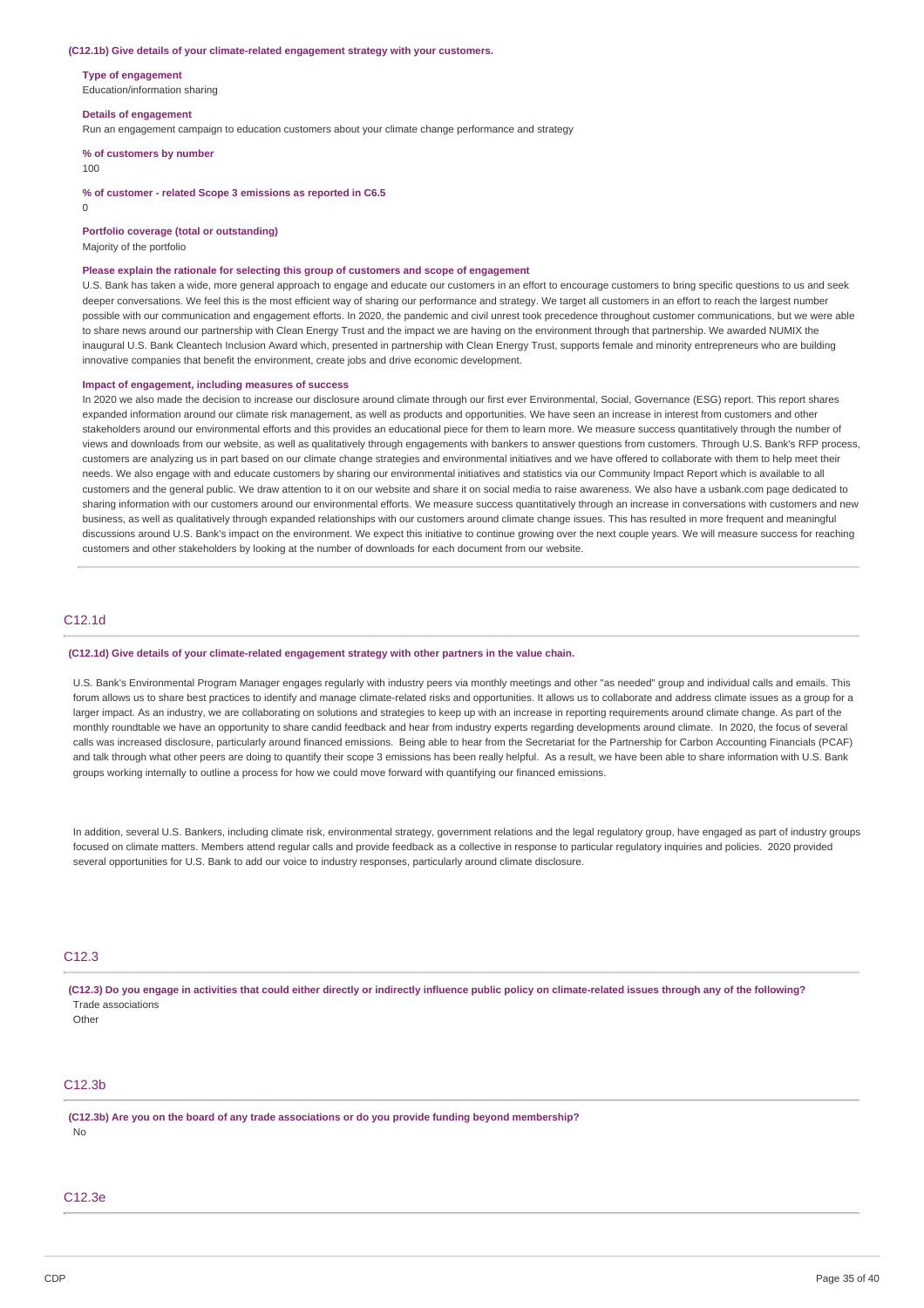### **(C12.3e) Provide details of the other engagement activities that you undertake.**

As a member of the Ceres Company Network, their policy team keeps us informed on energy policy, particularly in our major markets, and provides opportunities for us to participate in joint efforts to inform and provide feedback to policy makers at the national and state levels. U.S. Bank's Environmental Program Manager also engages with peers, both within our industry and outside our industry through peer round table engagement opportunities.

## C12.3f

(C12.3f) What processes do you have in place to ensure that all of your direct and indirect activities that influence policy are consistent with your overall climate **change strategy?**

Direct and indirect activities are reviewed and approved by a level of senior management not more than three levels removed from the CEO. Potential engagement opportunities are brought to the attention of U.S. Bank's Environmental Program Manager who reviews them within the context of U.S. Bank's Environmental and Social Risk Policy, as well as U.S. Bank's established environmental strategy. The Environmental Program Manager takes the opportunity to the appropriate business line partners, depending on the focus of the opportunity, for feedback. The ultimate decision is made in collaboration with the Executive Vice President, Chief Social Responsibility Officer and is reflective of U.S. Bank's climate change strategy and policy.

C12.4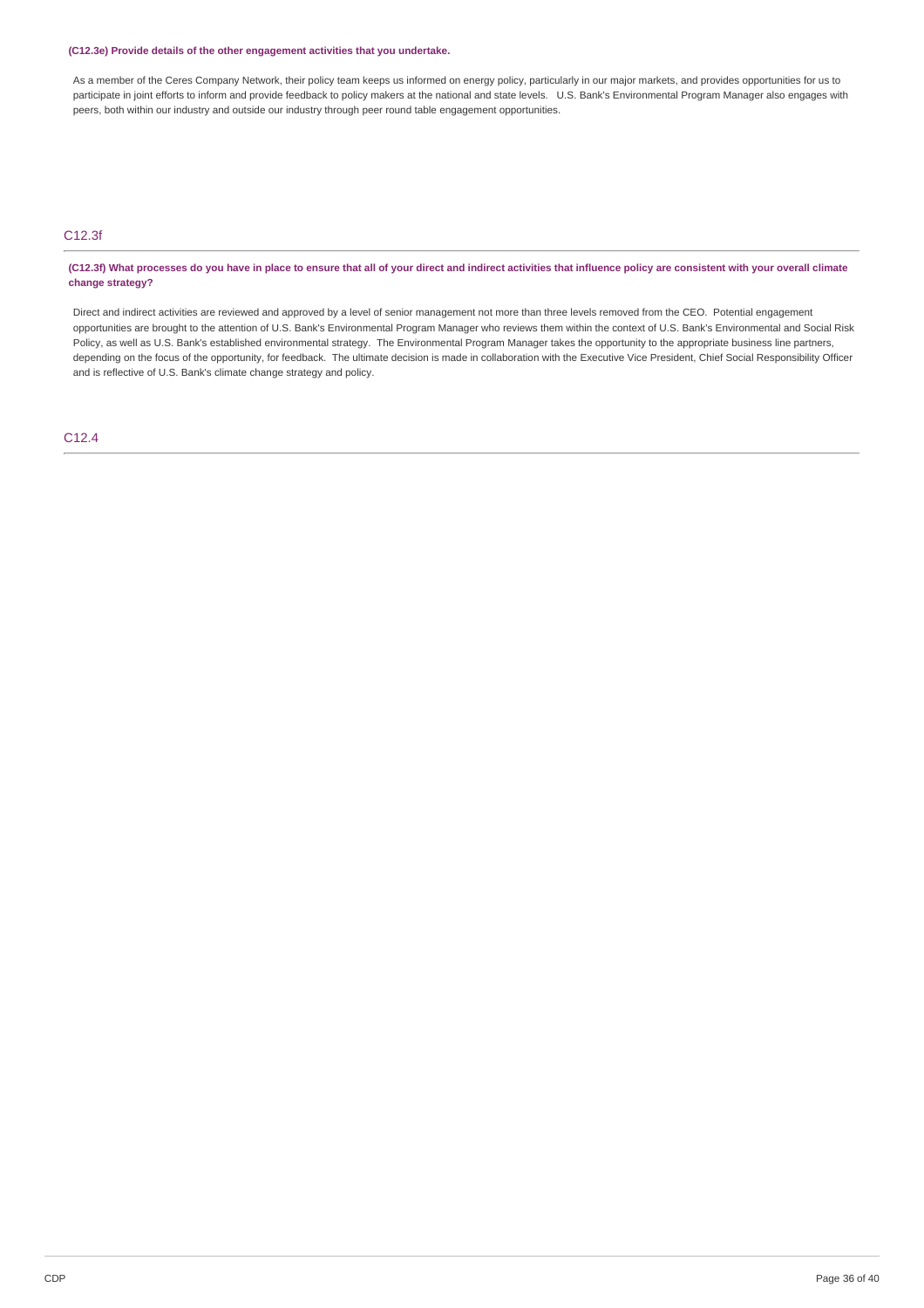(C12.4) Have you published information about your organization's response to climate change and GHG emissions performance for this reporting year in places **other than in your CDP response? If so, please attach the publication(s).**

## **Publication**

In mainstream reports

**Status** Complete

**Attach the document** 2020 USB Annual Report.pdf

## **Page/Section reference**

Page 12

## **Content elements**

Strategy Emission targets Other metrics

#### **Comment**

**Publication** In voluntary communications

**Status** Complete

### **Attach the document**

CIR Link.docx

### **Page/Section reference**

In the "A Look Forward" Letter, in the CEO Letter, and in detail as part of the Environmental Sustainability and Community Engagement section.

#### **Content elements**

Governance Strategy Risks & opportunities Emission targets Other metrics

### **Comment**

### **Publication**

In voluntary communications

#### **Status** Complete

**Attach the document** 2020 ESG Report.pdf

### **Page/Section reference** Governance on page 6 and 7; Details pages 39-47

**Content elements**

Governance Strategy Risks & opportunities Emission targets Other metrics

**Comment**

## C-FS12.5

### **(C-FS12.5) Are you a signatory of any climate-related collaborative industry frameworks, initiatives and/or commitments?**

|                        | Industry collaboration                                                                                                                                                         | <b>Comment</b>                                                                                                                                                                                  |
|------------------------|--------------------------------------------------------------------------------------------------------------------------------------------------------------------------------|-------------------------------------------------------------------------------------------------------------------------------------------------------------------------------------------------|
| Reporting<br>framework | Please select                                                                                                                                                                  |                                                                                                                                                                                                 |
| Industry<br>initiative | Other, please specify (Bank Sustainability Roundtable; U.S. Chamber of Commerce Climate<br>Group; American Bankers Association ESG Group; Bank Policy Institute Climate Group) | 2020 saw an increase in industry organizations standing up and growing around ESG, particularly<br>climate. Several members of the U.S. Bank team are active participants in these initiatives. |
|                        | Commitment Other, please specify (Ceres)                                                                                                                                       | U.S. Bank is a member of the Ceres Company Network and receives communication from their<br>Policy Network as an additional method of engagement.                                               |

### C14. Portfolio Impact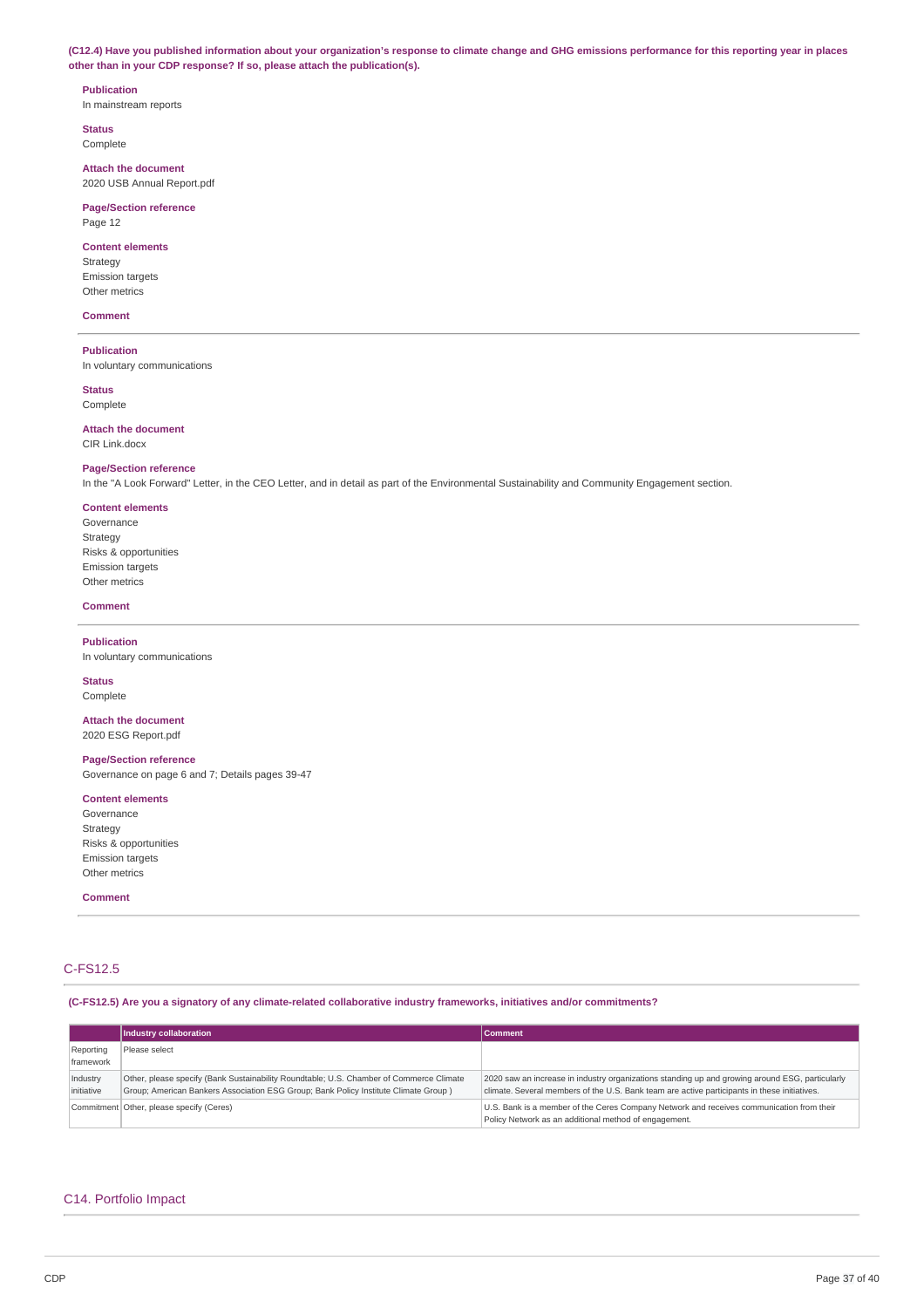### C-FS14.1

### (C-FS14.1) Do you conduct analysis to understand how your portfolio impacts the climate? (Scope 3 portfolio impact)

|                                                | We conduct analysis on our<br>portfolio's impact on the climate | Disclosure Comment<br>metric |                                                                                                                                                                                                                  |
|------------------------------------------------|-----------------------------------------------------------------|------------------------------|------------------------------------------------------------------------------------------------------------------------------------------------------------------------------------------------------------------|
| Bank lending (Bank)                            | No, but we plan to do so in the next two<br>years               | $<$ Not<br>Applicable        | We have identified several industries with high environmental impact, and clients in those industries are subject to an enhanced<br>due diligence questionnaire which addresses their impact on the environment. |
| Investing (Asset manager)                      | <not applicable=""></not>                                       | $<$ Not<br>Applicable        | <not applicable=""></not>                                                                                                                                                                                        |
| Investing (Asset owner)                        | <not applicable=""></not>                                       | $<$ Not<br>Applicable        | <not applicable=""></not>                                                                                                                                                                                        |
| Insurance underwriting<br>(Insurance company)  | <not applicable=""></not>                                       | $<$ Not<br>Applicable        | <not applicable=""></not>                                                                                                                                                                                        |
| Other products and<br>services, please specify | Not applicable                                                  | $<$ Not<br>Applicable        | Primary business activities relate to lending exposure.                                                                                                                                                          |

### C-FS14.1c

(C-FS14.1c) Why do you not conduct analysis to understand how your portfolio impacts the climate? (Scope 3 Category 15 "Investments" emissions or alternative **carbon footprinting and/or exposure metrics)**

We recognize this is a challenging activity due to data limitations and the need to collect sensitive information from our customers. With that being said, we are exploring industry methodologies, such as PCAF, to determine our capabilities and data requirements to calculate financed (scope 3) emissions. We have initiated pilot projects on certain credit portfolios, such as our auto lending portfolio, to enhance our knowledge and understanding of the process and data needs to account for and disclose scope 3 emissions and expect additional progress in 2021.

## C-FS14.3

### **(C-FS14.3) Are you taking actions to align your portfolio to a well below 2-degree world?**

|                                                            | We are taking<br>actions to align our<br>portfolio to a well<br>below 2-degree<br>world | Please explain                                                                                                                                                                                                                                                                                                                                                                                                                                                                                                                                                                                                                                                              |
|------------------------------------------------------------|-----------------------------------------------------------------------------------------|-----------------------------------------------------------------------------------------------------------------------------------------------------------------------------------------------------------------------------------------------------------------------------------------------------------------------------------------------------------------------------------------------------------------------------------------------------------------------------------------------------------------------------------------------------------------------------------------------------------------------------------------------------------------------------|
| Bank<br>lending<br>(Bank)                                  | so in the next two<br>years                                                             | No, but we plan to do We currently have portfolio risk limits on the bank's exposure to the oil and gas sector and the power sector. We also have policy restrictions around coal that are driven by the<br>bank's strategy to be responsive to a warmer world. We do not have portfolio limits specifically around coal, because the environmental policy prohibits certain forms of coal<br>mining, and coal-fired power, and the fact that our credit exposure is minimal due to these restrictions. We see a progression of this work within the next two years that will<br>result in the development of a plan to align our portfolio to a well below 2 degree world. |
| Investing<br>(Asset<br>manager)                            | <not applicable=""></not>                                                               | <not applicable=""></not>                                                                                                                                                                                                                                                                                                                                                                                                                                                                                                                                                                                                                                                   |
| Investing<br>(Asset<br>owner)                              | <not applicable=""></not>                                                               | <not applicable=""></not>                                                                                                                                                                                                                                                                                                                                                                                                                                                                                                                                                                                                                                                   |
| Insurance<br>underwriting<br>(Insurance<br>company)        | <not applicable=""></not>                                                               | <not applicable=""></not>                                                                                                                                                                                                                                                                                                                                                                                                                                                                                                                                                                                                                                                   |
| Other<br>products<br>and<br>services,<br>please<br>specify | Not applicable                                                                          | Primary business activities relate to lending exposure.                                                                                                                                                                                                                                                                                                                                                                                                                                                                                                                                                                                                                     |

## C15. Signoff

## C-FI

(C-FI) Use this field to provide any additional information or context that you feel is relevant to your organization's response. Please note that this field is optional **and is not scored.**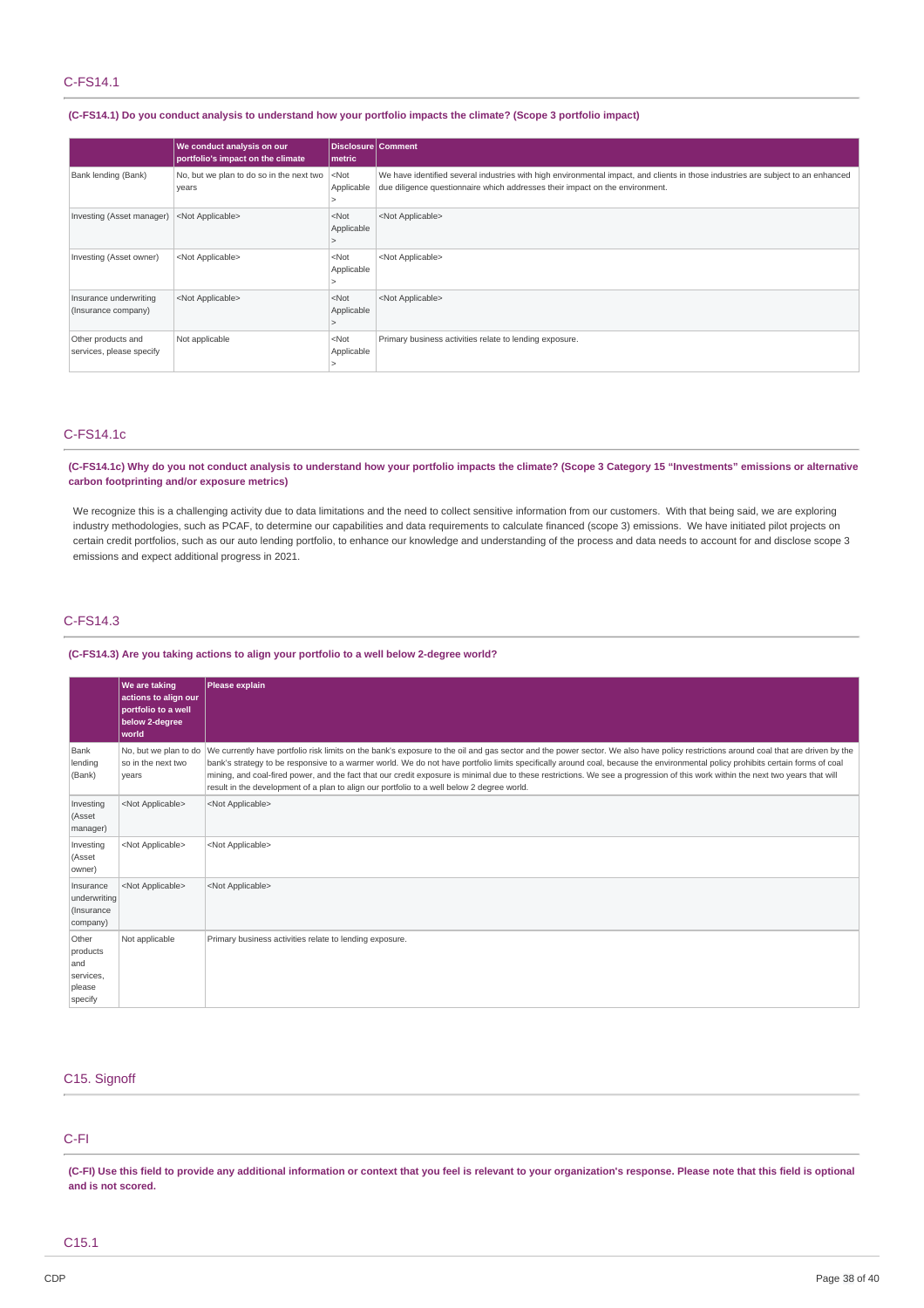**(C15.1) Provide details for the person that has signed off (approved) your CDP climate change response.**

|       | Job title                                         | Corresponding job category         |
|-------|---------------------------------------------------|------------------------------------|
| Row 1 | ' Andrew Cecere, Chairman, President and CEO<br>. | Chief Executive Officer (CEO)<br>. |

### SC. Supply chain module

### SC0.0

**(SC0.0) If you would like to do so, please provide a separate introduction to this module.**

## SC0.1

**(SC0.1) What is your company's annual revenue for the stated reporting period?**

|                       | <b>Annual Revenue</b> |
|-----------------------|-----------------------|
| $\sqrt{\text{Row 1}}$ | ∩ה⊐רי<br>.            |
|                       |                       |

## SC0.2

**(SC0.2) Do you have an ISIN for your company that you would be willing to share with CDP?** Yes

## SC0.2a

**(SC0.2a) Please use the table below to share your ISIN.**

|     | <b>SIN country code (2 letters)</b> | ISIN numeric identifier and single check digit (10 numbers overall) \ |  |
|-----|-------------------------------------|-----------------------------------------------------------------------|--|
| Row | $\sim$<br>บร                        | 90297330                                                              |  |

### SC1.1

(SC1.1) Allocate your emissions to your customers listed below according to the goods or services you have sold them in this reporting period.

### SC1.2

**(SC1.2) Where published information has been used in completing SC1.1, please provide a reference(s).**

## SC1.3

(SC1.3) What are the challenges in allocating emissions to different customers, and what would help you to overcome these challenges?

| <b>Allocation challenges</b>              | Please explain what would help you overcome these challenges                                                                                                                                                     |  |  |
|-------------------------------------------|------------------------------------------------------------------------------------------------------------------------------------------------------------------------------------------------------------------|--|--|
| Customer base is too large and diverse to | As a very large financial services provider with a large and diverse customer base, the majority of U.S. Bank's emissions result from our ongoing business operations.                                           |  |  |
|                                           | accurately track emissions to the customer  Our facilities, our technologies, and our employees all support various aspects of the services we provide and are not dedicated to one product or service or to one |  |  |
| level                                     | customer.                                                                                                                                                                                                        |  |  |

### SC1.4

**(SC1.4) Do you plan to develop your capabilities to allocate emissions to your customers in the future?** No

### SC1.4b